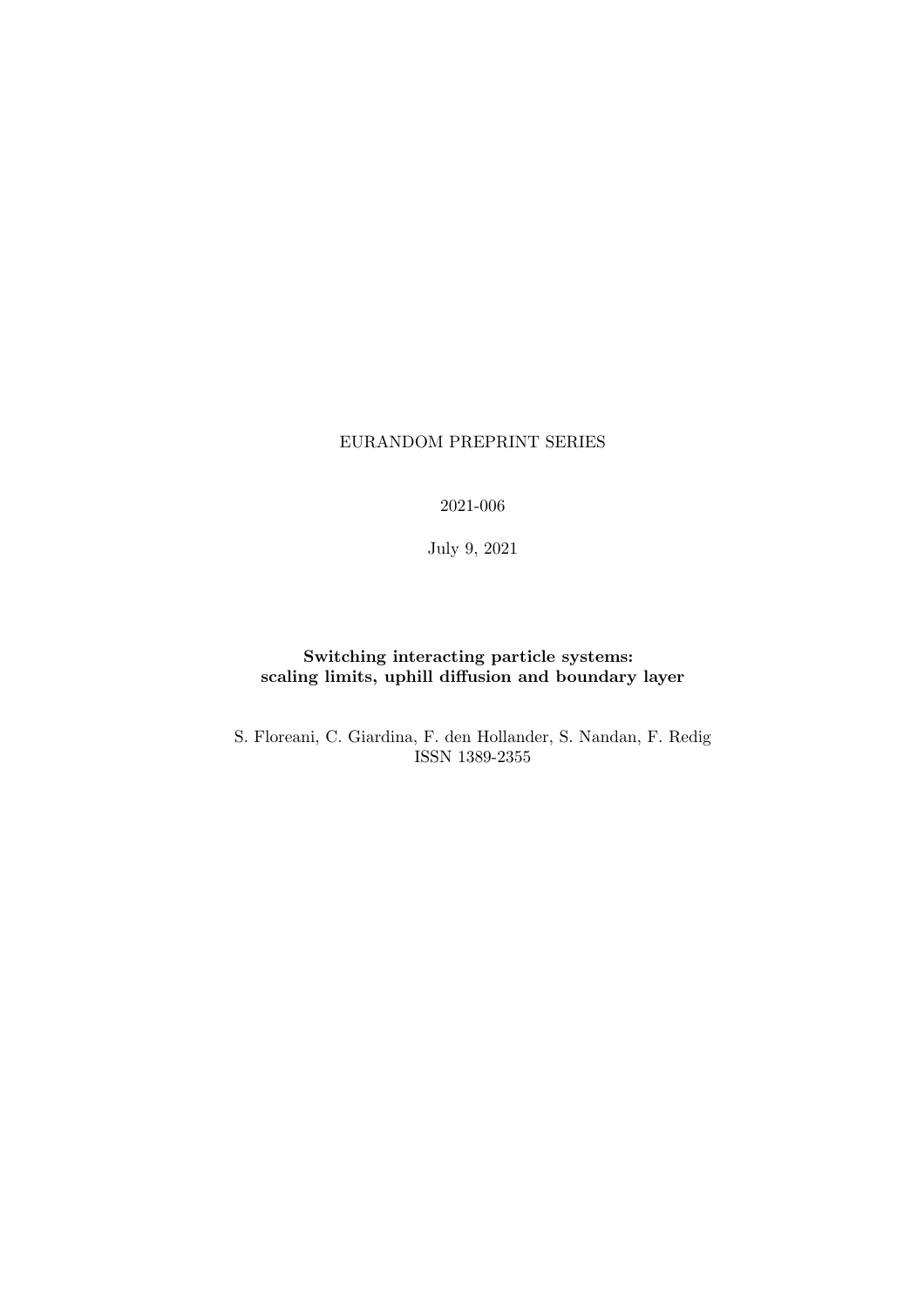# Switching interacting particle systems: scaling limits, uphill diffusion and boundary layer

Simone Floreani<sup>1</sup>, Cristian Giardinà<sup>4</sup>, Frank den Hollander<sup>3</sup>, Shubhamoy Nandan<sup>2</sup>, Frank Redig<sup>5</sup>

May 14, 2021

#### Abstract

In this paper we consider three classes of interacting particle systems on  $\mathbb{Z}$ : independent random walks, the exclusion process, and the inclusion process. We allow particles to switch their jump rate between 1 and  $\epsilon \in [0, 1]$ . The switch between the two jump rates happens at rate  $\gamma \in (0, \infty)$ . In the exclusion process, the interaction is such that each site can be occupied by at most one particle of each type. In the inclusion process, the interaction takes places between particles of the same type at different sites and between particles of different type at the same site.

We derive the macroscopic limit equations for the three systems, obtained after scaling space by  $N^{-1}$ , time by  $N^2$ , the switching rate by  $N^{-2}$ , and letting  $N \to \infty$ . The limit equations for the macroscopic densities associated to the fast and slow particles is the well-studied double diffusivity model. This system of reaction-diffusion equations was introduced to model polycrystal diffusion and dislocation pipe diffusion, with the goal to overcome the limitations imposed by Fick's law. In order to investigate the microscopic out-of-equilibrium properties, we analyse the system on two copies of  $[N] = \{1, \ldots, N\}$ , adding boundary reservoirs at sites 1 and *N* in both layers. Inside [*N*] particles move as before, but now particles are injected at site 1 and absorbed at site *N* at prescribed rates that depend on the layer. We compute the steady-state distribution and the steady-state current. It turns out that uphill diffusion is possible, i.e., the total flow can be opposite to the gradient imposed by the total injection rate and the total absorption rate. This phenomenon, which cannot occur in a single-layer system, is a violation of Fick's law made possible by the switching between the layers. We rescale the microscopic steady-state distribution and steady-state current and obtain the steady-state solution of a boundary-value problem for the double diffusivity model.

*Keywords:* Switching random walks, fast and slow particles, duality, scaling limits, uphill diffusion, Fick's law.

*MSC2020:* Primary: 60J70 60K35. Secondary: 82C26 92D25.

*Acknowledgement:* The research in this paper was supported by the Netherlands Organisation for Scientific Research (NWO) through grant TOP1.17.019.

# **Contents**

|  | 1 Introduction                                                                                                                                                                                                                 |  |
|--|--------------------------------------------------------------------------------------------------------------------------------------------------------------------------------------------------------------------------------|--|
|  |                                                                                                                                                                                                                                |  |
|  |                                                                                                                                                                                                                                |  |
|  | 1.3 Duality and stationary measures experience in the set of the set of the set of the set of the set of the set of the set of the set of the set of the set of the set of the set of the set of the set of the set of the set |  |
|  |                                                                                                                                                                                                                                |  |

<sup>&</sup>lt;sup>1)</sup> Delft Institute of Applied Mathematics, TU Delft, Delft, The Netherlands, s.FLOREANI@TUDELFT.NL

<sup>&</sup>lt;sup>2)</sup> Modena and Reggio Emilia University, UNIMORE, Modena, Italy, CRISTIAN.GIARDINA@UNIMORE.IT

<sup>3)</sup> Mathematical Institute, Leiden University, Leiden, The Netherlands, DENHOLLA@MATH.LEIDENUNIV.NL

<sup>4)</sup> Mathematical Institute, Leiden University, Leiden, The Netherlands, S.NANDAN@MATH.LEIDENUNIV.NL

<sup>5)</sup> Delft Institute of Applied Mathematics, TU Delft, Delft, The Netherlands, F.H.J.REDIG@TUDELFT.NL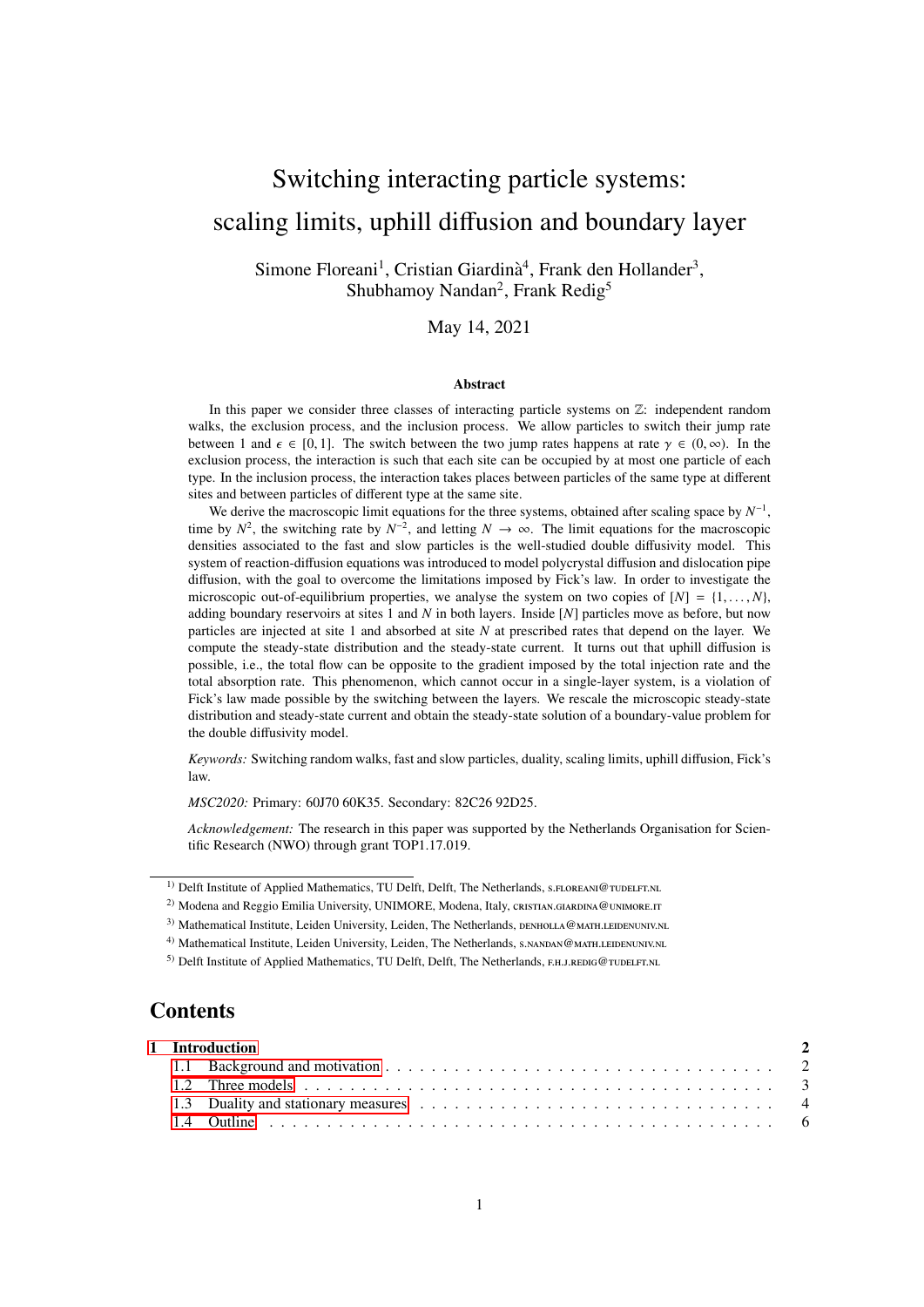| $\mathbf{2}$ | 2.1<br>2.2                                | The hydrodynamic limit<br>Existence, uniqueness and representation of the solution $\dots \dots \dots \dots \dots \dots$ | 7<br>$\overline{7}$<br>10 |  |  |
|--------------|-------------------------------------------|--------------------------------------------------------------------------------------------------------------------------|---------------------------|--|--|
| $3^{\circ}$  | 13<br>The system with boundary reservoirs |                                                                                                                          |                           |  |  |
|              | 3.1                                       |                                                                                                                          | 13                        |  |  |
|              | 3.2                                       |                                                                                                                          | 14                        |  |  |
|              | 3.3                                       | Non-equilibrium stationary profile $\ldots \ldots \ldots \ldots \ldots \ldots \ldots \ldots \ldots \ldots \ldots$        | 16                        |  |  |
|              |                                           | Stationary microscopic profile and absorption probability<br>3.3.1                                                       | 16                        |  |  |
|              |                                           | Stationary macroscopic profile and boundary-value problem<br>3.3.2                                                       | 20                        |  |  |
|              | 3.4                                       |                                                                                                                          | 23                        |  |  |
|              | 3.5                                       |                                                                                                                          | 25                        |  |  |
|              | 3.6                                       |                                                                                                                          | 29                        |  |  |
|              |                                           | A Inverse of the boundary-layer matrix                                                                                   | 30                        |  |  |
| B            |                                           | <b>Related models</b>                                                                                                    | 30                        |  |  |
|              | <b>B.1</b>                                |                                                                                                                          | 30                        |  |  |
|              | B.2                                       |                                                                                                                          | 31                        |  |  |
|              | <b>B.3</b>                                | Exclusion process with bossy dormant particles and discouragement                                                        | 31                        |  |  |
|              |                                           |                                                                                                                          |                           |  |  |

# <span id="page-2-0"></span>1 Introduction

Section [1.1](#page-2-1) provides the background and the motivation for the paper. Section [1.2](#page-3-0) defines the model. Section [1.3](#page-4-0) identifies the dual and the stationary measures. Section [1.4](#page-6-0) gives a brief outline of the remainder of the paper.

### <span id="page-2-1"></span>1.1 Background and motivation

Interacting particle systems are used to model and analyse properties of *non-equilibrium systems*, such as macroscopic profiles, long-range correlations and macroscopic large deviations. Some models have additional structure, such as duality or integrability properties, which allow for a study of the fine details of non-equilibrium steady states, such as microscopic profiles and correlations. Examples include zero-range processes, exclusion processes, and models that fit into the algebraic approach to duality, such as inclusion processes and related diffusion processes, or models of heat conduction, such as the Kipnis-Marchioro-Presutti model [\[8,](#page-32-0) [18,](#page-33-0) [19,](#page-33-1) [27,](#page-33-2) [34\]](#page-33-3). Most of these models have indistinguishable particles that are preserved, and so the relevant macroscopic quantity is the *density* of particles.

Turning to more complex models of non-equilibrium, various exclusion processes with *multi-type particles* have been studied [\[21,](#page-33-4) [22,](#page-33-5) [36\]](#page-33-6), as well as reaction-diffusion processes [\[6,](#page-32-1) [7,](#page-32-2) [16,](#page-33-7) [14,](#page-32-3) [15\]](#page-32-4), where non-linear reaction-diffusion equations are obtained in the hydrodynamic limit, and large deviations around such equations have been analysed. In the present paper, we focus on a reaction-diffusion model that on the one hand is simple enough such that via duality a complete microscopic analysis of the non-equilibrium profiles can be carried out, but on the other hand exhibit interesting phenomena, such as *uphill di*ff*usion* and *boundary-layer e*ff*ects*. In our model we have two types of particles, type 0 and type 1, that jump at rate 1 and  $\epsilon \in [0, 1]$ , respectively. Particles of identical type are allowed to interact via exclusion or inclusion. There is no interaction between particles of different type that are at different sites. Each particle can change type at a rate that is adapted to the particle interaction (inclusion or exclusion), and is therefore interacting with particles of different type at the same site. An alternative and equivalent view is to consider two layers of particles, where the layer determines the jump rate and where on each layer the particles move according to exclusion or inclusion, and particles can change layer at a rate that is appropriately chosen in accordance with the interaction. In the limit as  $\epsilon \downarrow 0$ , particles are immobile on the top layer.

We show that the *hydrodynamic limit* of all three dynamics is a linear reaction-diffusion system known under the name of *double di*ff*usivity model*, namely,

$$
(1.1) \begin{cases} \partial_t \rho_0 = \Delta \rho_0 + \Upsilon (\rho_1 - \rho_0), \\ \partial_t \rho_1 = \epsilon \Delta \rho_1 + \Upsilon (\rho_0 - \rho_1), \end{cases}
$$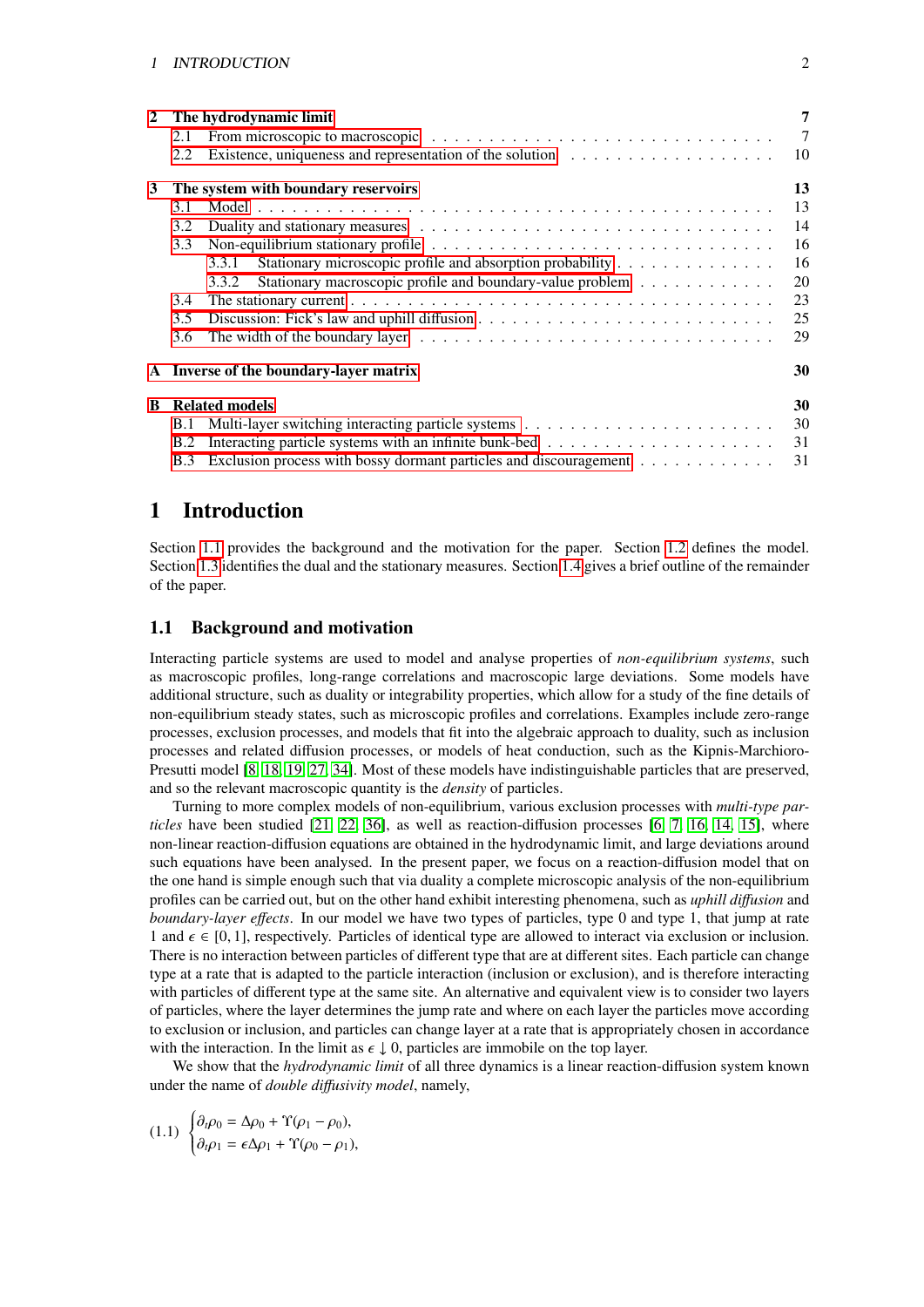where  $\rho_i$ ,  $i \in \{0, 1\}$ , are the macroscopic densities of the two types of particles, and  $\Upsilon \in (0, \infty)$  is the scaled<br>switching rate. The above system was introduced in [1] to model polycrystal diffusion (more general switching rate. The above system was introduced in [\[1\]](#page-32-5) to model polycrystal diffusion (more generally, diffusion in inhomogeneous porous media) and dislocation pipe diffusion, with the goal to overcome the restrictions imposed by Fick's law. Non-Fick behaviour is immediate from the fact that the total density  $\rho = \rho_0 + \rho_1$  does not satisfy the classical diffusion equation.

The double diffusivity model was studied extensively in the PDE literature [\[30,](#page-33-8) [31,](#page-33-9) [33\]](#page-33-10), while its discrete counterpart was analysed in terms of a single random walk switching between two layers [\[32\]](#page-33-11). The same macroscopic model was studied independently in the mathematical finance literature in the context of switching diffusion processes [\[42\]](#page-34-0). Thus, we have a family of interacting particle systems whose macroscopic limit is relevant in several contexts. Another context our three dynamics fit into are models of interacting active random walks with an internal state that changes randomly (e.g. activity, internal source of energy) and that determines their diffusion rate and or drift [\[13,](#page-32-6) [25,](#page-33-12) [29,](#page-33-13) [35,](#page-33-14) [38,](#page-34-1) [40\]](#page-34-2).

An additional motivation to study two-layer models comes from population genetics. Individuals live in colonies, carry different genetics types, and can be either active or dormant. While active, individuals resample by adopting the type of a randomly sampled individual in the same colony, and migrate between colonies by hopping around. Active individuals can become dormant, after which they suspend resampling and migration, until they become active again. Dormant individuals reside in what is called a *seed bank*. The overall effect of dormancy is that extinction of types is slowed down, and so genetic diversity is enhanced by the presence of the seed bank. A wealth of phenomena can occur, depending on the parameters that control the rates of resampling, migration, falling asleep and waking up [\[5,](#page-32-7) [28\]](#page-33-15). Dormancy not only affects the long-term behaviour of the population quantitatively. It may also lead to qualitatively different equilibria and time scales of convergence. For a panoramic view on the role of dormancy in the life sciences, we refer the reader to [\[37\]](#page-34-3).

From the point of view of non-equilibrium systems driven by boundary reservoirs, switching interacting particle systems have not been studied. On the one hand, such systems have both reaction and diffusion and therefore exhibit a richer non-equilibrium behaviour. On the other hand, the macroscopic equations are linear and exactly solvable in one dimension, and so these systems are simple enough to make a detailed microscopic analysis possible. As explained above, the system can be viewed as an interacting particle system on two layers. Therefore duality properties are available, which allows for a detailed analysis of the system coupled to reservoirs, dual to an absorbing system. In one dimension the analysis of the microscopic density profile reduces to a computation of the absorption probabilities of a simple random walk on a two-layer system absorbed at the left and right boundaries, which can be computed analytically. From the analytic solution, we can identify both the density profile and the microscopic stationary current in the system. This leads to two interesting phenomena. The first phenomenon is *uphill di*ff*usion* (see e.g. [\[2,](#page-32-8) [11,](#page-32-9) [17\]](#page-33-16)), i.e., in a well-defined parameter regime the current can go against the particle density gradient: when the total density of particles at the left end is higher than at the right end, the current can still go from right to left. The second phenomenon is *boundary-layer behaviour*: in the limit as  $\epsilon \downarrow 0$ , in the macroscopic stationary profile the densities in the top and bottom layer are equal, which for unequal boundary conditions in the top and bottom layer results in a *discontinuity* in the stationary profile. Corresponding to this jump in the macroscopic system, in the microscopic system we see a boundary layer of size  $\sqrt{\epsilon} \log(1/\epsilon)$  where the densities are unequal. The quantification of the size of this boundary layer is an interesting corollary of the densities are unequal. The quantification of the *size* of this boundary layer is an interesting corollary of the exact microscopic analysis via duality.

#### <span id="page-3-0"></span>1.2 Three models

For  $\sigma \in \{-1, 0, 1\}$  we introduce an interacting particle system on Z where the particles randomly switch their jumping rate between two possible values, 1 and  $\epsilon$ , with  $\epsilon \in [0, 1]$ . For  $\sigma = -1$  the particles are subject to the exclusion interaction, for  $\sigma = 0$  the particles are independent, while for  $\sigma = 1$  the particles are subject to the inclusion interaction. Let

> $\eta_0(x)$  := number of particles at site *x* jumping at rate 1,  $\eta_1(x)$  := number of particles at site *x* jumping at rate  $\epsilon$ .

The configuration of the system is

$$
\eta := {\{\eta(x)\}}_{x \in \mathbb{Z}} \in \mathcal{X} = \begin{cases} {0,1\}^{\mathbb{Z}} \times {0,1\}^{\mathbb{Z}}, & \text{if } \sigma = -1 \\ \mathbb{N}_0^{\mathbb{Z}} \times \mathbb{N}_0^{\mathbb{Z}}, & \text{if } \sigma = 0,1, \end{cases}
$$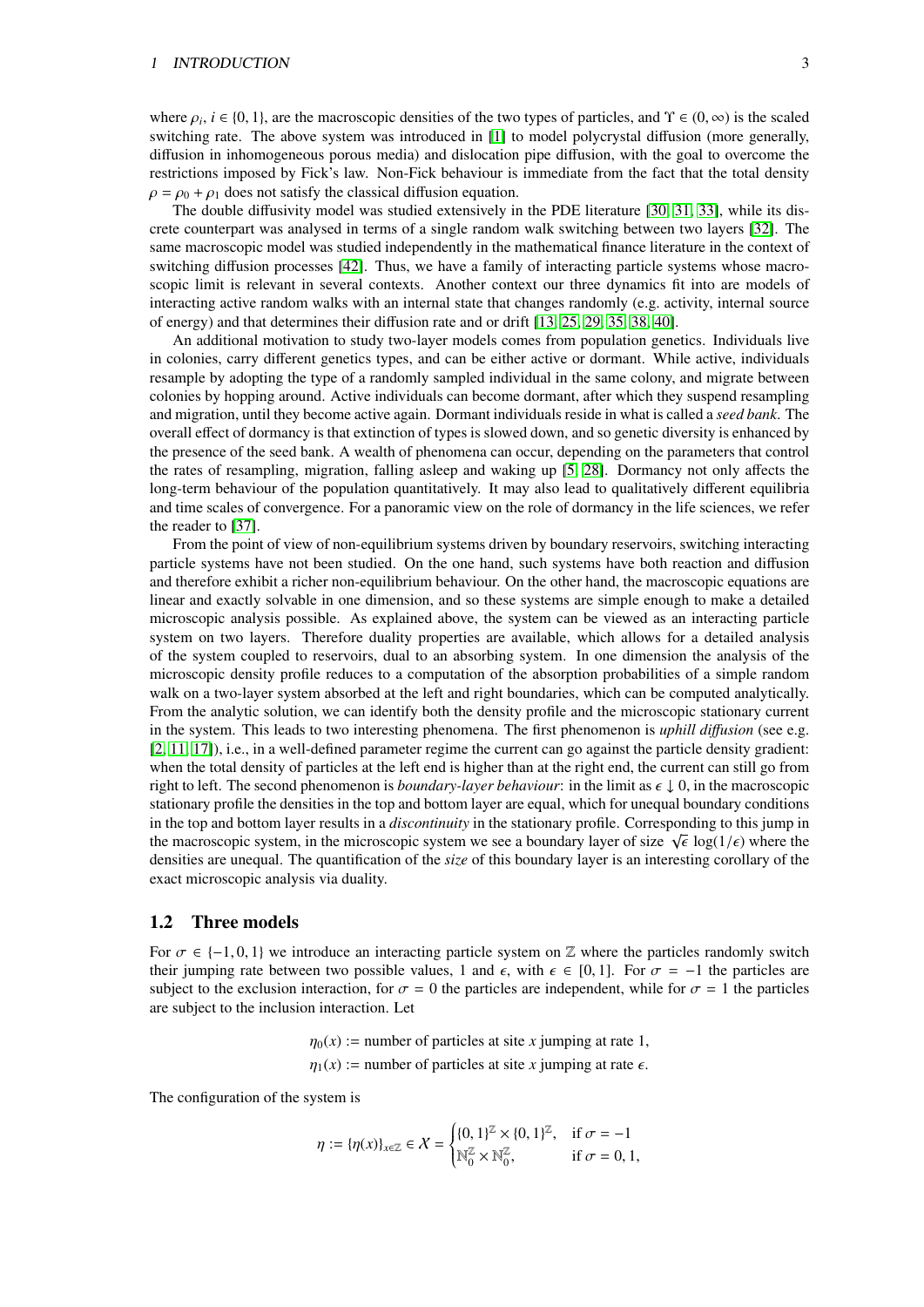where

$$
\eta(x) := (\eta_0(x), \eta_1(x)), \qquad x \in \mathbb{Z}.
$$

<span id="page-4-1"></span>We call  $\eta_0 = {\eta_0(x)}_{x \in \mathbb{Z}}$  and  $\eta_1 = {\eta_1(x)}_{x \in \mathbb{Z}}$  the configurations of *fast particles*, respectively, *slow particles*. When  $\epsilon = 0$  we speak of *dormant particles* (see Fig. [3\)](#page-6-1).



<span id="page-4-2"></span>Figure 1: Schematic representation of switching independent random walks ( $\sigma = 0$ ).

<span id="page-4-3"></span>**Definition 1.1.** [Switching interacting particle systems] For  $\epsilon \in [0, 1]$  and  $\gamma \in (0, \infty)$ , let  $L_{\epsilon,\gamma}$  be the generator, acting on bounded cylindrical functions  $f: X \to \mathbb{R}$ , given by

$$
(1.2) \ \ (L_{\epsilon,\gamma}f)(\eta) := L_0f(\eta) + \epsilon L_1f(\eta) + \gamma L_{0\uparrow 1}f(\eta)
$$

with

$$
(L_0 f)(\eta) = \sum_{|x-y|=1} \left\{ \eta_0(x)(1 + \sigma \eta_0(y)) \left[ f((\eta_0 - \delta_x + \delta_y, \eta_1)) - f(\eta) \right] \right. \\ \left. + \eta_0(y)(1 + \sigma \eta_0(x)) \left[ f((\eta_0 + \delta_x - \delta_y, \eta_1)) - f(\eta) \right] \right\}, \\ (L_1 f)(\eta) = \sum_{|x-y|=1} \left\{ \eta_1(x)(1 + \sigma \eta_1(y)) \left[ f((\eta_0, \eta_1 - \delta_x + \delta_y)) - f(\eta) \right] \right. \\ \left. + \eta_1(y)(1 + \sigma \eta_1(x)) \left[ f((\eta_0, \eta_1 + \delta_x - \delta_y)) - f(\eta) \right] \right\}, \\ (L_{0\updownarrow 1} f)(\eta) = \gamma \sum_{x \in \mathbb{Z}^d} \left\{ \eta_0(x)(1 + \sigma \eta_1(x)) \left[ f((\eta_0 - \delta_x, \eta_1 + \delta_x)) - f(\eta) \right] \right. \\ \left. + \eta_1(x)(1 + \sigma \eta_0(x)) \left[ f((\eta_0 + \delta_x, \eta_1 - \delta_x)) - f(\eta) \right] \right\}.
$$

The Markov process  $\{\eta(t): t \geq 0\}$  on state space X with

$$
\eta(t) := {\{\eta(x,t)\}}_{x \in \mathbb{Z}} = {\{\eta_0(x,t),\eta_1(x,t)\}}_{x \in \mathbb{Z}}
$$

with hopping rates 1,  $\epsilon$  and switching rate  $\gamma$  is called *switching exclusion process* for  $\sigma = -1$ , *switching random walks* for  $\sigma = 0$  (see Fig. [1\)](#page-4-1), and *switching inclusion process* for  $\sigma = 1$ .

### <span id="page-4-0"></span>1.3 Duality and stationary measures

The systems defined in [\(1.2\)](#page-4-2) can be equivalently formulated as jump processes on the graph (see Fig. [2\)](#page-5-0) with vertex set  $\{(x, i) \in \mathbb{Z}^d \times I\}$ , with  $I = \{0, 1\}$  labelling the two layers, and edge set given by the nearestneighbour relation  $\overline{1}$ 

$$
(x, i) \sim (y, j)
$$
 when 
$$
\begin{cases} |x - y| = 1 \text{ and } i = j, \\ x = y \text{ and } |i - j| = 1. \end{cases}
$$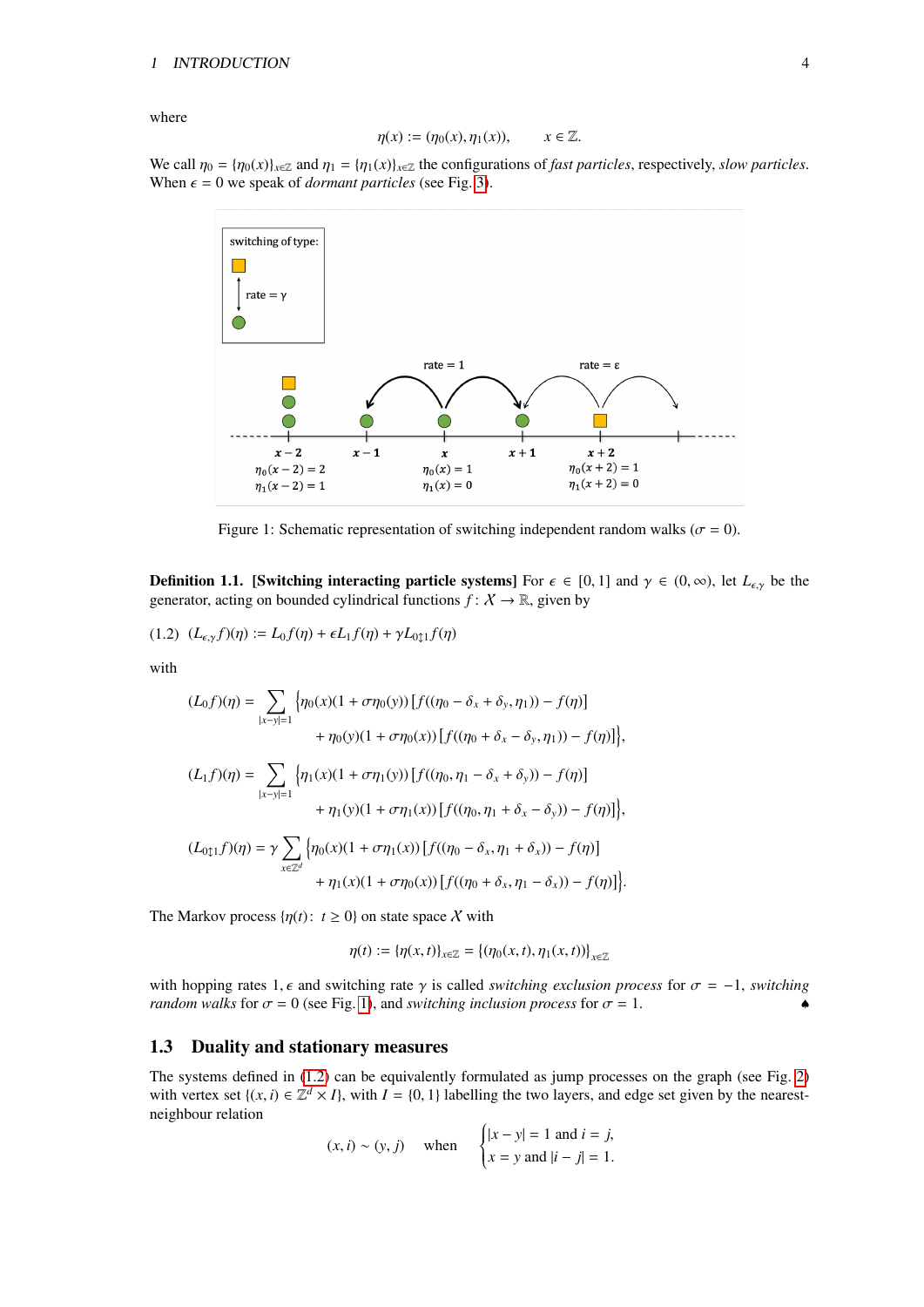<span id="page-5-0"></span>

Figure 2: Schematic representation of the two-layer graph.

In this formulation the particle configuration is

<span id="page-5-1"></span>
$$
\eta=(\eta_i(x))_{(x,i)\in\mathbb{Z}\times I}
$$

and the generator is given by

(1.3)  
\n
$$
(Lf)(\eta) := \sum_{i \in I} \sum_{|x-y|=1} \epsilon^i \eta_i(x) (1 + \sigma \eta_i(y)) [f(\eta - \delta_{(x,i)} + \delta_{(y,i)}) - f(\eta)] + \epsilon^i \eta_i(y) (1 + \sigma \eta_i(x)) [f(\eta - \delta_{(y,i)} + \delta_{(x,i)}) - f(\eta)] + \sum_{i \in I} \sum_{x \in \mathbb{Z}} \eta_i(x) (1 + \sigma \eta_{1-i}) [f(\eta - \delta_{(x,i)} + \delta_{(x,1-i)}) - f(\eta)].
$$

Thus, a single particle (when no other particles are present) is subject to two movements:

- i) *Horizontal movement*: In layer *i* = 0 and *i* = 1 the particle performs a nearest-neighbour random walk on  $\mathbb Z$  at rate 1, respectively,  $\epsilon$ .
- ii) *Vertical movement*: The particle switches layer at the same site at rate γ.

It is well known that for these systems there exists a one-parameter family of reversible product measures

<span id="page-5-2"></span>
$$
\{\mu_{\theta} = \otimes_{(x,i)\in\mathbb{Z}\times I} \nu_{(x,i),\theta} : \ \theta \in \Theta\}
$$

with  $\Theta = [0, 1]$  if  $\sigma = -1$  and  $\Theta = [0, \infty)$  if  $\sigma \in \{0, 1\}$ , and with marginals given by

<span id="page-5-4"></span>(1.4) 
$$
v_{(x,i),\theta} = \begin{cases} \text{Bernoulli}(\theta), & \sigma = -1, \\ \text{Poisson}(\theta), & \sigma = 0, \\ \text{Negative-Binomial}(1, \frac{\theta}{1+\theta}), & \sigma = 1. \end{cases}
$$

Moreover, the usual *self-duality relation* holds with self-duality function  $D: X \times X \to \mathbb{R}$  given by

$$
(1.5)\;\;D(\xi,\eta):=\prod_{(x,i)\in\mathbb{Z}^d\times I}d(\xi_i(x),\eta_i(x)),
$$

<span id="page-5-3"></span>with

$$
(1.6) d(k,n) := \frac{n!}{(n-k)!} \frac{1}{w(k)} \mathbf{1}_{\{k \le n\}}
$$

and

$$
(1.7) \ \ w(k) := \begin{cases} \frac{\Gamma(1+k)}{\Gamma(1)}, & \sigma = 1, \\ 1, & \sigma = -1, 0. \end{cases}
$$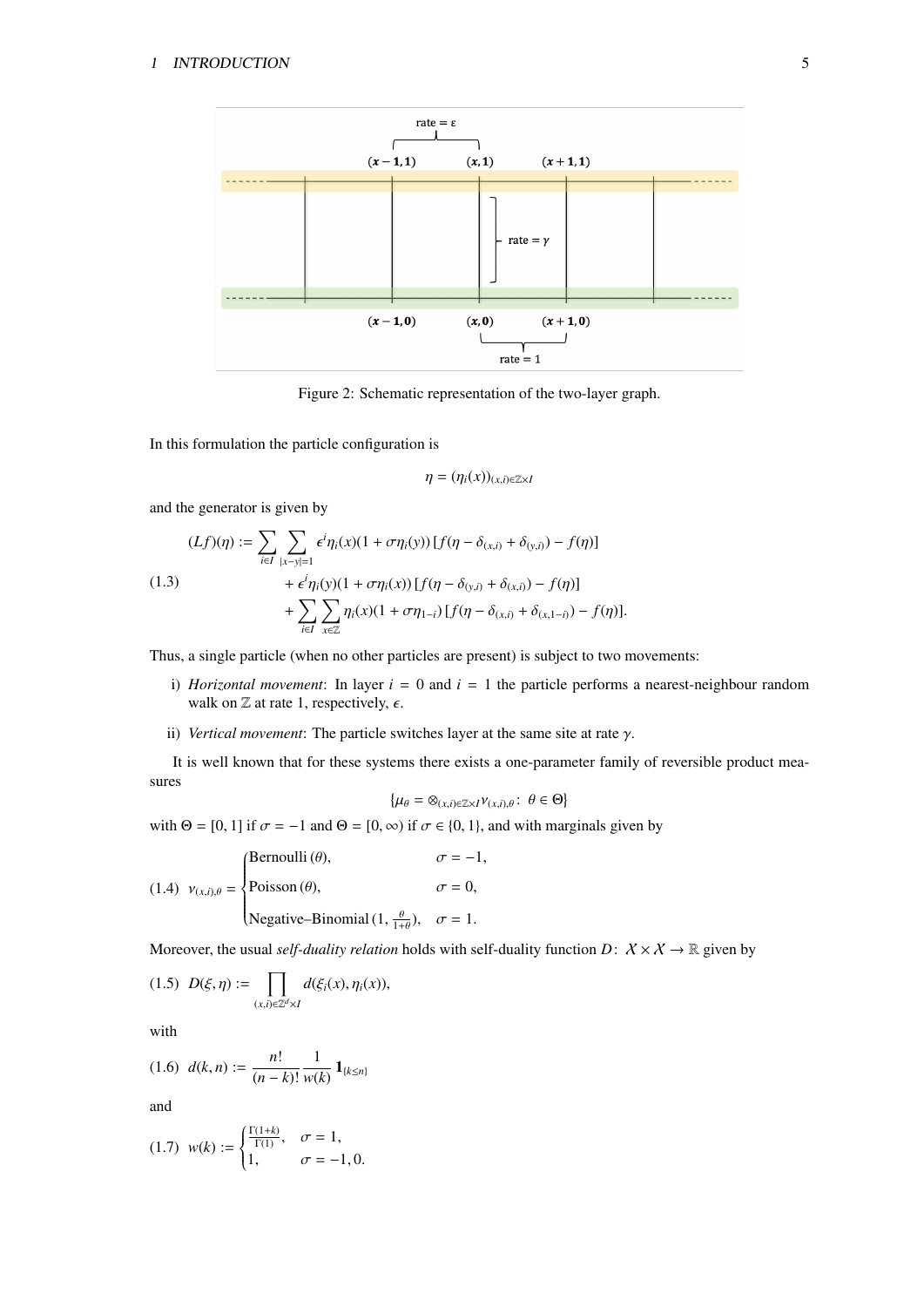Remark 1.2. [Possible extensions] Note that we could allow for inhomogeneous rates and non-nearest neighbour jumps as well, and the same duality relation would still hold (see e.g. [\[23\]](#page-33-17) for an inhomogeneous version of the exclusion process). More precisely, let  $\{\omega_i({x, y})\}_{x \in \mathbb{Z}}$  and  $\{\alpha_i(x)\}_{x \in \mathbb{Z}}$  be collections of bounded weights for  $i \in I$ . Then the interacting particle systems with generator [\(1.3\)](#page-5-1), and with modified transitions rates

$$
\eta \longrightarrow (\eta_0 - \delta_x + \delta_y, \eta_1) \quad \text{at rate} \quad \omega_0(\{x, y\}) \eta_0(x) (\alpha_0(y) + \sigma \eta_0(y)),
$$
  

$$
\eta \longrightarrow (\eta_0, \eta_1 - \delta_x + \delta_y) \quad \text{at rate} \quad \omega_1(\{x, y\}) \eta_1(x) (\alpha_1(y) + \sigma \eta_1(y)),
$$

are still self-dual with duality function as in [\(1.5\)](#page-5-2), but with single-site duality functions given by  $d_{(x,i)}(k, n) =$  $\frac{n!}{(n-k)!}$   $\frac{1}{w_{(x,i)}(k)}$  **1**{*k*≤*n*} with

$$
w_{(x,i)}(k) = \begin{cases} \frac{\alpha_i(x)!}{(\alpha_i(x) - k)!} 1\!\!1_{\{k \le \alpha_i(x)\}}, & \sigma = -1, \\ \alpha_i(x)^k, & \sigma = 0, \\ \frac{\Gamma(\alpha_i(x) + k)}{\Gamma(\alpha_i(x))}, & \sigma = 1. \end{cases}
$$

<span id="page-6-1"></span>In the present paper we prefer to stick to the homogeneous setting in order not to introduce extra notation. The extension would not lead to qualitatively different behaviour.



Figure 3: Schematic representation of the system of switching independent random walks with dormant particles. On the bottom layer, particles move as independent random walks with jump rate 1. On the top layer, particles do not move and sleep on top of each other.

# <span id="page-6-0"></span>1.4 Outline

Section [2](#page-7-0) identifies and analyses the *hydrodynamic limit* of the system in Definition [1.1](#page-4-3) after scaling space, time and switching rate diffusively. We thereby exhibit a class of interacting particle systems whose microscopic dynamics scales to a macroscopic dynamics called the double diffusivity model. Moreover, we provide a discussion on the solutions of this model, connecting mathematical literature applied to material science and to financial mathematics. Section [3](#page-13-0) looks at what happens, both microscopically and macroscopically, when *boundary reservoirs* are added, resulting in a non-equilibrium flow. Here the possibility of *uphill di*ff*usion* becomes manifest, which is absent in single-layer systems, i.e., the two-layers interact in a way that allows for a violation of Fick's law. We characterise the parameter regime for uphill diffusion. Moreover, we show that, in the limit  $\epsilon \downarrow 0$ , the macroscopic stationary profile of the type-1 particles adapts to the microscopic stationary profile of the type-0 particles, resulting in a *discontinuity* at the boundary in the case of unequal boundary conditions on the top layer and the bottom layer. Appendix [A](#page-30-0) provides the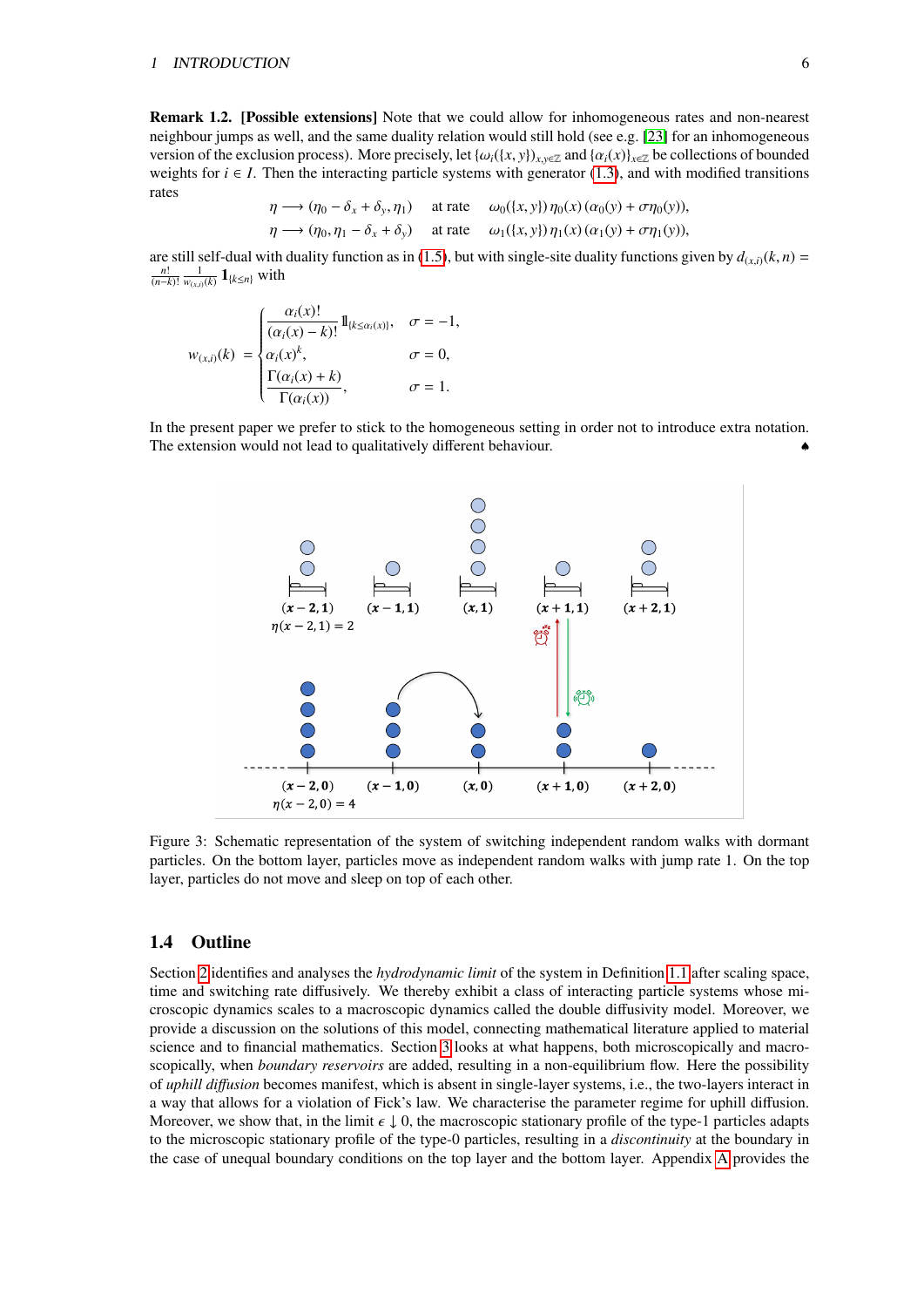inverse of a certain boundary-layer matrix. Appendix [B](#page-30-1) lists three models for which a similar analysis can be carried through in principle. These include systems with infinitely many layers and with particles that interact via a more complicated exclusion rule.

# <span id="page-7-0"></span>2 The hydrodynamic limit

In this section we scale space, time and switching diffusively, so as to obtain a *hydrodynamic limit*. In Section [2.1](#page-7-1) we scale space by  $1/N$ , time by  $N^2$ , the switching rate by  $1/N^2$ , introduce scaled microscopic<br>empirical distributions, and let  $N \to \infty$  to obtain a system of macroscopic equations. In Section 2.2 we empirical distributions, and let  $N \to \infty$  to obtain a system of macroscopic equations. In Section [2.2](#page-10-0) we recall some known results for this system, namely, there exists a unique solution that can be represented in terms of an underlying diffusion equation or, alternatively, via a Feynman-Kac formula involving the switching diffusion process.

#### <span id="page-7-1"></span>2.1 From microscopic to macroscopic

Let  $N \in \mathbb{N}$ , and consider the scaled generator  $L_{\epsilon, \gamma_N}$  (recall [\(1.2\)](#page-4-2) with  $\gamma_N = \Upsilon/N^2$  for some  $\Upsilon \in (0, \infty)$ , i.e., the reaction term is slowed down by a factor  $N^2$  in anticipation of the diffusive scaling we consider.

In order to study the collective behaviour of the particles after scaling of space and time, we introduce the following empirical density fields, which are Radon measure-valued processes that are right continuous with left limits:

$$
\mathsf{X}_0^N(t) := \frac{1}{N} \sum_{x \in \mathbb{Z}} \eta_0(x,tN^2) \, \delta_{x/N}, \qquad \mathsf{X}_1^N(t) := \frac{1}{N} \sum_{x \in \mathbb{Z}} \eta_1(x,tN^2) \, \delta_{x/N}.
$$

These are *microscopic* quantities. Given a test function  $g \in C_c^{\infty}(\mathbb{R})$ , we have

$$
\langle \mathsf{X}_0^N(t), g \rangle = \frac{1}{N} \sum_{x \in \mathbb{Z}} g(x/N) \, \eta_0(x, tN^2), \qquad \langle \mathsf{X}_1^N(t), g \rangle = \frac{1}{N} \sum_{x \in \mathbb{Z}} g(x/N) \, \eta_1(x, tN^2).
$$

The corresponding macroscopic quantities are

 $\rho_0(x, t)$  := macroscopic density of fast particles,

 $\rho_1(x, t)$  := macroscopic density of slow particles.

We put  $\rho(x, t) := \rho_0(x, t) + \rho_1(x, t)$  for the total density.

In order to derive the hydrodynamic limit for the switching interacting particle systems, we need the following set of assumptions.

<span id="page-7-2"></span>**Assumption 2.1.** [Compatible initial conditions] Let  $\bar{\rho}_0$ :  $\mathbb{R} \to \mathbb{R}_+$  and  $\bar{\rho}_1$ :  $\mathbb{R} \to \mathbb{R}_+$  be two given continuous and bounded functions, called initial macroscopic profiles. We say that a sequence  $(\mu_N)_{N\in\mathbb{N}}$ of measures on  $X$  is a sequence of compatible initial conditions when

(i) For any  $N \in \mathbb{N}$ ,

<span id="page-7-3"></span>
$$
\mathbb{E}_{\mu_N}[\eta_0(x)] = \bar{\rho}_0(x/N), \qquad \mathbb{E}_{\mu_N}[\eta_1(x)] = \bar{\rho}_1(x/N).
$$

(ii) There exists a constant  $C < \infty$  such that

(2.1) 
$$
\sup_{(x,i)\in\mathbb{Z}\times I} \mathbb{E}_{\mu_N}[\eta(x,i)^2] \leq C.
$$

Note that Assumption [2.1\(](#page-7-2)ii) is the same as employed in [\[10,](#page-32-10) Theorem 1, assumption (b)]. As remarked there, the bound in [\(2.1\)](#page-7-3) implies that

(2.2)

$$
\mathbb{E}_{\mu_N}[D(\xi,\eta_t)] = \int_{\mathcal{X}} \mathbb{E}_\eta[D(\xi,\eta_t)] \text{d}\mu_N(\eta) = \int_{\mathcal{X}} \mathbb{E}_\xi[D(\xi_t,\eta)] \text{d}\mu_N(\eta) = \mathbb{E}_\xi\left[\mathbb{E}_{\mu_N}[D(\xi_t,\eta)]\right] \leq \mathbb{E}_\xi[C^{|\xi_t|}] = C^{|\xi|},
$$

where the last equality follows from the fact that the number of particles is conserved.

♠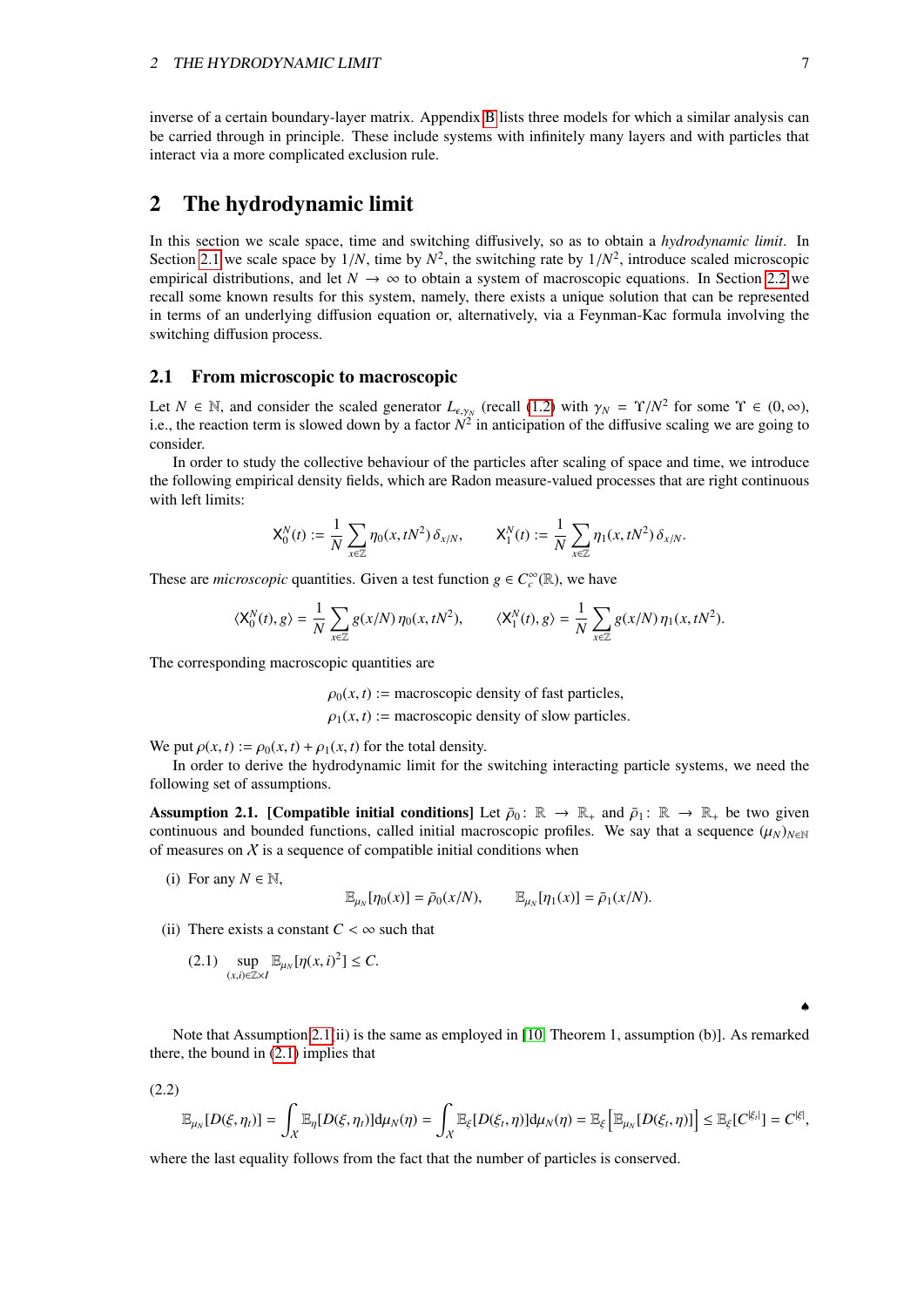<span id="page-8-1"></span>**Theorem 2.2. [Hydrodynamic scaling]** Let  $\bar{\rho}_0, \bar{\rho}_1 \in C_b^2(\mathbb{R}; \mathbb{R}_+)$  *be two macroscopic profiles, and let*<br>(((v)) *sx he a sequence of compatible initial conditions Let*  $\mathbb{R}_1$ , *be the law of the magsure-va*  $(\mu_N)_{N\in\mathbb{N}}$  *be a sequence of compatible initial conditions. Let*  $\mathbb{P}_N$  *be the law of the measure-valued process* 

<span id="page-8-0"></span>
$$
\{X^N(t): t \ge 0\}, \qquad X^N(t) := (X_0^N(t), X_1^N(t)),
$$

*induced by the initial measure*  $\mu_N$ *. Then, for any*  $T, \delta > 0$  *and*  $g \in C_c^{\infty}(\mathbb{R})$ *,* 

$$
\lim_{N\to\infty}\mathbb{P}_{\mu_N}\left(\sup_{t\in[0,T]}\left|\langle X_i^N(t),g\rangle-\int_{\mathbb{R}}\mathrm{d} x\rho_i(x,t)g(x)\right|>\delta\right)=0,\qquad i\in I,
$$

*where*  $\rho_0$  *and*  $\rho_1$  *are the unique continuous and bounded strong solutions of the system* 

(2.3) 
$$
\begin{cases} \partial_t \rho_0 = \Delta \rho_0 + \Upsilon (\rho_1 - \rho_0), \\ \partial_t \rho_1 = \epsilon \Delta \rho_1 + \Upsilon (\rho_0 - \rho_1), \end{cases}
$$

*with initial conditions*

(2.4) 
$$
\begin{cases} \rho_0(x,0) = \bar{\rho}_0(x), \\ \rho_1(x,0) = \bar{\rho}_1(x). \end{cases}
$$

*Proof.* The proof is standard and goes through the steps that we sketch below. (We omit the technical details, which can be found in the literature [\[10,](#page-32-10) [16,](#page-33-7) [41\]](#page-34-4).)

First of all, note that the macroscopic equation [\(2.3\)](#page-8-0) can be straightforwardly identified by computing the action of the rescaled generator  $L^N = L_{\epsilon, \Upsilon/N^2}$  on cylindrical functions  $f_i(\eta) := \eta_i(x)$  with  $i \in I$ , namely,

$$
(L^N f_i)(\eta) = \epsilon^i [\eta_i(x+1) - 2\eta_i(x) + \eta_i(x-1)] + \frac{\Upsilon}{N^2} [\eta_{1-i}(x) - \eta_i(x)],
$$

and hence, for any  $g \in C_c^{\infty}(\mathbb{R})$ ,

$$
\int_0^{tN^2} ds L^N(\langle X_i^N(s), g \rangle) = \int_0^{tN^2} ds \frac{\epsilon^i}{N} \sum_{x \in \mathbb{Z}} \eta_i(x, s) \frac{1}{2} [g((x+1)/N) - 2g(x/N) + g((x-1)/N)] + \int_0^{tN^2} ds \frac{1}{N} \sum_{x \in \mathbb{Z}} g(x/N) \frac{\gamma}{N^2} [\eta_{1-i}(x, s) - \eta_i(x, s)],
$$

where we applied the generator of simple random walk to the test function using reversibility w.r.t. the counting measure. By the regularity of *g*, we have

$$
\int_0^{tN^2} \mathrm{d} s \, L^N(\langle \mathbf{X}_i^N(s), g \rangle) = \int_0^t \mathrm{d} s \, \langle \mathbf{X}_i^N(rN^2), \epsilon \Delta g \rangle + \int_0^{tN^2} \mathrm{d} s \, \frac{\Upsilon}{N^2} \left[ \langle \mathbf{X}_{1-i}^N(s), g \rangle - \langle \mathbf{X}_i^N(s), g \rangle \right] + o(N^{-2}),
$$

which is the discrete counterpart of the weak formulation of the right-hand side of  $(2.3)$ , i.e.,

$$
\int_0^t ds \int_{\mathbb{R}} dx \rho_i \Delta g + \Upsilon \int_0^t ds \int_{\mathbb{R}} dx (\rho_{1-i} - \rho_i) g.
$$

Thus, as a first step, we show that

$$
\lim_{N \to \infty} \mathbb{P}_{\mu_N} \bigg( \sup_{t \in [0,T]} \bigg| \langle X_i^N(t), g \rangle - \langle X_i^N(t), g \rangle - \int_0^t \mathrm{d}s \, \langle X_i^N(rN^2), \epsilon^i \Delta g \rangle - \int_0^{tN^2} \mathrm{d}s \, \frac{\Upsilon}{N^2} \left[ \langle X_{1-i}^N(s) - X_i^N(s), g \rangle \right] \bigg| > \delta \bigg) = 0.
$$

In order to prove the above convergence, we employ Dynkin's formula for Markov processes, which gives that the process defined by

$$
M_i^N(g,t) := \langle \mathsf{X}_i^N(t),g\rangle - \langle \mathsf{X}_i^N(0),g\rangle - \int_0^{tN^2}\mathrm{d} s\, L^N(\langle \mathsf{X}_i^N(s),g\rangle)
$$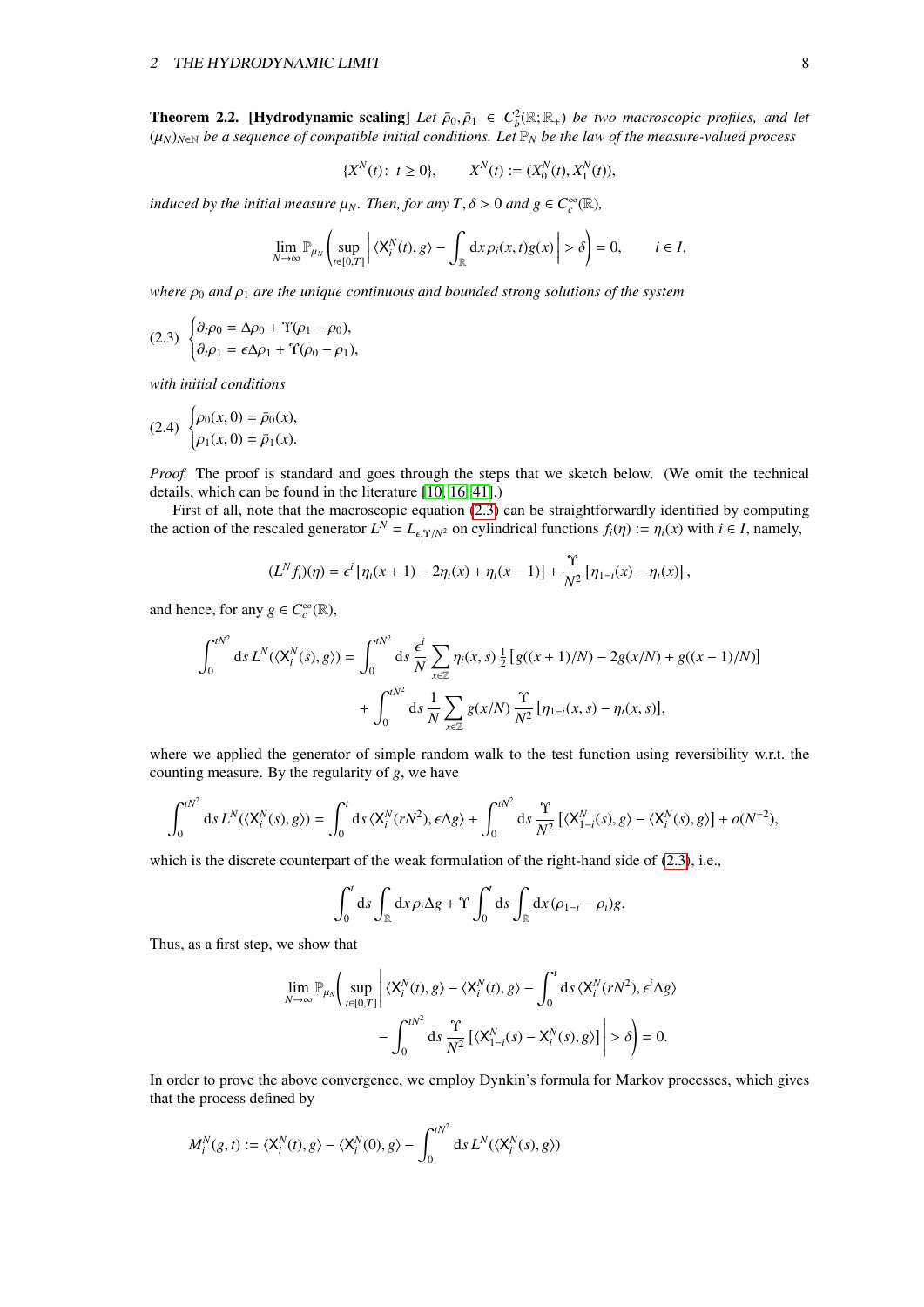is a martingale w.r.t. the natural filtration generated by the process  $\{\eta_t: t \ge 0\}$  and with predictable quadratic variation expressed in terms of the carré du champ, i.e. variation expressed in terms of the carre du champ, i.e., ´

<span id="page-9-0"></span>
$$
\langle M_i^N(g,t), M_i^N(g,t) \rangle = \int_0^t \mathrm{d} s \, \mathbb{E}_{\mu_N} \left[ \Gamma_i^N(g,s) \right]
$$

with

 $\lambda$ 

$$
\Gamma_i^N(g, s) = L^N(\langle \mathsf{X}_i^N(s), g \rangle)^2 - \langle \mathsf{X}_i^N(s), g \rangle L^N(\langle \mathsf{X}_i^N(s), g \rangle)
$$

By Chebyshev's inequality and Doob's martingale inequality, we have

$$
\mathbb{P}_{\mu_N}\Bigg(\sup_{t\in[0,T]}\Bigg|\langle X_0^N(s),g\rangle-\langle X_0^N(s),g\rangle
$$
\n
$$
-\int_0^t ds\langle X_0^N(rN^2),\epsilon\Delta g\rangle-\int_0^{tN^2} ds\frac{\Upsilon}{N^2}\big[\langle X_1^N(s),g\rangle-\langle X_0^N(s),g\rangle\big]\Bigg|>\delta\Bigg)
$$
\n(2.5) 
$$
\leq \frac{1}{\delta^2}\mathbb{E}_{\mu_N}\Bigg[\sup_{t\in[0,T]}|M_i^N(g,s)|^2\Bigg] \leq \frac{4}{\epsilon^2}\mathbb{E}_{\mu_N}\Big[\big|M_i^N(g,T)\big|^2\Big]=\frac{4}{\epsilon^2}\mathbb{E}_{\mu_N}\Big[\langle M_i^N(g,T),M_i^N(g,T)\rangle^2\Big]
$$
\n
$$
=\frac{4}{\delta^2N^2}\mathbb{E}_{\mu_N}\Bigg[\int_0^{N^2T} ds\sum_{x\in\mathbb{Z}^d}\eta_i(x,s)(1+\Upsilon\eta_i(x\pm 1,s))\Big[g\left(\frac{x\pm 1}{N}\right)-g\left(\frac{x}{N}\right)\Big]\Bigg]
$$
\n
$$
+\frac{4\Upsilon}{\delta^2N^4}\mathbb{E}_{\mu_N}\Bigg[\int_0^{N^2T} ds\sum_{x\in\mathbb{Z}^d}\left(\eta_i(x,s)+\eta_{1-i}(x,s)+2\Upsilon\eta_i(x,s)\eta_{1-i}(x,s)\right)g^2\left(\frac{x}{N}\right)\Bigg],
$$

where in the last equality we explicitly computed the carré du champ. Let  $k \in \mathbb{N}$  be such that the support of *g* is in [−*k*, *k*]. Then, by the regularity of *g*, we have that [\(2.5\)](#page-9-0) is bounded by

$$
(2.6) \quad \frac{4}{\delta^2 N^2} (N^2 T)(2k+1)N \|\nabla g\|_{\infty} \sup_{x,\in\mathbb{Z},\,s\in[0,N^2T]} \mathbb{E}_{\mu_N} \left[ \eta_i(x,s)(1+\Upsilon \eta_i(x+1,s)) \right] + \frac{4\Upsilon}{\delta^2 N^4} (N^2 T)(2k+1)N \|g\|_{\infty} \sup_{x,\in\mathbb{Z},\,s\in[0,N^2T]} \mathbb{E}_{\mu_N} \left[ \eta_i(x,s) + \eta_{1-i}(x,s) + 2\Upsilon \eta_i(x,s) \eta_{1-i}(x,s) \right],
$$

and using Assumption [2.1\(](#page-7-2)ii) we obtain the desired convergence.

The proof is concluded after performing the following two steps:

- (i) Tightness of the sequence of distributions of the processes  $\{X_i^N\}_{N \in \mathbb{N}}$ , denoted by  $\{Q_N\}_{N \in \mathbb{N}}$ ;
- (ii) Concurrence of limit points: all limit points coincide and are supported by the unique path  $X_i(t, dx)$  $\rho_i(x, t)$  d*x* with  $\rho_i$  the unique weak and strong solution of [\(2.3\)](#page-8-0).

While for (i) we provide an explanation, we skip the proof of (ii) because it is standard and is based on PDE arguments (we refer to [\[41,](#page-34-4) Lemmas 8.6–8.7 ] for further details).

Tightness of the sequence  $\{Q_N\}_{N\in\mathbb{N}}$  follows from the compact containment condition, i.e., for any  $\delta > 0$ and  $t > 0$  there exists a compact set  $K \subset M$  such that  $\mathbb{P}_{\mu_N}(X^{\overline{N}} \in K) > 1 - \delta$ , and from the equi-continuity,<br>i.e.  $\limsup_{x \to \infty} \mathbb{P}_{\mu_N}(X^{\overline{N}} \in \mathbb{R}) > \epsilon$  of  $\mathbb{P}_{\mu_N}(X^{\overline{N}} \in K) > -\sup_{\alpha \in \mathbb{R}} d_{\alpha'}(\alpha(\epsilon), \alpha(t))$ i.e.,  $\limsup_{N\to\infty} \mathbb{P}_{\mu_N}(\omega(X_i^N, \delta, T) \ge \epsilon) \le \epsilon$  for  $\omega(\alpha, \delta, T) := \sup\{d_M(\alpha(s), \alpha(t)) : s, t \in [0, T], |s - t| \le \delta\}$  with d<sub>reptition</sub> Radon measure defined by *d<sup>M</sup>* the metric on Radon measure defined by

$$
d_M(v_1,v_2):=\sum_{j\in\mathbb{N}}2^{-j}\left(1\wedge\left|\int_\mathbb{R}\phi_j\mathrm{d} v_1-\int_\mathbb{R}\phi_j\mathrm{d} v_2\right|\right)
$$

for an appropriately chosen sequence of functions  $(\phi_j)_{j \in \mathbb{N}}$  in  $C_c^{\infty}(\mathbb{R})$ . We refer to [\[41,](#page-34-4) Section A.10] for details on the above metric and to the proof of [41, I emma 8.5] for the proof of the equi-continui tails on the above metric and to the proof of [\[41,](#page-34-4) Lemma 8.5] for the proof of the equi-continuity condition. We conclude by proving the compact containment condition. To that end, let us define

$$
K := \Big\{ v \in M \text{ such that } \exists k \in \mathbb{N} \text{ such that } v[\ell, \ell + 1] \leq (2\ell + 1)\ell^2 \ \forall \ \ell \in [k, \infty] \cap \mathbb{N} \Big\}.
$$

By [\[41,](#page-34-4) Proposition A.25], *K* is a pre-compact subset of *M*. Via the Markov inequality it follows that

$$
\mathbb{P}_{\mu_N}\left(X_i^N([-{\ell},{\ell}]) \geq (2{\ell}+1) {\ell}^2\right) \leq \frac{1}{(2{\ell}+1) {\ell}^2} \mathbb{E}_{\mu_N}\left[X_i^N([-{\ell},{\ell}])\right] = \frac{1}{(2{\ell}+1) {\ell}^2} \sum_{x \in [-{\ell},{\ell}] \cap \frac{Z}{N}} \mathbb{E}_{\mu_N}\left[\eta_i(x, tN^2)\right],
$$

and using Assumption [2.1\(](#page-7-2)ii) we obtain that  $\mathbb{P}_{\mu_N}\left(X_i^N([-l, l]) \geq (2l + 1)l^2\right) \leq \frac{\theta}{l^2}$ . A Borel-Cantelli argument gives that  $O_N(K) = 1$  for all  $N \in \mathbb{N}$ gives that  $Q_N(K) = 1$  for all  $N \in \mathbb{N}$ .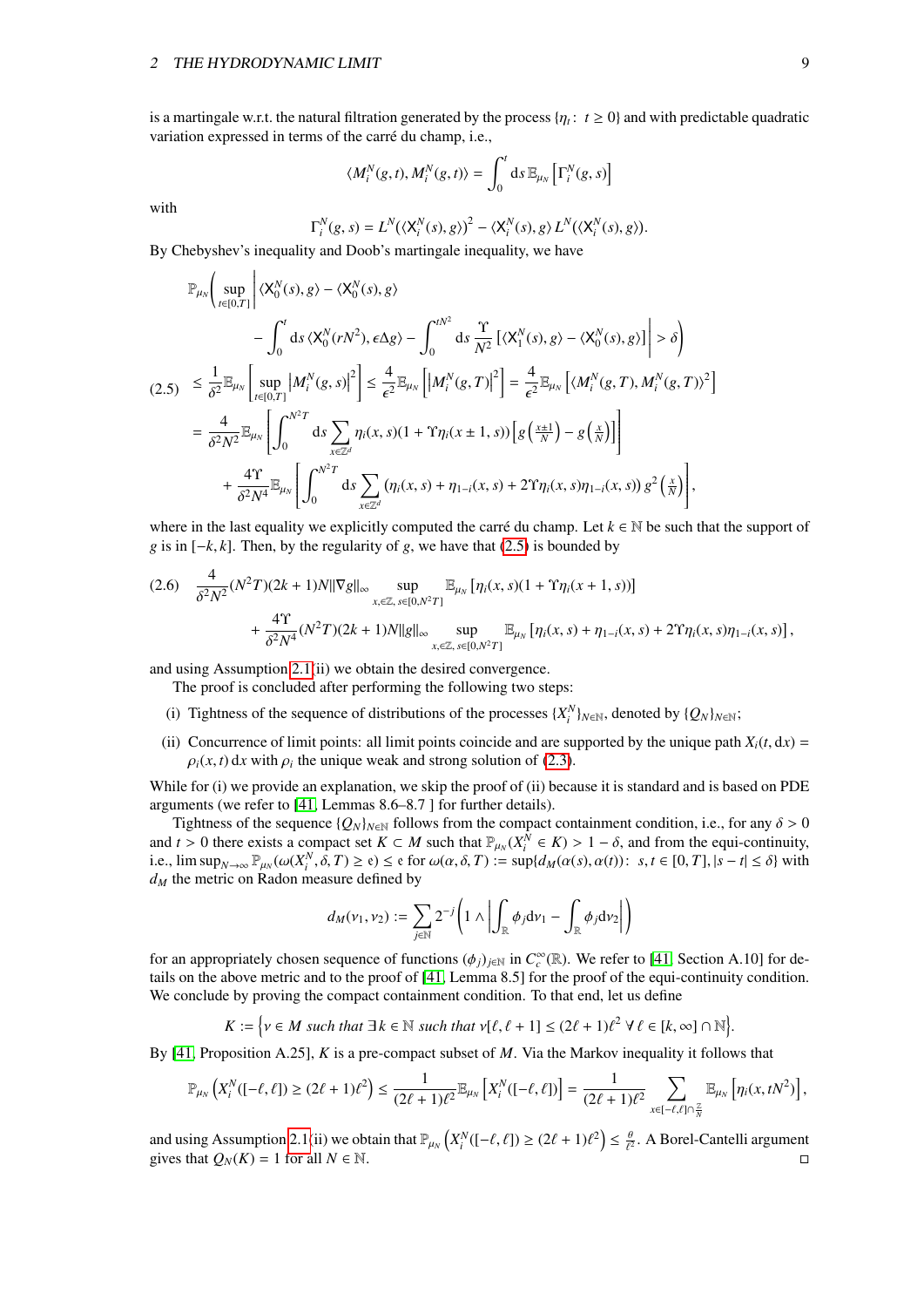**Remark 2.3.** [Total density] (i) If  $\rho_0$ ,  $\rho_1$  are smooth enough and satisfy [\(2.3\)](#page-8-0) then, by taking extra derivatives, we see that the total density ρ satisfies the *thermal telegrapher equation*

$$
(2.7) \ \partial_t(\partial_t \rho + 2\gamma \rho) = -\epsilon \Delta(\Delta \rho) + (1 + \epsilon) \Delta(\partial_t \rho + \rho),
$$

which is second order in  $\partial_t$  and fourth order in  $\partial_x$  (see [\[30,](#page-33-8) [31\]](#page-33-9) for a derivation). Note that [\(2.7\)](#page-10-1) shows that the total density does not satisfy the usual diffusion equation. This fact will be investigated in detail in the next section, where we will analyse the non-Fick property of  $\rho$ .

(ii) If  $\epsilon = 1$ , then [\(2.7\)](#page-10-1) simplifies to the *heat equation*  $\partial_t \rho = \Delta \rho$ .

(iii) If  $\epsilon = 0$ , then [\(2.7\)](#page-10-1) reads

<span id="page-10-1"></span> $\partial_t (\partial_t \rho + 2\lambda \rho) = \Delta (\partial_t \rho + \rho)$ ,

which is known as the *strongly damped wave equation*. The term ∂*t*(2λρ) is referred to as frictional damping, the term  $\Delta(\partial_t \rho)$  as Kelvin-Voigt damping (see [\[9\]](#page-32-11)).

#### <span id="page-10-0"></span>2.2 Existence, uniqueness and representation of the solution

The existence and uniqueness of the solution of the system [\(2.3\)](#page-8-0) can be proved by standard PDE arguments (see e.g. [\[39\]](#page-34-5)). Below we recall some known results that have a more probabilistic interpretation.

Stochastic representation of the solution. The system in [\(2.3\)](#page-8-0) fits in the realm of switching diffusions (see e.g. [\[42\]](#page-34-0)) widely studied in the mathematical finance literature. Indeed, let  $\{i_t: t \geq 0\}$  be the pure jump process on the state space  $I = \{0, 1\}$  that switches at rate  $\Upsilon$ , and whose generator acting on bounded functions *g*:  $I \rightarrow \mathbb{R}$  is

$$
(Ag)(i) := \Upsilon(g(1-i) - g(i)), \qquad i \in I.
$$

Let  $\{X_t: t \geq 0\}$  be the stochastic process on R solving the stochastic differential equation

$$
dX_t = \psi(i_t) dW_t,
$$

where  $\{W_t: t \ge 0\}$  is standard Brownian motion and  $\psi: I \to \{D_0, D_1\}$  is given by

$$
\psi := D_0 \mathbf{1}_{\{0\}} + D_1 \mathbf{1}_{\{1\}},
$$

with  $D_0 = 1$  and  $D_1 = \epsilon$ . Let  $\mathcal{L} = \mathcal{L}_{\epsilon, \Upsilon}$  be the generator defined by

$$
(\mathcal{L}f)(x,i) := \lim_{t \downarrow 0} \frac{1}{t} \mathbb{E}_{x,i} [f(X_t, i_t) - f(x,i)]
$$

for  $f: \mathbb{R} \times I \to \mathbb{R}$  such that  $f(\cdot, i) \in C_b^2(\mathbb{R})$ . Then, via a standard computation (see e.g. [\[26,](#page-33-18) Eq.(4.4)]), it follows that follows that

$$
(\mathcal{L}f)(x,i) = \psi(i)(\Delta f)(x,i) + \Upsilon[f(x, 1-i) - f(x,i)]
$$

$$
= \begin{cases} \Delta f(x,0) + \Upsilon [f(x,1) - f(x,0)], & i = 0, \\ \epsilon \Delta f(x,1) + \Upsilon [f(x,0) - f(x,1)], & i = 1. \end{cases}
$$

We therefore have the following result that corresponds to [\[26,](#page-33-18) Chapter 5, Section 4, Theorem 4.1](see also [\[42,](#page-34-0) Theorem 5.2]).

**Theorem 2.4.** [Stochastic representation of the solution] *Suppose that*  $\bar{\rho}_i$ :  $\mathbb{R} \to \mathbb{R}$  *for i* ∈ *I are continu-*<br>*ous and bounded. Then* (2.3) has a unique solution given by *ous and bounded. Then* [\(2.3\)](#page-8-0) *has a unique solution given by*

$$
\rho_i(x,t) = \mathbb{E}_{(x,i)}[\bar{\rho}_{i_t}(X_t)], \qquad i \in I.
$$

Note that if there is only one particle in the system [\(1.2\)](#page-4-2), then we are left with a single random walk, say  $\{Y_t: t \geq 0\}$ , whose generator, denoted by A, acts on bounded functions  $f: \mathbb{Z} \times I \to \mathbb{R}$  as

$$
\mathsf{A}f(y,i) = \psi(i) \left[ \sum_{z \sim y} [f(z,i) - f(y,i)] \right] + \Upsilon [f(y, 1-i) - f(y,i)].
$$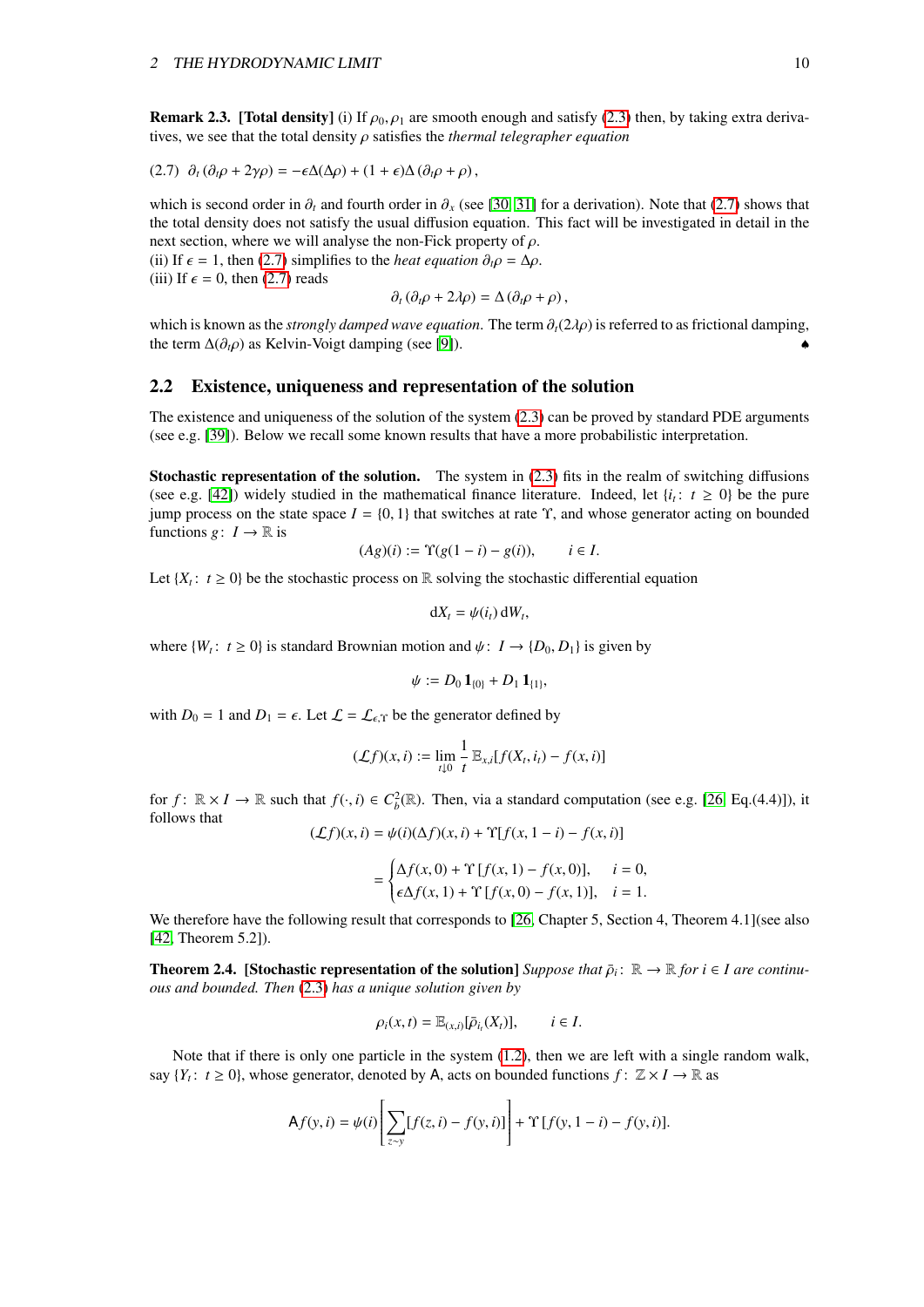After we apply the generator to the function  $f(y, i) = y$ , we get

$$
(Af)(y,i)=0,
$$

i.e., the position of the random walk is a martingale. Computing the quadratic variation via the carré du champ, we find

$$
\mathsf{A}(Y_t^2) = \psi(i_t)[(Y_t + 1)^2 - Y_t^2] + \psi(i_t)[(Y_t - 1)^2 - Y_t^2] = 2\psi(i_t).
$$

Hence the predictable quadratic variation is given by

$$
\int_0^t \mathrm{d} s\, 2\psi(i_s).
$$

Note that for  $\epsilon = 0$  the latter equals the total amount of time the random walk is fast up to time *t*.

When we diffusively scale the system (scaling the reaction term as before), then the quadratic variation becomes

$$
\int_0^{tN^2} \mathrm{d} s \, \psi(i_{N,s}) = \int_0^t \mathrm{d} r \, \psi(i_r).
$$

Thus, we have the following invariance principle statement:

Given the path of the process  $\{i_t: t \geq 0\}$ ,

$$
\lim_{N\to\infty}\frac{Y_{N^2t}}{N}=W_{\int_0^t\mathrm{d}r}\sqrt{\psi(i_r)},
$$

where  $\{W_t: t \geq 0\}$  is standard Brownian motion.

This fact is consistent with the classical invariance principle, i.e., after diffusive scaling, conditional on the trajectory of the switching process, the single-particle motion converges to a time-changed Brownian motion.

Thus, if we knew the path of the process  $\{i_r: r \geq 0\}$ , then we could express the solution of the system [\(2.3\)](#page-8-0) in terms of a time-changed Brownian motion. However, even though  $\{i_r: r \ge 0\}$  is a simple flipping process, we cannot say much explicitly about the random time  $\int_0^t dr \sqrt{\psi(i_r)}$ . We therefore look for a simpler formula where the relation to a Brownian motion with different velocities is more explicit. We achieve this formula, where the relation to a Brownian motion with different velocities is more explicit. We achieve this by looking at the resolvent of the generator  $\mathcal L$  in the following proposition.

<span id="page-11-0"></span>**Proposition 2.5.** [Resolvent] *Let*  $f: \mathbb{R} \times I \to \mathbb{R}$  *be a bounded and smooth function. Then, for*  $\epsilon \in (0,1]$ *and*  $i \in I$ ,

$$
(2.8) \quad (2.8) \quad = \int_0^\infty dt \, \frac{1}{\epsilon^i} e^{-t\ell_\epsilon(\Upsilon, \lambda)} \left( \cosh\left(t \frac{\Upsilon c_\epsilon(\lambda)}{2\epsilon}\right) \mathbb{E}_x[f(W_t, i)] + (-1)^i \frac{(\lambda + 1)(1 - \epsilon)}{c_\epsilon(\lambda)} \sinh\left(t \frac{\Upsilon c_\epsilon(\lambda)}{2\epsilon}\right) \mathbb{E}_x[f(W_t, i)] \right) \\ + \int_0^\infty dt \, e^{-t\ell_\epsilon(\Upsilon, \lambda)} \left( 2 \sinh\left(t \frac{\Upsilon c_\epsilon(\lambda)}{2\epsilon}\right) \mathbb{E}_x[f(W_t, 1 - i)] \right),
$$

*where*  $c_{\epsilon}(\lambda) := \sqrt{(1 - \epsilon)^2 (\lambda + 1)^2 + \frac{4}{\epsilon}}$  *and*  $\ell_{\epsilon}(\lambda) := \frac{\sigma}{2\epsilon}$ *, while for*  $\epsilon = 0$ *,* 

<span id="page-11-1"></span>
$$
(2.9) \quad (\lambda \mathbf{I} - \mathcal{L})^{-1} f(x, i) = \int_0^\infty dt \, \frac{2e^{-\Upsilon t \frac{\lambda(\lambda + 2)}{\lambda + 1}}}{(\lambda + 1)^i} \left( \mathbb{E}_x[f(W_t, 0)] + \frac{1}{\lambda + 1} \mathbb{E}_x[f(W_t, 1)] \right).
$$

*Proof.* The proof is split into two parts.

Case  $\epsilon > 0$ . We can split the generator  $\mathcal L$  as

$$
\mathcal{L} = \psi(i)\tilde{\mathcal{L}} = \psi(i)\left(\Delta + \frac{1}{\psi(i)}A\right) = \psi(i)(\Delta + \tilde{A}),
$$

i.e., we decouple *X<sup>t</sup>* and *i<sup>t</sup>* in the action of the generator. We can now use the Feynman-Kac formula to express the resolvent of the operator  $\mathcal L$  in terms of the operator  $\tilde{\mathcal L}$ . Denoting by  $\tilde{\mathbb B}$  the expectation of the process with generator  $\tilde{\mathcal{L}}$  and looking at the function

$$
f(x, i) = \bar{\rho}_0(x) \mathbf{1}_{\{0\}}(i) + \bar{\rho}_1(x) \mathbf{1}_{\{1\}}(i),
$$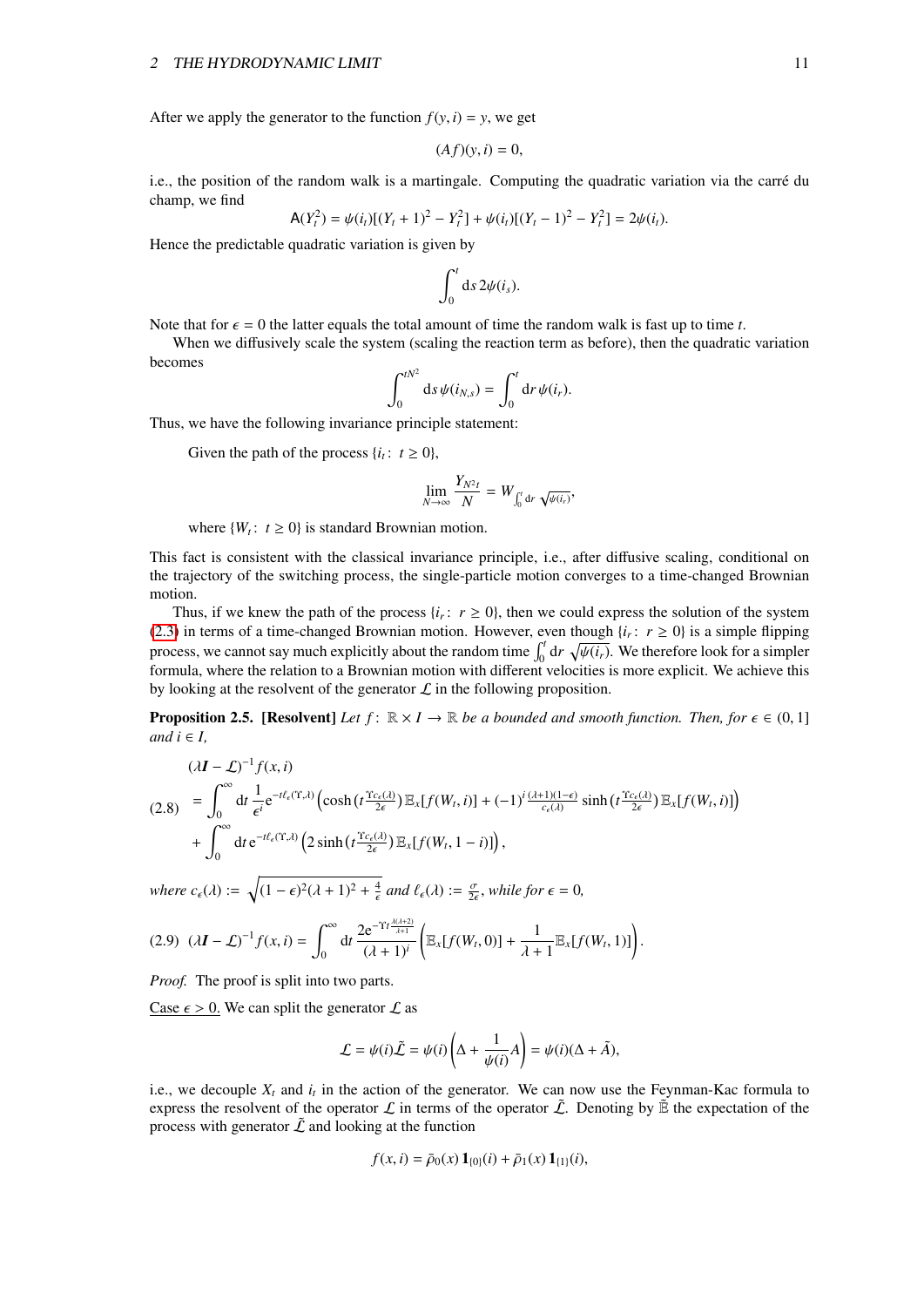#### 2 THE HYDRODYNAMIC LIMIT

we have, for  $\lambda \in \mathbb{R}$ ,

$$
(\lambda \boldsymbol{I} - \boldsymbol{\mathcal{L}})^{-1} f(\boldsymbol{x}) = \left(\frac{\lambda \boldsymbol{I}}{\boldsymbol{\psi}} - \tilde{\boldsymbol{\mathcal{L}}}\right)^{-1} \left(\frac{f(\boldsymbol{x}, i)}{\boldsymbol{\psi}(i)}\right) = \int_0^\infty dt \; \tilde{\mathbb{E}}_{(\boldsymbol{x}, i)} \left[e^{-\int_0^t ds \frac{\lambda}{\boldsymbol{\psi}(i_s)}} \; \frac{f(X_t, i_t)}{\boldsymbol{\psi}(i_t)}\right],
$$

and by the decoupling of  $X_t$  and  $i_t$  under  $\tilde{L}$ , we get

$$
( \lambda \mathbf{I} - \mathcal{L} )^{-1} f(x, i)
$$
  
=  $\int_0^{\infty} dt \, \tilde{\mathbb{E}}_i \left[ e^{-\lambda \int_0^t ds \frac{1}{\psi(s)}} \frac{\mathbf{1}_{\{0\}}(i_t)}{\psi(i_t)} \right] \mathbb{E}_x[ \bar{\rho}_0(W_t)] + \int_0^{\infty} dt \, \tilde{\mathbb{E}}_i \left[ e^{-\lambda \int_0^t \frac{1}{\psi(s)}} \frac{\mathbf{1}_{\{1\}}(i_t)}{\psi(i_t)} \right] \mathbb{E}_x[ \bar{\rho}_1(W_t)]$   
=  $\int_0^{\infty} dt \, \tilde{\mathbb{E}}_i \left[ e^{-\lambda \int_0^t ds \frac{1}{\psi(s)}} \mathbf{1}_{\{0\}}(i_t) \right] \mathbb{E}_x[ \bar{\rho}_0(W_t)] + \frac{1}{\epsilon} \int_0^{\infty} dt \, \tilde{\mathbb{E}}_i \left[ e^{-\lambda \int_0^t ds \frac{1}{\psi(s)}} \mathbf{1}_{\{1\}}(i_t) \right] \mathbb{E}_x[ \bar{\rho}_1(W_t)].$ 

Defining

$$
A := \begin{bmatrix} -\Upsilon & \Upsilon \\ \Upsilon & -\Upsilon \end{bmatrix}, \qquad \psi_{\epsilon} := \begin{bmatrix} 1 & 0 \\ 0 & \epsilon \end{bmatrix},
$$

and using again the Feynman-Kac formula, we have

$$
(\lambda \mathbf{I} - \mathcal{L})^{-1} \left[ \begin{array}{c} f(x,0) \\ f(x,1) \end{array} \right] = \int_0^\infty dt \, K_{\epsilon}(t,\lambda) \left[ \begin{array}{c} \mathbb{E}_x[f(W_t,0)] \\ \mathbb{E}_x[f(W_t,1)] \end{array} \right]
$$

with  $K_{\epsilon}(t, \lambda) = e^{t\psi_{\epsilon}^{-1}}$ <br>Using the explicity <sup>-1</sup>(−λI+A)ψ<sup>−1</sup>.<br>|icit formula

Using the explicit formula for the exponential of a  $2 \times 2$  matrix (see e.g. [\[3,](#page-32-12) Corollary 2.4]), we obtain

$$
(2.10) \quad e^{t\psi_{\epsilon}^{-1}(-\lambda I+A)} = e^{-\frac{\Upsilon t(\lambda+1)}{2}( \frac{1+\epsilon}{\epsilon})} \left[ \begin{array}{cc} \cosh(c_{\epsilon}(t,\lambda)) + \frac{\Upsilon t(\lambda+1)}{2c_{\epsilon}(t,\lambda)} \frac{1-\epsilon}{\epsilon} \sinh(c_{\epsilon}(t,\lambda)) & \frac{t\Upsilon}{c_{\epsilon}(t,\lambda)} \sinh(c_{\epsilon}(t,\lambda)) \\ \frac{\Upsilon t}{\epsilon c_{\epsilon}(t,\lambda)} \sinh(c_{\epsilon}(t,\lambda)) & \cosh(c_{\epsilon}(t,\lambda)) - \frac{\Upsilon t(\lambda+1)}{2c_{\epsilon}(t,\lambda)} \frac{1-\epsilon}{\epsilon} \sinh(c_{\epsilon}(t,\lambda)) \end{array} \right],
$$

with  $c_{\epsilon}(t, \lambda) = \frac{1}{2} \frac{t^{\gamma}}{\epsilon} \sqrt{(1 - \epsilon)^2 (\lambda + 1)^2 + \frac{4}{\epsilon}}$ , from which we obtain [\(2.8\)](#page-11-0).

Case  $\epsilon = 0$ . For the case  $\epsilon = 0$  (sleeping particles on top), we derive  $K_0(t, \lambda)$  by taking the limit for  $\epsilon \downarrow 0$  in the previous expression i.e.  $K_0(t, \lambda) = \lim_{\epsilon \to 0} K_0(t, \lambda)$ . We thus have that  $K_0(t, \lambda)$  is equal t the previous expression, i.e.,  $K_0(t, \lambda) = \lim_{\epsilon \downarrow 0} K_{\epsilon}(t, \lambda)$ . We thus have that  $K_0(t, \lambda)$  is equal to

$$
\lim_{\epsilon \downarrow 0} e^{-\frac{\Upsilon t(\lambda+1)}{2}(\frac{1+\epsilon}{\epsilon})} \left[ \frac{\cosh(c_{\epsilon}(t,\lambda)) + \frac{\Upsilon t(\lambda+1)}{2c_{\epsilon}(t,\lambda)} \frac{1-\epsilon}{\epsilon} \sinh(c_{\epsilon}(t,\lambda))}{\frac{\sigma t}{\epsilon c_{\epsilon}(t,\lambda)} \sinh(c_{\epsilon}(t,\lambda))} - \frac{\frac{t\sigma}{\epsilon c_{\epsilon}(t,\lambda)} \sinh(c_{\epsilon}(t,\lambda))}{\frac{1-\epsilon}{\epsilon} \cosh(c_{\epsilon}(t,\lambda)) - \frac{\sigma t(\lambda+1)}{2c_{\epsilon}(t,\lambda)} \frac{1-\epsilon}{\epsilon^2} \sinh(c_{\epsilon}(t,\lambda))} \right]
$$
\n
$$
= 2e^{-\Upsilon t \frac{\lambda(\lambda+2)}{\lambda+1}} \left[ \frac{1}{\frac{1}{\lambda+1}} \frac{\frac{1}{\lambda+1}}{(\lambda+1)^2} \right],
$$

from which  $(2.9)$  follows.

**Remark 2.6.** [Symmetric layers] Note that for  $\epsilon = 1$  we have

$$
(\lambda \mathbf{I} - \mathcal{L})^{-1} f(x, i) \int_0^\infty dt \, e^{-\lambda t} \left( \frac{1 + e^{-2t}}{2} \mathbb{E}_x[f(W_t, i)] + \frac{1 - e^{-2t}}{2} \mathbb{E}_x[f(W_t, 1 - i)] \right).
$$

We conclude this section by noting that the system in  $(2.3)$  was studied in detail in [\[30,](#page-33-8) [31\]](#page-33-9). By taking Fourier and Laplace transforms and inverting them, it is possible to deduce explicitly the solution, which is expressed in terms of solutions to the classical heat equation. More precisely, using formula [\[31,](#page-33-9) Eq.2.2], we have that, for  $\gamma = 1$ ,

$$
(2.11) \quad \rho_0(x,t) = e^{-\Upsilon t} \mathbb{E}_x[\bar{\rho}_0(B_{=}(t))] \\
+ \frac{\Upsilon}{1-\epsilon} e^{-\Upsilon t} \int_{\epsilon t}^t ds \left( \left( \frac{s-\epsilon t}{t-\epsilon} \right)^{1/2} I_1(\nu(s)) \mathbb{E}_x[\bar{\rho}_0(B_0(s))] + I_0(\nu(s)) \mathbb{E}_x[\bar{\rho}_1(B_1(s))] \right)
$$

and

$$
(2.12) \quad \rho_1(x,t) = e^{-\Upsilon t} \mathbb{E}_x[\bar{\rho}_1(B_1(\epsilon t))]
$$

$$
+ \frac{\Upsilon}{1-\epsilon} e^{-\sigma t} \int_{\epsilon t}^t ds \left( \left( \frac{s-\epsilon t}{t-\epsilon} \right)^{-1/2} I_1(\nu(s)) \mathbb{E}_x[\bar{\rho}_1(B_1(s)] + I_0(\nu(s)) \mathbb{E}_x[\bar{\rho}_0(B_0(s))] \right),
$$

where  $v(s) = \frac{2\sigma}{1-\epsilon}((t-s)(s-\epsilon t))^{1/2}$ ,  $I_0(\cdot)$  and  $I_1(\cdot)$  are the modified Bessel functions, and  $B_0$  and  $B_1$  are two independent standard Brownian motions independent standard Brownian motions.

♠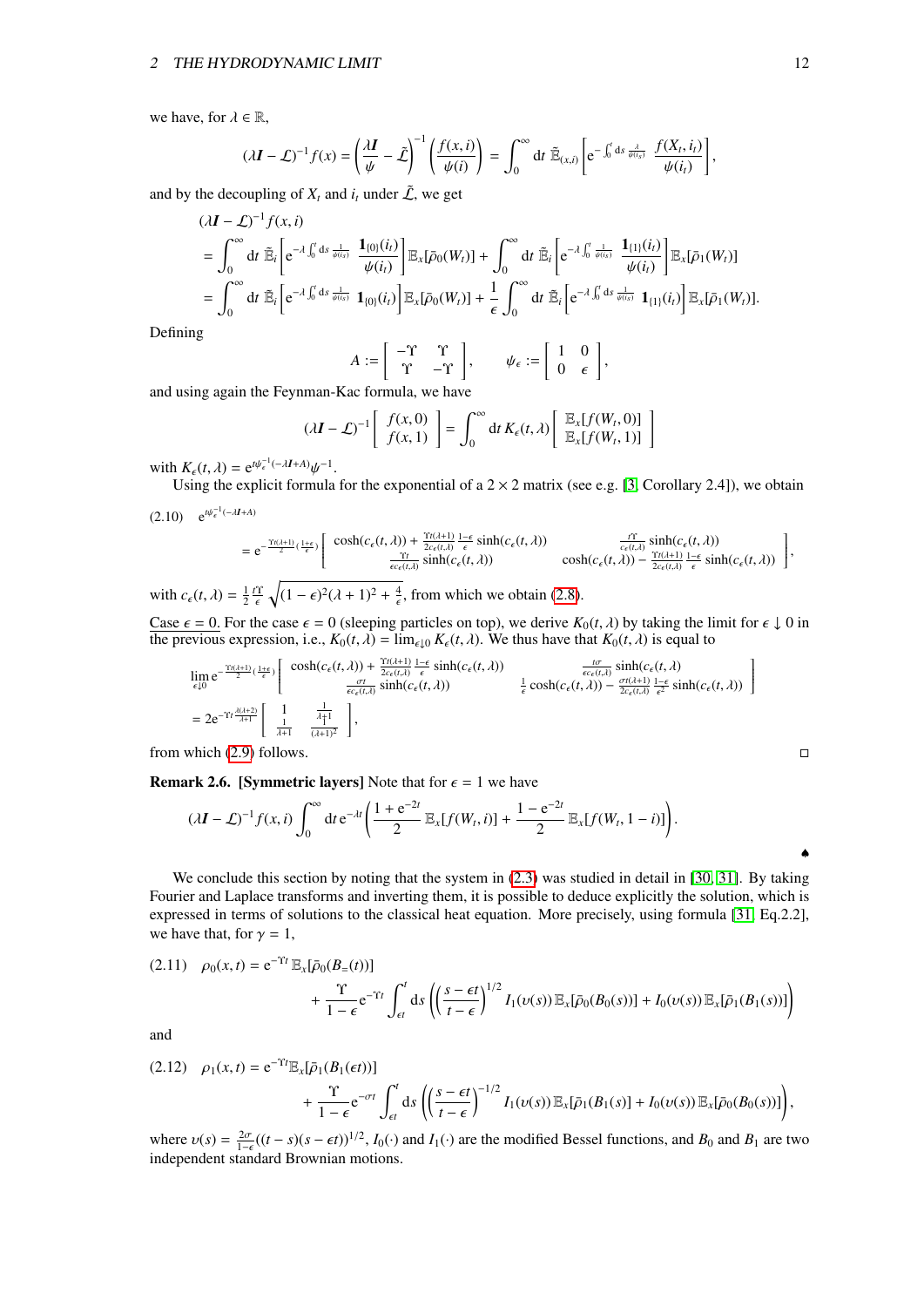# <span id="page-13-0"></span>3 The system with boundary reservoirs

In this section we consider a finite version of the switching interacting particle systems introduced in Definition [1.1](#page-4-3) to which boundary reservoirs are added. Section [3.1](#page-13-1) defines the model. Section [3.2](#page-14-0) identifies the dual and the stationary measures. Section [3.3](#page-16-0) derives the non-equilibrium profile, both for the microscopic system and the macroscopic system, and offers various simulations. Section [3.4](#page-23-0) shows that for certain choices of the rates there can be a flow of particles uphill, i.e., against the gradient imposed by the reservoirs, both for the microscopic system and the macroscopic system.

### <span id="page-13-1"></span>3.1 Model

We consider the same system as in Definition [1.1,](#page-4-3) but restricted to  $V := \{1, \ldots, N\} \subset \mathbb{Z}$ . In addition we set  $\hat{V}$  :=  $V \cup \{L, R\}$  and attach a *left-reservoir* to *L* and a *right-reservoir* to *R*, both for fast and slow particles. To be more precise, there are four reservoirs (see Fig. [4\)](#page-13-2):

- i) For the fast particles, a left-reservoir at *L* injects fast particles at  $x = 1$  at rate  $\rho_{L,0}(1 + \sigma \eta_0(1, t))$  and a right-reservoir at *R* injects fast particles at  $x = N$  at rate  $\rho_{R,0}(1+\sigma\eta_{0}(N,t))$ . The left-reservoir absorbs fast particles at rate  $1 + \sigma \rho_{L,0}$ , while the right-reservoir does so at rate  $1 + \sigma \rho_{R,0}$ .
- ii) For the slow particles, a left-reservoir at *L* injects slow particles at  $x = 1$  at rate  $\rho_{L,1}(1 + \sigma \eta_1(1,t))$ and a right-reservoir at *R* injects slow particles at  $x = N$  at rate  $\rho_{R,1}(1 + \sigma \eta_1(N, t))$ . The left-reservoir absorbs fast particles at rate  $1 + \sigma \rho_{L,1}$ , while the right-reservoir does so at rate  $1 + \sigma \rho_{R,1}$ .

<span id="page-13-2"></span>Inside *V*, the particles move as before.



Figure 4: Case  $\sigma = 0$ ,  $\epsilon > 0$  with boundary reservoirs.

For  $i \in I$ ,  $x \in V$  and  $t \geq 0$ , let  $\eta_i(x, t)$  denote the number of particles in layer *i* at site *x* at time *t*. For  $\sigma \in \{-1, 0, 1\}$ , the Markov process  $\{\eta(t): t \geq 0\}$  with

$$
\eta(t) = \{\eta_0(x, t), \eta_1(x, t)\}_{x \in V}
$$

has state space

$$
\mathcal{X} = \begin{cases} I^V \times I^V, & \sigma = -1, \\ \mathbb{N}_0^V \times \mathbb{N}_0^V, & \sigma = 0, 1, \end{cases}
$$

<span id="page-13-3"></span>and generator

(3.1) 
$$
L := L_{\epsilon,\gamma,N} = L^{\text{bulk}} + L^{\text{res}}
$$
  
with  
(3.2) 
$$
L^{\text{bulk}} := L_0^{\text{bulk}} + \epsilon L_1^{\text{bulk}} + \gamma L_{01}^{\text{bulk}}
$$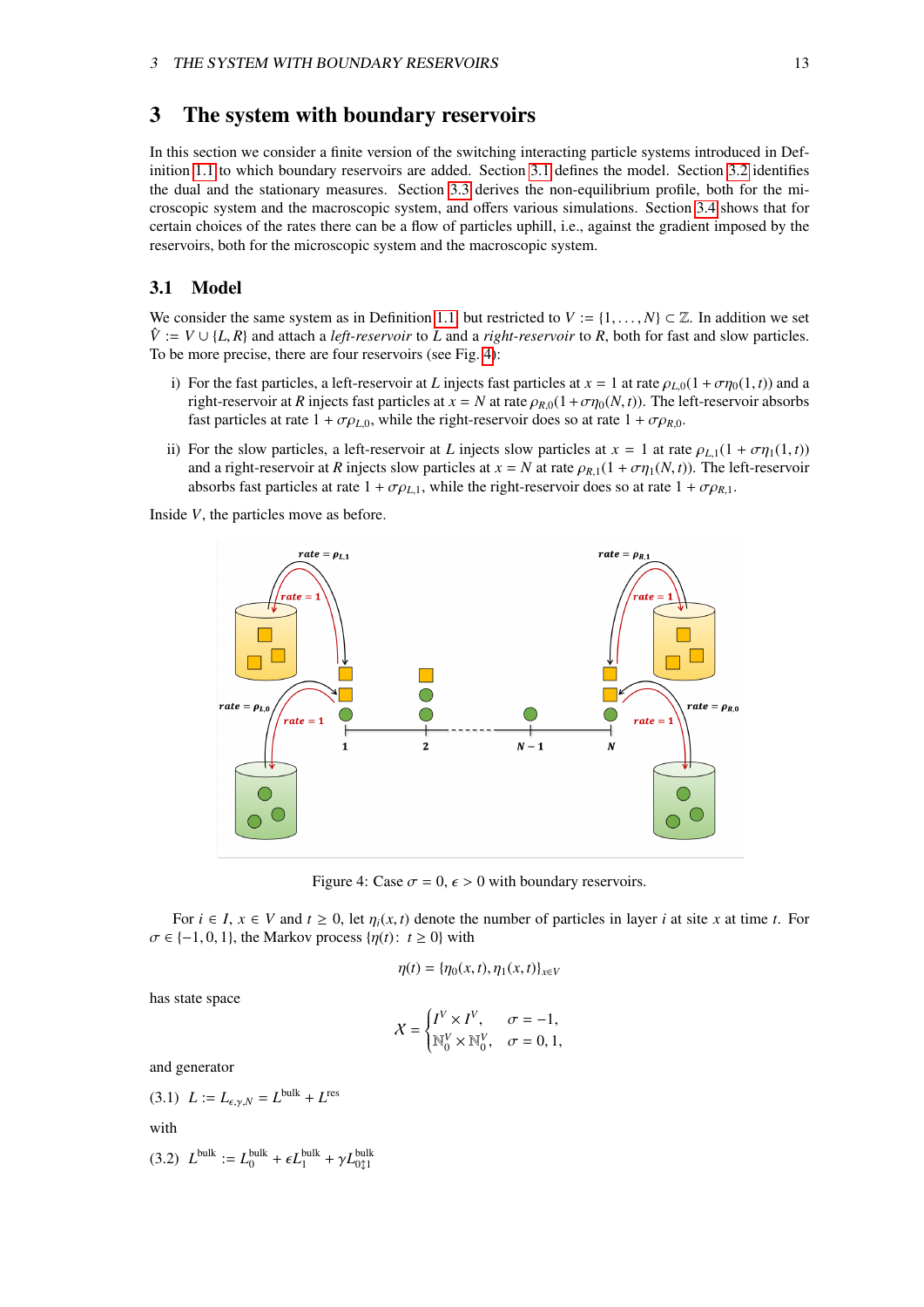acting on bounded cylindrical function  $f: X \to \mathbb{R}$  as

$$
(L_0^{\text{bulk}} f)(\eta) = \sum_{x=1}^{N-1} \{ \eta_0(x)(1 + \sigma \eta_0(x+1)) [f(\eta_0 - \delta_x + \delta_{x+1}, \eta_1) - f(\eta_0, \eta_1)] + \eta_0(x+1)(1 + \sigma \eta_0(x)) [f(\eta_0 - \delta_{x+1} + \delta_x, \eta) - f(\eta_0, \eta_1)] \},
$$

$$
(L_1^{\text{bulk}} f)(\eta) = \sum_{x=1}^{N-1} \{ \eta_1(x)(1 + \sigma \eta_1(x+1)) [f(\eta_0, \eta_1 - \delta_x + \delta_{x+1}) - f(\eta_0, \eta_1)] + \eta_1(x+1)(1 + \sigma \eta_1(x)) [f(\eta_0, \eta_1 - \delta_{x+1} + \delta_x) - f(\eta_0, \eta_1))] \},
$$

$$
(L_{01}^{\text{bulk}} f)(\eta) = \sum_{x=1}^{N} \{ \eta_0(x)(1 + \sigma \eta_1(x)) [f(\eta_0 - \delta_x, \eta_1 + \delta_x) - f(\eta_0, \eta_1)] + \eta_1(x)(1 + \sigma \eta_0(x)) [f(\eta_0 + \delta_x, \eta_1 - \delta_x) - f(\eta_0, \eta_1))] \},
$$

and

 $(L^{\text{res}})$   $L^{\text{res}}$  :=  $L_0^{\text{res}}$  +  $L_1^{\text{res}}$ 

with

$$
(L_0^{\text{res}}f)(\eta) = \eta_0(1)(1 + \sigma \rho_{L,0}) [f(\eta_0 - \delta_1, \eta_1) - f(\eta_0, \eta_1)]
$$
  
+  $\rho_{L,0}(1 + \sigma \eta_0(1)) [f(\eta_0 + \delta_1, \eta_1) - f(\eta_0, \eta_1)]$   
+  $\eta_0(N)(1 + \sigma \rho_{R,0}) [f(\eta_0 - \delta_N, \eta_1) - f(\eta_0, \eta_1)] + \rho_{R,0}(1 + \sigma \eta_0(N)) [f(\eta_0 + \delta_N, \eta) - f(\eta_0, \eta_1)],$   

$$
(L_1^{\text{res}}f)(\eta) = \eta_1(1)(1 + \sigma \rho_{L,1}) [f(\eta_0, \eta_1 - \delta_1) - f(\eta_0, \eta_1)]
$$
  
+  $\rho_{L,1}(1 + \sigma \eta_1(1)) [f(\eta_0, \eta_1 + \delta_1) - f(\eta_0, \eta_1)]$   
+  $\eta_1(N)(1 + \sigma \rho_{R,1}) [f(\eta_0, \eta_1 - \delta_N) - f(\eta_0, \eta_1)] + \rho_{R,1}(1 + \sigma \rho_{R,N}) [f(\eta_0, \eta_1 + \delta_N) - f(\eta_0, \eta_1)].$ 

# <span id="page-14-0"></span>3.2 Duality and stationary measures

In [\[8\]](#page-32-0) it was shown that a system of independent random walks on a finite set *V*, coupled with a left-reservoir and a right-reservoir, is dual to the same particle system but with the reservoirs replaced by absorbing sites. The same was proved in [\[24\]](#page-33-19) for more general sets and for inhomogeneous rates. Our model is a particular instance of the case treated in [\[24,](#page-33-19) Remark 2.2]), because we can think of the rate as conductances attached to the edges.

More precisely, we consider the system where particles jump on two copies of

$$
\hat{V} = V \cup \{L, R\}
$$

and follow the same dynamics as before in *V*, but with the reservoirs at *L* and *R* absorbing. We denote by  $\xi$ the configuration

$$
\xi = (\xi_0, \xi_1) := (\{\xi_0(x)\}_{x \in \hat{V}}, \{\xi_1(x)\}_{x \in \hat{V}}),
$$

<span id="page-14-1"></span>where  $\xi_i(x)$  denotes the number of particles at site *x* in layer *i*. The state space is  $X = \mathbb{N}_0^{\hat{V}} \times \mathbb{N}_0^{\hat{V}}$ , and the generator is generator is

$$
(3.4) \quad \hat{L} := \hat{L}_{\epsilon,\gamma,N} = \hat{L}^{\text{bulk}} + \hat{L}^{L,R}
$$

with

$$
\hat{L}^{\text{bulk}} := \hat{L}_0^{\text{bulk}} + \epsilon \hat{L}_1^{\text{bulk}} + \gamma \hat{L}_{0\downarrow 1}^{\text{bulk}}
$$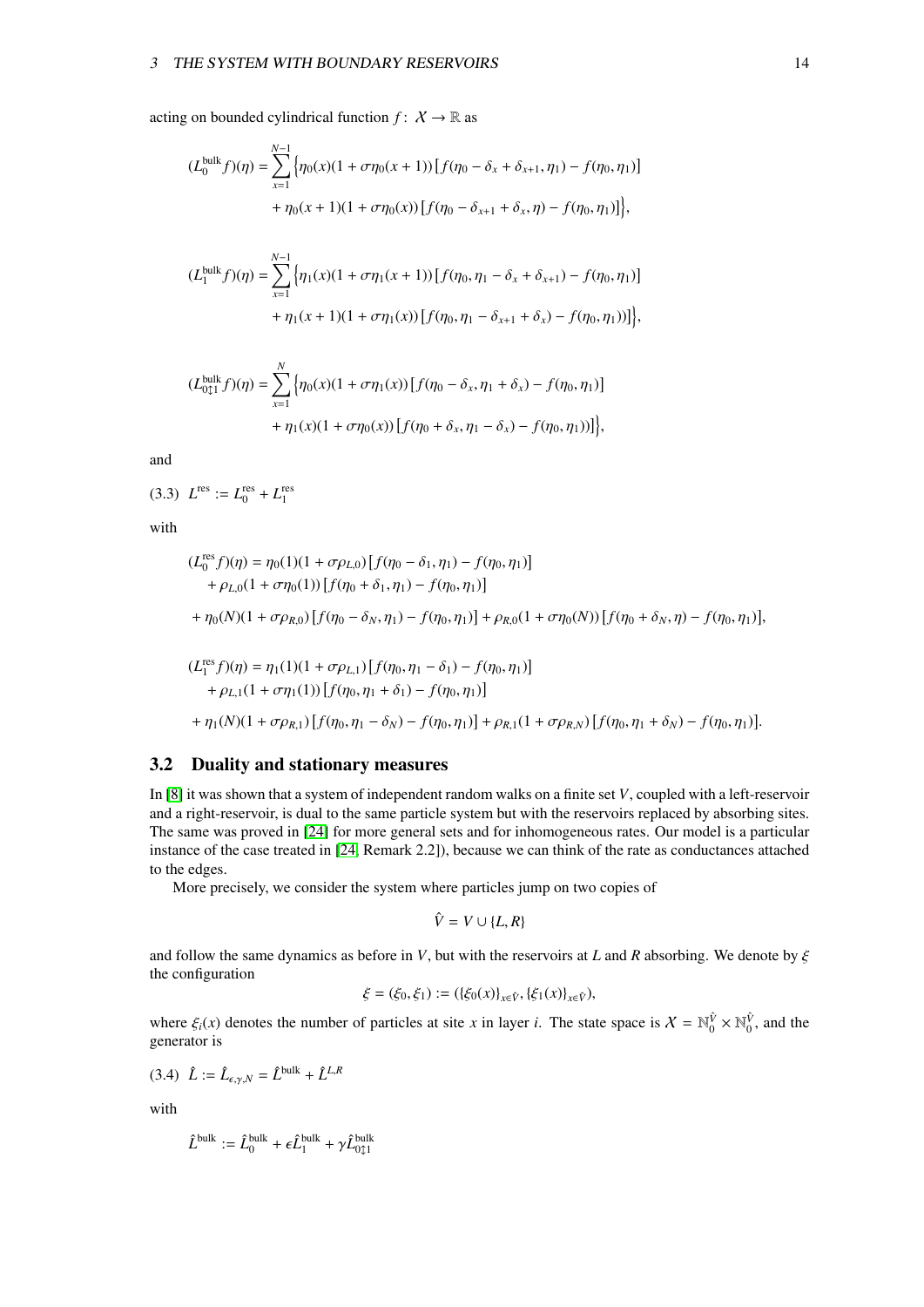

Figure 5: Case  $\sigma = 0$ ,  $\epsilon > 0$  with boundary reservoirs: two-layer representation.

acting on cylindrical functions  $f: X \to \mathbb{R}$  as

$$
(L_0^{\text{bulk}} f)(\xi) = \sum_{x=1}^{N-1} \left\{ \xi_0(x)(1 + \sigma \xi_0(x+1)) \left[ f(\xi_0 - \delta_x + \delta_{x+1}, \xi_1) - f(\xi_0, \xi_1) \right] \right\}
$$
  
+  $\xi_0(x+1)(1 + \sigma \xi_0(x)) \left[ f(\xi_0 - \delta_{x+1} + \delta_x, \xi_1) - f(\xi_0, \xi_1) \right] \right\},$   

$$
(L_1^{\text{bulk}} f)(\xi) = \sum_{x=1}^{N-1} \left\{ \xi_1(x)(1 + \sigma \xi_1(x+1)) \left[ f(\xi_0, \xi_1 - \delta_x + \delta_{x+1}) - f(\xi_0, \xi_1) \right] \right\}
$$
  
+  $\xi_1(x+1)(1 + \sigma \xi_1(x)) \left[ f(\xi_0, \xi_1 - \delta_{x+1} + \delta_x) - f(\xi_0, \xi_1) \right] \right\},$   

$$
(L_{011}^{\text{bulk}} f)(\eta) = \sum_{x=1}^{N} \left\{ \xi_0(x)(1 + \sigma \xi_1(x)) \left[ f(\xi_0 - \delta_x, \xi_1 + \delta_x) - f(\xi_0, \xi_1) \right] \right\}
$$
  
+  $\xi_1(x)(1 + \sigma \xi_0(x)) \left[ f(\xi_0 + \delta_x, \xi_1 - \delta_x) - f(\xi_0, \xi_1) \right] \right\},$ 

and

$$
\hat{L}^{L,R} = \hat{L}_0^{L,R} + \hat{L}_1^{L,R}
$$

acting as

$$
(\hat{L}_0^{L,R}f)(\xi) = \xi_0(1) [f(\xi_0 - \delta_1, \xi_1) - f(\xi_0, \xi_1)] + \xi_0(N) [f(\xi_0 - \delta_N, \xi_1) - f(\xi_0, \xi_1)],
$$
  

$$
(\hat{L}_1^{L,R}f)(\xi) = \xi_1(1) [f(\xi_0, \xi_1 - \delta_1) - f(\xi_0, \xi_1)] + \xi_1(N) [f(\xi_0, \xi_1 - \delta_N) - f(\xi_0, \xi_1)].
$$

<span id="page-15-0"></span>Proposition 3.1. [Duality] [\[8,](#page-32-0) Theorem 4.1] and [\[24,](#page-33-19) Proposition 2.3] *The Markov processes*

 $\label{eq:eta} \begin{aligned} \{\eta(t): \ t\geq 0\}, \qquad \eta(t) &= \{\eta_0(x,t), \eta_1(x,t)\}_{x\in V}, \\ \{\xi(t): \ t\geq 0\}, \qquad \xi(t) &= \{\xi_0(x,t), \xi_1(x,t)\}_{x\in V}, \end{aligned}$  $\xi(t) = {\xi_0(x, t), \xi_1(x, t)}_{x \in V}$ 

*with generators L in*  $(3.1)$  *and*  $\hat{L}$  *in*  $(3.4)$  *are dual with duality function* 

$$
D(\xi,\eta):=\left(\prod_{i\in I}d_{(L,i)}(\xi_i(L))\right)\times\left(\prod_{x\in V}d(\xi_i(x),\eta_i(x))\right)\times\left(\prod_{i\in I}d_{(R,i)}(\xi_i(R))\right),
$$

*where*  $\xi = (\xi_0, \xi_1), \eta = (\eta_0, \eta_1)$  *and, for*  $k, n \in \mathbb{N}$  *and*  $i \in I$ ,  $d(\cdot, \cdot)$  *is given in* [\(1.6\)](#page-5-3) *and* 

$$
d_{(L,i)}(k) = (\rho_{L,i})^k
$$
,  $d_{(R,i)}(k) = (\rho_{R,i})^k$ .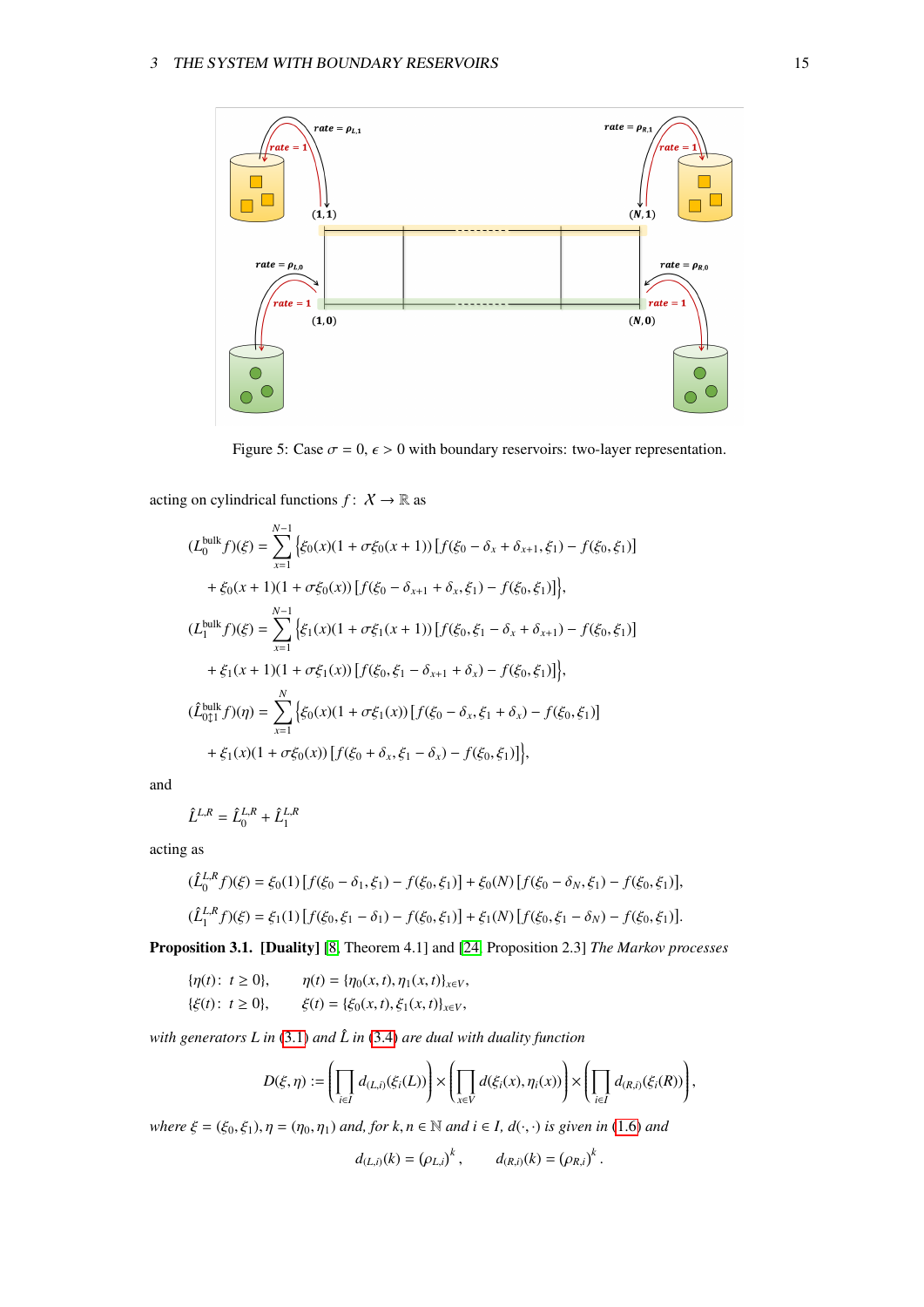### <span id="page-16-0"></span>3.3 Non-equilibrium stationary profile

Also the existence and uniqueness of the non-equilibrium steady state has been established in [\[24,](#page-33-19) Theorem 3.3] and apply to our setting. More precisely, we have the following.

<span id="page-16-2"></span>**Theorem 3.2.** [Stationary measure] [\[24,](#page-33-19) Theorem 3.3(a)] *For*  $\sigma \in \{-1, 0, 1\}$  *there exists a unique stationary measure*  $\mu_{stat}$  *for*  $\{\eta(t): t \geq 0\}$ *. Moreover, for*  $\sigma = 0$  *and for any values of*  $\rho_{L,0}, \rho_{L,1}, \rho_{R,0}, \rho_{R,1}$ 

(3.5) 
$$
\mu_{stat} = \prod_{(x,i)\in V\times I} \nu_{(x,i)}, \qquad \nu_{(x,i)} = \text{Poisson}(\theta_{(x,i)}),
$$

*while*  $\mu_{stat}$  *is in general not in product form for*  $\sigma \in \{-1, 1\}$ *, unless*  $\rho_{L0} = \rho_{L1} = \rho_{R0} = \rho_{R1}$ *, for which* 

$$
(3.6) \ \mu_{stat} = \prod_{(x,i)\in V\times I} \nu_{(x,i),\theta},
$$

*where*  $v_{(x,i),\theta}$  *are given in* [\(1.4\)](#page-5-4)*.* 

#### <span id="page-16-1"></span>3.3.1 Stationary microscopic profile and absorption probability

In this section we provide an explicit expression for the stationary microscopic density of each type of particles. To this end, let  $\mu_{stat}$  be the unique non-equilibrium stationary measure of the process

<span id="page-16-6"></span> ${\eta(t): t \geq 0}, \qquad \eta(t) := {\eta_0(x, t), \eta_1(x, t)}_{x \in V}$ 

and let  $\theta_x := (\theta_0(x), \theta_1(x))$  be the stationary microscopic profile, i.e., for  $x \in V$  and  $i \in I$ ,

$$
(3.7) \ \theta_i(x) = \mathbb{E}_{\mu_{stat}}[\eta_i(x,t)].
$$

Write  $\mathbb{P}_{\xi}$  (and  $\mathbb{E}_{\xi}$ ) to denote the law (and the expectation) of the dual Markov process

<span id="page-16-3"></span>
$$
\{\xi(t): t \ge 0\}, \qquad \xi(t) := \{\xi_0(x, t), \xi_1(x, t)\}_{x \in \hat{V}},
$$

starting from  $\xi = {\xi_0(x), \xi_1(x)}_{x \in \hat{V}}$ . For  $x \in V$ , set

$$
(3.8) \quad \vec{p}_x := \left[ \begin{array}{cc} \hat{p}(\delta_{(x,0)}, \delta_{(L,0)}) & \hat{p}(\delta_{(x,0)}, \delta_{(L,1)}) & \hat{p}(\delta_{(x,0)}, \delta_{(R,0)}) & \hat{p}(\delta_{(x,0)}, \delta_{(R,1)}) \end{array} \right]^T, \\ \vec{q}_x := \left[ \begin{array}{cc} \hat{p}(\delta_{(x,1)}, \delta_{(L,0)}) & \hat{p}(\delta_{(x,1)}, \delta_{(L,1)}) & \hat{p}(\delta_{(x,1)}, \delta_{(R,0)}) & \hat{p}(\delta_{(x,1)}, \delta_{(R,1)}) \end{array} \right]^T,
$$

<span id="page-16-5"></span>where

$$
(3.9) \quad \hat{p}(\xi,\tilde{\xi}) = \lim_{t \to \infty} \mathbb{P}_{\xi}(\xi(t) = \tilde{\xi}), \quad \xi = \delta_{(x,i)} \text{ for some } (x,i) \in V \times I, \text{ and } \tilde{\xi} \in \{\delta_{(L,0)}, \delta_{(L,1)}, \delta_{(R,0)}, \delta_{(R,1)}\},
$$

<span id="page-16-4"></span>and let

 $(3.10) \ \vec{\rho} := \left[ \begin{array}{cc} \rho_{(L,0)} & \rho_{(L,1)} & \rho_{(R,0)} & \rho_{(R,1)} \end{array} \right]^T$ .

Note that  $\hat{p}(\delta_{(x,i)}, \cdot)$  is the probability of the dual process, starting from a single particle at site *x* at layer  $i \in I$  of being absorbed at one of the four reservoirs. Using Proposition 3.1 and Theorem 3.2, we ob *i* ∈ *I*, of being absorbed at one of the four reservoirs. Using Proposition [3.1](#page-15-0) and Theorem [3.2,](#page-16-2) we obtain the following.

<span id="page-16-8"></span><span id="page-16-7"></span>Corollary 3.3. [Dual representation of stationary profile]  $For x \in V$ , the microscopic stationary profile *is given by*

$$
(3.11) \begin{aligned} \theta_0(x) &= \vec{p}_x \cdot \vec{\rho}, \\ \theta_1(x) &= \vec{q}_x \cdot \vec{\rho}, \end{aligned} \qquad x \in \{1, \dots, N\},
$$

*where*  $\vec{p}_x$ ,  $\vec{q}_x$  *and*  $\vec{\rho}$  *are as in* [\(3.8\)](#page-16-3)–[\(3.10\)](#page-16-4)*.*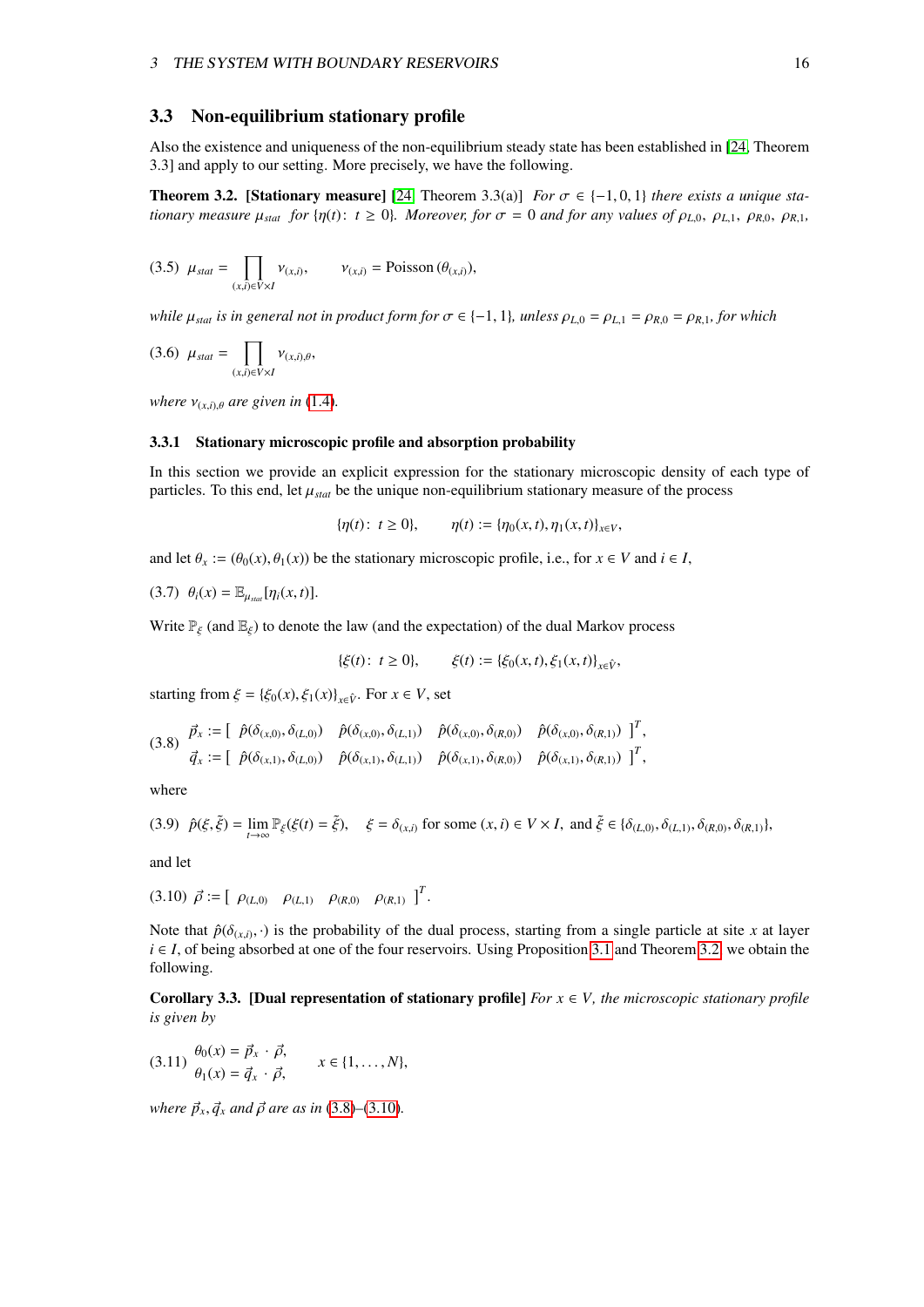We next compute the absorption probabilities associated to the dual process in order to obtain more explicit expression for the stationary microscopic profile  $\theta_x$ . The absorption probabilities  $\hat{p}$  of the dual process satisfy

<span id="page-17-0"></span>
$$
(\hat{L}\hat{p})(\cdot,\tilde{\xi})(\xi)=0,
$$

where  $\hat{L}$  is the dual generator defined in [\(3.4\)](#page-14-1).

In matrix form, the above translates into the following systems of equations:

$$
\vec{p}_1 = \frac{1}{2+\gamma} (\vec{p}_0 + \vec{p}_2) + \frac{\gamma}{2+\gamma} \vec{q}_1,
$$
\n
$$
\vec{q}_1 = \frac{\epsilon}{(1+\epsilon)+\gamma} \vec{q}_2 + \frac{1}{(1+\epsilon)+\gamma} \vec{q}_0 + \frac{\gamma}{(1+\epsilon)+\gamma} \vec{p}_1,
$$
\n
$$
\vec{p}_x = \frac{1}{2+\gamma} (\vec{p}_{x-1} + \vec{p}_{x+1}) + \frac{\gamma}{2+\gamma} \vec{q}_x, \qquad x \in \{2, ..., N-1\},
$$
\n
$$
\vec{q}_x = \frac{\epsilon}{2\epsilon+\gamma} (\vec{q}_{x-1} + \vec{q}_{x+1}) + \frac{\gamma}{2\epsilon+\gamma} \vec{p}_x, \qquad x \in \{2, ..., N-1\},
$$
\n
$$
\vec{p}_N = \frac{1}{2+\gamma} (\vec{p}_{N-1} + \vec{p}_{N+1}) + \frac{\gamma}{2+\gamma} \vec{q}_N,
$$
\n
$$
\vec{q}_N = \frac{\epsilon}{(1+\epsilon)+\gamma} \vec{q}_{N-1} + \frac{1}{(1+\epsilon)+\gamma} \vec{q}_{N+1} + \frac{\gamma}{(1+\epsilon)+\gamma} \vec{p}_N,
$$

where

 $\vec{p}_0 := [ 1 \ 0 \ 0 \ 0 \ 1]^T$ ,  $\vec{q}_0 := [ 0 \ 1 \ 0 \ 0 \ 1]^T$ ,  $\vec{p}_{N+1} := [0 \ 0 \ 1 \ 0]^T$ ,  $\vec{q}_{N+1} := [0 \ 0 \ 0 \ 1]^T$ .

We divide the analysis of the absorption probabilities into two cases:  $\epsilon = 0$  and  $\epsilon > 0$ .

### Case  $\epsilon = 0$ .

#### <span id="page-17-1"></span>**Proposition 3.4.** [Absorption probability for  $\epsilon = 0$ ] *Consider the dual process*

$$
\{\xi(t): t \ge 0\}, \qquad \xi(t) = \{\xi_0(x,t), \xi_1(x,t)\}_{x \in V},
$$

*with generator*  $\hat{L}_{\epsilon,\gamma,N}$  (see [\(3.4\)](#page-14-1)) with  $\epsilon = 0$ . Then for the dual process, starting from a single particle, the absorption probabilities  $\hat{n}(\cdot, \cdot)$  (see (3.9)) are given by *absorption probabilities*  $\hat{p}(\cdot, \cdot)$  *(see* [\(3.9\)](#page-16-5)*)* are given by

$$
\hat{p}(\delta_{(x,0)}, \delta_{(L,0)}) = \frac{1 + \gamma}{1 + 2\gamma} \left( \frac{(1 + N) + (1 + 2N)\gamma}{1 + N + 2N\gamma} - \frac{1 + 2\gamma}{1 + N + 2N\gamma} x \right),
$$
\n
$$
\hat{p}(\delta_{(x,0)}, \delta_{(L,1)}) = \frac{\gamma}{1 + 2\gamma} \left( \frac{(1 + N) + (1 + 2N)\gamma}{1 + N + 2N\gamma} - \frac{1 + 2\gamma}{1 + N + 2N\gamma} x \right),
$$
\n
$$
\hat{p}(\delta_{(x,0)}, \delta_{(R,0)}) = \frac{1 + \gamma}{1 + 2\gamma} \left( \frac{-\gamma}{1 + N + 2N\gamma} + \frac{1 + 2\gamma}{1 + N + 2N\gamma} x \right),
$$
\n
$$
\hat{p}(\delta_{(x,0)}, \delta_{(R,1)}) = \frac{\gamma}{1 + 2\gamma} \left( \frac{-\gamma}{1 + N + 2N\gamma} + \frac{1 + 2\gamma}{1 + N + 2N\gamma} x \right),
$$

$$
\hat{p}(\delta_{(1,1)},\delta_{(L,0)}) = \frac{\gamma(N-\gamma+2N\gamma)}{(1+2\gamma)(1+N+2N\gamma)}, \quad \hat{p}(\delta_{(1,1)},\delta_{(L,1)}) = \frac{1+N+(1+3N)\gamma-(1+2N)\gamma^2}{(1+2\gamma)(1+N+2N\gamma)},
$$
  

$$
\hat{p}(\delta_{(1,1)},\delta_{(R,0)}) = \frac{\gamma(1+\gamma)}{(1+2\gamma)(1+N+2N\gamma)}, \quad \hat{p}(\delta_{(1,1)},\delta_{(R,1)}) = \frac{\gamma^2}{(1+2\gamma)(1+N+2N\gamma)},
$$

*and*

$$
(3.15) \ \hat{p}(\delta_{(x,1)}, \delta_{(\beta,i)}) = \hat{p}(\delta_{(x,0)}, \delta_{(\beta,i)}), \qquad x \in \{2, \dots, N-1\}, \ (\beta, i) \in \{L, R\} \times I,
$$

*and*

$$
(3.16)\ \hat{p}(\delta_{(N,1)},\delta_{(L,0)}) = \hat{p}(\delta_{(1,1)},\delta_{(R,0)}),\quad \hat{p}(\delta_{(N,1)},\delta_{(L,1)}) = \hat{p}(\delta_{(1,1)},\delta_{(R,1)}),\\ \hat{p}(\delta_{(N,1)},\delta_{(R,0)}) = \hat{p}(\delta_{(1,1)},\delta_{(L,0)}),\quad \hat{p}(\delta_{(N,1)},\delta_{(R,1)}) = \hat{p}(\delta_{(1,1)},\delta_{(L,1)}).
$$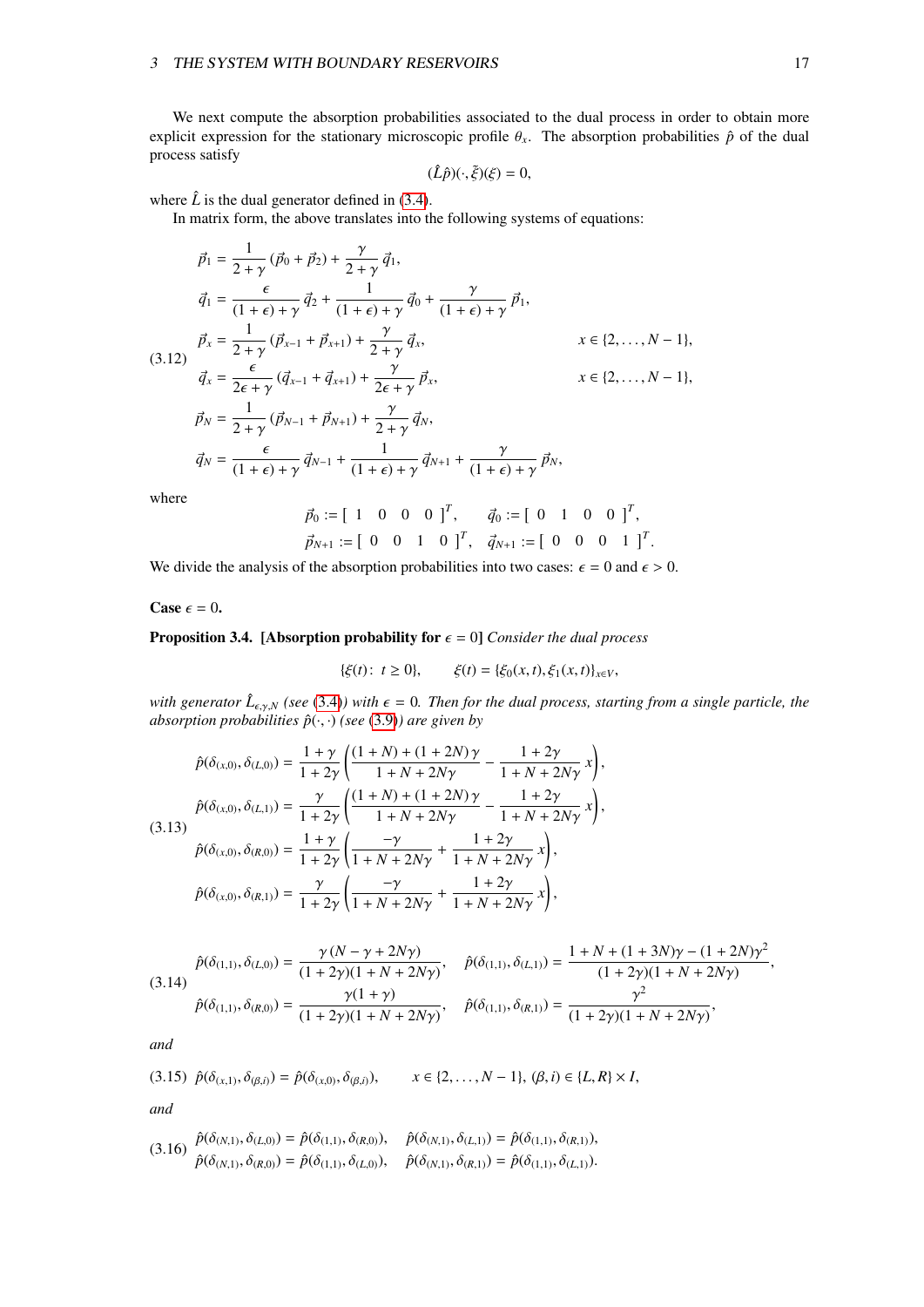*Proof.* Note that, for  $\epsilon = 0$ , from the linear system in [\(3.12\)](#page-17-0) we get

$$
(3.17) \frac{\vec{p}_{x+1} - \vec{p}_x = \vec{p}_x - \vec{p}_{x-1}}{\vec{q}_x = \vec{p}_x}, \quad x \in \{2, \dots, N-1\}.
$$

Thus, if we set  $\vec{c} = \vec{p}_2 - \vec{p}_1$ , then it suffices to solve the following 4 equations with 4 unknowns  $\vec{p}_1$ ,  $\vec{c}$ ,  $\vec{q}_1$  and  $\vec{q}_N$ :

$$
\vec{p}_1 = \frac{1}{2+\gamma} (\vec{p}_0 + \vec{p}_1 + \vec{c}) + \frac{\gamma}{2+\gamma} \vec{q}_1,
$$
\n
$$
\vec{q}_1 = \frac{\epsilon}{(1+\epsilon)+\gamma} (\vec{p}_1 + \vec{c}) + \frac{1}{(1+\epsilon)+\gamma} \vec{q}_0 + \frac{\gamma}{(1+\epsilon)+\gamma} \vec{p}_1,
$$
\n
$$
\vec{p}_1 + (N-1)\vec{c} = \frac{1}{2+\gamma} (\vec{p}_1 + (N-2)\vec{c} + \vec{p}_{N+1}) + \frac{\gamma}{2+\gamma} \vec{q}_N,
$$
\n
$$
\vec{q}_N = \frac{\epsilon}{(1+\epsilon)+\gamma} (\vec{p}_1 + (N-2)\vec{c}) + \frac{1}{(1+\epsilon)+\gamma} \vec{q}_{N+1} + \frac{\gamma}{(1+\epsilon)+\gamma} ((\vec{p}_1 + N\vec{c}).
$$

This gives the desired result.

As a corollary, we obtain the stationary microscopic profile for the original process { $\eta(t)$ :  $t \ge 0$ },  $\eta(t) =$  ${\eta_0(x, t), \eta_1(x, t)}_{x \in V}$  when  $\epsilon = 0$ .

#### Theorem 3.5. [Stationary microscopic profile for  $\epsilon = 0$ ]

*The stationary microscopic profile*  $(\theta_0(x), \theta_1(x))_{x \in V}$  (see [\(3.7\)](#page-16-6)) for the process  $\{\eta(t): t \geq 0\}$  with  $\eta(t)$  =  ${\eta_0(x, t), \eta_1(x, t)}_{x \in V}$  *with generator*  $L_{\epsilon, \gamma, N}$  *(see [\(3.1\)](#page-13-3)) and*  $\epsilon = 0$  *is given by* 

$$
\theta_0(x) = \frac{1+\gamma}{1+2\gamma} \left[ \left( \frac{(1+N)+(1+2N)\gamma}{1+N+2N\gamma} - \frac{1+2\gamma}{1+N+2N\gamma} x \right) \rho_{L,0} + \left( \frac{-\gamma}{1+N+2N\gamma} + \frac{1+2\gamma}{1+N+2N\gamma} x \right) \rho_{R,0} \right] + \frac{\gamma}{1+2\gamma} \left[ \left( \frac{(1+N)+(1+2N)\gamma}{1+N+2N\gamma} - \frac{1+2\gamma}{1+N+2N\gamma} x \right) \rho_{(L,1)} + \left( \frac{-\gamma}{1+N+2N\gamma} + \frac{1+2\gamma}{1+N+2N\gamma} x \right) \rho_{(R,1)} \right]
$$

*and*

$$
\theta_1(1) = \frac{\gamma}{1+\gamma} \theta_0(1) + \frac{1}{1+\gamma} \rho_{(L,1)},
$$
  
(3.20)  $\theta_1(x) = \theta_0(x),$   $x \in \{2, ..., N-1\},$   
 $\theta_1(N) = \frac{\gamma}{1+\gamma} \theta_0(N) + \frac{1}{1+\gamma} \rho_{(R,1)}.$ 

*Proof.* The proof directly follows from Corollary [3.3](#page-16-7) and Proposition [3.4.](#page-17-1)

**Case**  $\epsilon > 0$ . We next compute the absorption probability for the dual process and the stationary microscopic profile for the original process when  $\epsilon > 0$ .

<span id="page-18-1"></span>**Proposition 3.6.** [Absorption probability for  $\epsilon > 0$ ] *Consider the dual process* 

<span id="page-18-0"></span>
$$
\{\xi(t): t \ge 0\}, \qquad \xi(t) = \{\xi_0(x, t), \xi_1(x, t)\}_{x \in V},
$$

*with generator*  $\hat{L}_{\epsilon,\gamma}$  *(see* [\(3.4\)](#page-14-1)*)* with  $\epsilon \in (0,\infty)$ *. Let*  $\hat{p}(\cdot,\cdot)$  *(see* [\(3.9\)](#page-16-5)*) be the absorption probabilities of the dual process starting from a single particle and let*  $(\vec{a}, \vec{a})$  *whe as defi dual process starting from a single particle, and let*  $(\vec{p}_x, \vec{q}_x)_{x \in V}$  *be as defined in* [\(3.8\)](#page-16-3)*. Then* 

$$
(3.21) \frac{\vec{p}_x = \vec{c}_1 x + \vec{c}_2 + \epsilon(\vec{c}_3 \alpha_1^x + \vec{c}_4 \alpha_2^x),}{\vec{q}_x = \vec{c}_1 x + \vec{c}_2 - (\vec{c}_3 \alpha_1^x + \vec{c}_4 \alpha_2^x),} \quad x \in V,
$$

*where*  $\alpha_1, \alpha_2$  *are the two roots of the equation* 

$$
(3.22) \epsilon \alpha^2 - (\gamma (1 + \epsilon) + 2\epsilon) \alpha + \epsilon = 0,
$$

*and*  $\vec{c}_1$ ,  $\vec{c}_2$ ,  $\vec{c}_3$ ,  $\vec{c}_4$  *are vectors that depend on the parameters N*,  $\epsilon$ ,  $\alpha_1$ ,  $\alpha_2$  *(see* [\(A.4\)](#page-30-3) *for explicit expressions*).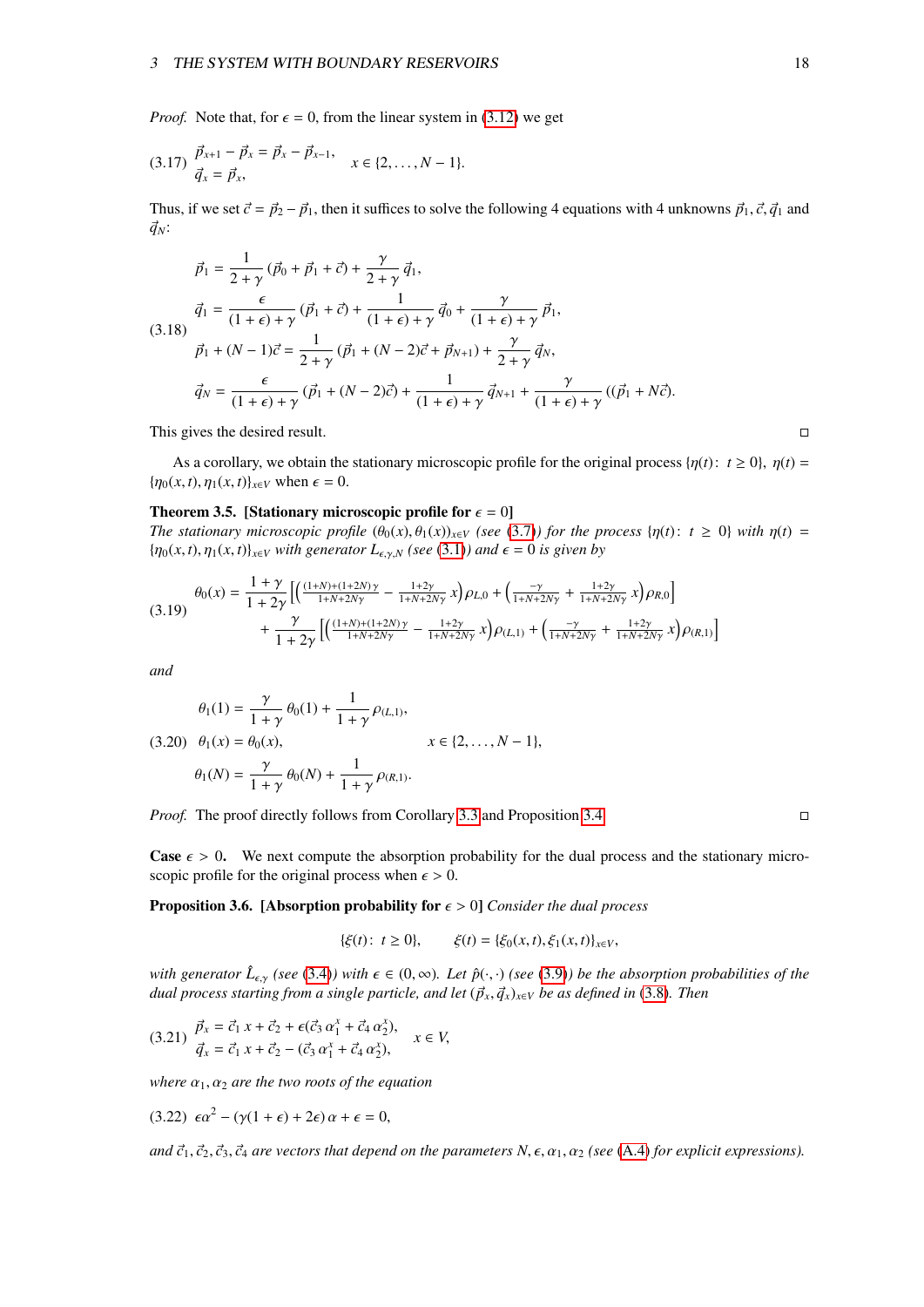<span id="page-19-1"></span>*Proof.* Applying the transformation

$$
(3.23) \ \vec{\tau}_x := \vec{p}_x + \epsilon \vec{q}_x, \qquad \vec{s}_x := \vec{p}_x - \vec{q}_x,
$$

we see that the system in [\(3.12\)](#page-17-0) decouples in the bulk (i.e., the interior of *V*), and

$$
(3.24) \ \vec{\tau}_x = \frac{1}{2}(\vec{\tau}_{x+1} + \vec{\tau}_{x-1}), \qquad \vec{s}_x = \frac{\epsilon}{\gamma(1+\epsilon) + 2\epsilon}(\vec{s}_{x+1} + \vec{s}_{x-1}), \qquad x \in \{2, \dots, N-1\}.
$$

The solution of the above system of recursion equations takes the form

$$
(3.25) \ \vec{\tau}_x = \vec{A_1}x + \vec{A_2}, \quad \vec{s}_x = \vec{A_3}a_1^x + \vec{A_4}a_2^x,
$$

where  $\alpha_1, \alpha_2$  are the two roots of the equation

$$
(3.26) \epsilon \alpha^2 - (\gamma(1+\epsilon) + 2\epsilon) \alpha + \epsilon = 0.
$$

Rewriting the four boundary conditions in [\(3.12\)](#page-17-0) in terms of the new transformations, we get

$$
(3.27) [\vec{A}_1 \ \vec{A}_2 \ \vec{A}_3 \ \vec{A}_4] = (1+\epsilon)(M_{\epsilon}^{-1})^T,
$$

<span id="page-19-3"></span>where  $M_{\epsilon}$  is is given by

$$
(3.28) \ \ M_{\epsilon}:=\left[\begin{array}{cccc} 0 & 1 & \epsilon & \epsilon \\ 1-\epsilon & 1 & (\epsilon-1)\alpha_1-\epsilon & (\epsilon-1)\alpha_2-\epsilon \\ N+1 & 1 & \epsilon\alpha_1^{N+1} & \epsilon\alpha_2^{N+1} \\ N+\epsilon & 1 & -\alpha_1^N(\epsilon\alpha_1+(1-\epsilon)) & -\alpha_2^N(\epsilon\alpha_2+(1-\epsilon)) \end{array}\right].
$$

Since  $\vec{p}_x = \frac{1}{1+\epsilon}(\vec{\tau}_x + \epsilon \vec{s}_x)$  and  $\vec{q}_x = \frac{1}{1+\epsilon}(\vec{\tau}_x - \vec{s}_x)$ , by setting

<span id="page-19-4"></span><span id="page-19-2"></span>
$$
\vec{c}_i = \frac{1}{1+\epsilon} \vec{A}_i, \quad i \in \{1, 2, 3, 4\},\
$$

we get the desired identities.

<span id="page-19-0"></span>Without loss of generality, from here onwards, we fix the choices of the roots  $\alpha_1$  and  $\alpha_2$  of the quadratic equation in [\(3.22\)](#page-18-0) as

$$
(3.29) \ \alpha_1 = 1 + \frac{\gamma}{2} \left( 1 + \frac{1}{\epsilon} \right) - \sqrt{\left[ 1 + \frac{\gamma}{2} \left( 1 + \frac{1}{\epsilon} \right) \right]^2 - 1}, \quad \alpha_2 = 1 + \frac{\gamma}{2} \left( 1 + \frac{1}{\epsilon} \right) + \sqrt{\left[ 1 + \frac{\gamma}{2} \left( 1 + \frac{1}{\epsilon} \right) \right]^2 - 1}.
$$

Note that, for any  $\epsilon$ ,  $\gamma > 0$ , we have

$$
(3.30) \ \alpha_1\alpha_2=1.
$$

As a corollary, we get the expression for the stationary microscopic profile of the original process.

#### Theorem 3.7. [Stationary microscopic profile for  $\epsilon > 0$ ]

*The stationary microscopic profile*  $(\theta_0(x), \theta_1(x))_{x \in V}$  (see [\(3.7\)](#page-16-6)) for the process  $\{\eta(t): t \geq 0\}$  with  $\eta(t)$  =  ${\eta_0(x, t), \eta_1(x, t)}_{x \in V}$  *with generator*  $L_{\epsilon, v, N}$  *(see* [\(3.1\)](#page-13-3)*) with*  $\epsilon > 0$  *is given by* 

$$
(3.31) \begin{aligned} \theta_0(x) &= (\vec{c}_1 \cdot \vec{\rho})x + (\vec{c}_2 \cdot \vec{\rho}) + \epsilon(\vec{c}_3 \cdot \vec{\rho})\alpha_1^x + \epsilon(\vec{c}_4 \cdot \vec{\rho})\alpha_2^x, \\ \theta_1(x) &= (\vec{c}_1 \cdot \vec{\rho})x + (\vec{c}_2 \cdot \vec{\rho}) - (\vec{c}_3 \cdot \vec{\rho})\alpha_1^x - (\vec{c}_4 \cdot \vec{\rho})\alpha_2^x, \end{aligned} \quad x \in V,
$$

*where*  $(\vec{c}_i)_{1 \leq i \leq 4}$  *are as in* [\(A.4\)](#page-30-3)*, and* 

$$
\vec{\rho} := \left[ \begin{array}{cc} \rho_{(L,0)} & \rho_{(L,1)} & \rho_{(R,0)} & \rho_{(R,1)} \end{array} \right]^T.
$$

*Proof.* The proof directly follows from Corollary [3.3](#page-16-7) and Proposition [3.6.](#page-18-1)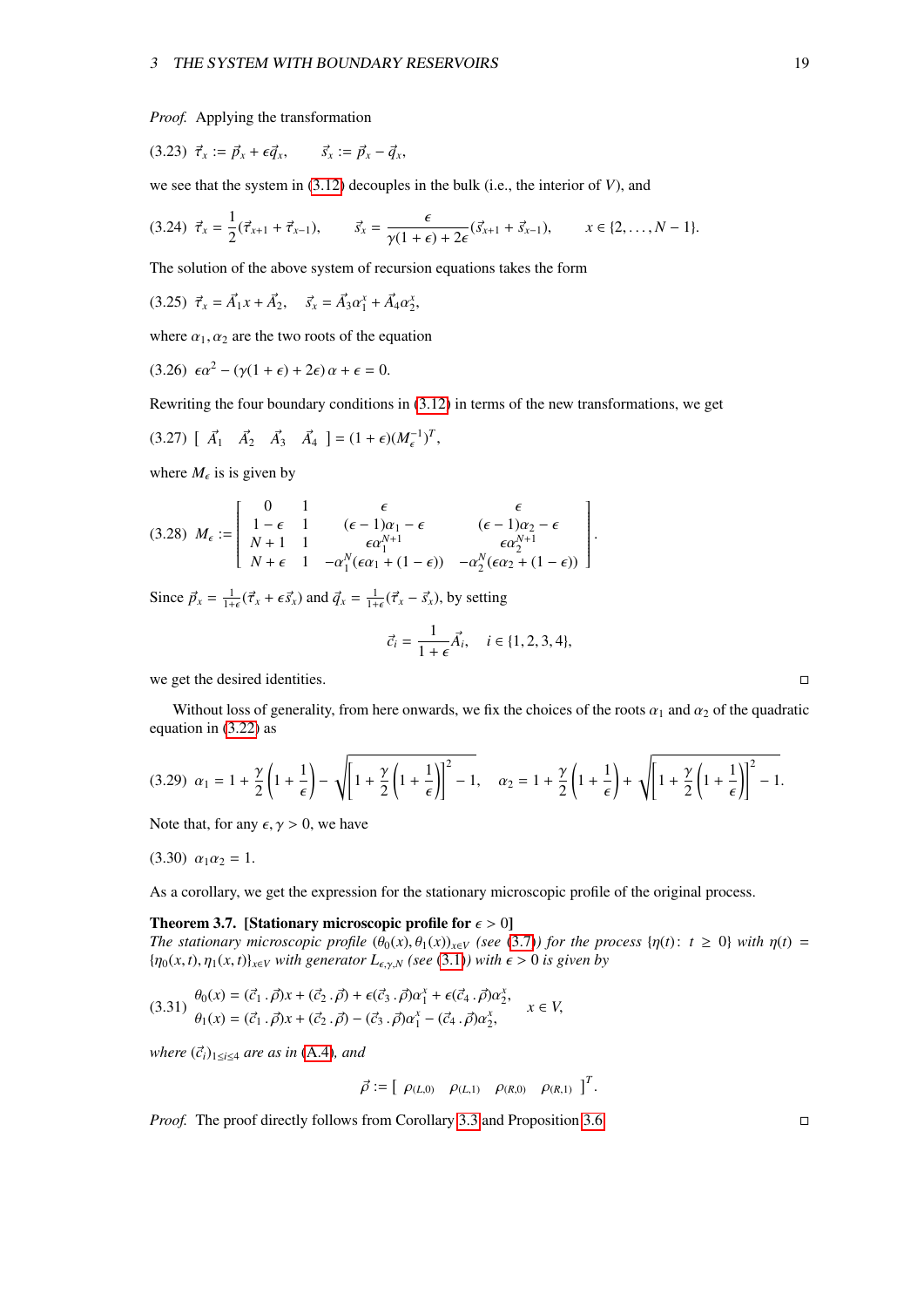**Remark 3.8. [Symmetric layers]** For  $\epsilon = 1$ , the inverse of the matrix  $M_{\epsilon}$  in the proof of Proposition [3.6](#page-18-1) takes a simpler form. This is because for  $\epsilon = 1$  the system is fully symmetric. In this case, the explicit takes a simpler form. This is because for  $\epsilon = 1$  the system is fully symmetric. In this case, the explicit expression of the stationary microscopic profile is given by

$$
\theta_{0}(x) = \frac{1}{2} \left( \frac{N+1-x}{N+1} + \frac{\alpha_{2}^{N+1-x} - \alpha_{1}^{N+1-x}}{\alpha_{2}^{N+1} - \alpha_{1}^{N+1}} \right) \rho_{L,0} + \frac{1}{2} \left( \frac{x}{N+1} + \frac{\alpha_{2}^{x} - \alpha_{1}^{x}}{\alpha_{2}^{N+1} - \alpha_{1}^{N+1}} \right) \rho_{R,0} + \frac{1}{2} \left( \frac{N+1-x}{N+1} - \frac{\alpha_{2}^{N+1-x} - \alpha_{1}^{N+1-x}}{\alpha_{2}^{N+1}\alpha_{1}^{N+1}} \right) \rho_{(L,1)} + \frac{1}{2} \left( \frac{x}{N+1} - \frac{\alpha_{2}^{x} - \alpha_{1}^{x}}{\alpha_{2}^{N+1} - \alpha_{1}^{N+1}} \right) \rho_{(R,1)}
$$

and

$$
\begin{split} \theta_1(x) =& \frac{1}{2} \Bigg( \frac{N+1-x}{N+1} - \frac{\alpha_2^{N+1-x} - \alpha_1^{N+1-x}}{\alpha_2^{N+1} - \alpha_1^{N+1}} \Bigg) \rho_{L,0} + \frac{1}{2} \Bigg( \frac{x}{N+1} - \frac{\alpha_2^x - \alpha_1^x}{\alpha_2^{N+1} - \alpha_1^{N+1}} \Bigg) \rho_{R,0} \\ &+ \frac{1}{2} \Bigg( \frac{N+1-x}{N+1} + \frac{\alpha_2^{N+1-x} - \alpha_1^{N+1-x}}{\alpha_2^{N+1} - \alpha_1^{N+1}} \Bigg) \rho_{(L,1)} + \frac{1}{2} \Bigg( \frac{x}{N+1} + \frac{\alpha_2^x - \alpha_1^x}{\alpha_2^{N+1} - \alpha_1^{N+1}} \Bigg) \rho_{(R,1)}. \end{split}
$$

However, note that

$$
\theta_0(x) + \theta_1(x) = 2[(\vec{c}_1 \cdot \vec{\rho})x + (\vec{c}_2 \cdot \vec{\rho})] - (1 - \epsilon)[(\vec{c}_3 \cdot \vec{\rho})\alpha_1^x - (\vec{c}_4 \cdot \vec{\rho})\alpha_2^x],
$$

which is linear in *x* only when  $\epsilon = 1$ , and

$$
\theta_0(x) - \theta_1(x) = (1 + \epsilon)[(\vec{c}_3 \cdot \vec{\rho})\alpha_1^x + (\vec{c}_4 \cdot \vec{\rho})\alpha_2^x]
$$

which is purely exponential in  $x$ .

#### <span id="page-20-0"></span>3.3.2 Stationary macroscopic profile and boundary-value problem

Motivated by the hydrodynamic limit of the system without boundary (see Theorem [2.2\)](#page-8-1), we may hope for a similar result for the finite-volume system with boundary reservoirs when this is scaled diffusively. Indeed, when space is scaled by  $1/N$ , time is speeded up by  $N^2$ , the switching rate γ scaled up such that  $\gamma N^2 \rightarrow \gamma > 0$  and the system is started from a suitable initial distribution  $\mu_N$ , we expect that the empirical  $\gamma N^2 \to \Upsilon > 0$  and the system is started from a suitable initial distribution  $\mu_N$ , we expect that the empirical distribution of the density of both types of particles in the system converges as  $N \to \infty$  to a determinis distribution of the density of both types of particles in the system converges as  $N \to \infty$  to a deterministic limit that is absolutely continuous w.r.t. the Lebesgue measure on [0, 1] and the associated densities satisfy a PDE with fixed boundary conditions that are essentially imposed by the four reservoirs.

Assuming that the microscopic system with reservoirs do admit a hydrodynamic limit under the appropriate parameter scaling mentioned above, it should be the case that the two pointwise limits

<span id="page-20-1"></span>
$$
\rho_0(y) := \lim_{N \to \infty} \theta_0^{(N)}(\lfloor yN \rfloor), \quad \rho_1(y) := \lim_{N \to \infty} \theta_1^{(N)}(\lfloor yN \rfloor)
$$

exist for any  $y \in [0, 1]$ , where  $(\rho_0(\cdot), \rho_1(\cdot))$  represents the "stationary macroscopic density" of the two types of particles in the diffusive regime, where  $(\theta_0^{(N)})$ <br>the microscopic system with switching rate  $\gamma_{\text{U}}$  $\phi_0^{(N)}(x), \theta_1^{(N)}(x))_{1 \le x \le N}$  is the stationary microscopic profile of  $N^2 \chi_{N} \to \gamma > 0$ . The following theorem indeed the microscopic system with switching rate  $\gamma_N$  such that  $N^2 \gamma_N \to \Upsilon > 0$ . The following theorem indeed confirms this and provides the expression for the limit confirms this and provides the expression for the limit.

**Theorem 3.9.** [Stationary macroscopic profile] Let  $(\theta_0^{(N)})$ <br>profile (see (3.7)) for the process  $p(t)$ :  $t > 0$ ,  $p(t) = ln(x)$  $\begin{pmatrix} (N) & (N) \\ 0 & (N) \end{pmatrix}$  (*x*)  $\begin{pmatrix} (N) & (N) \\ (N) & (N) \end{pmatrix}$  (*x*) *n*) (*x*) *n*) *with generator l n*) (*xee* (3, 1)) profile (see [\(3.7\)](#page-16-6)) for the process  $\{\eta(t): t \geq 0\}$ ,  $\eta(t) = \{\eta_0(x, t), \eta_1(x, t)\}_{x \in V}$  with generator  $L_{\epsilon, \gamma_N, N}$  (see [\(3.1\)](#page-13-3)), *where*  $\gamma_N$  *is such that*  $N^2 \gamma_N \to \Upsilon$  *as*  $N \to \infty$  *for some*  $\Upsilon > 0$ *. Then, for each*  $\gamma \in [0, 1]$ *, the pointwise limits (see Fig. [6](#page-26-0) for illustrations)*

$$
(3.34) \ \rho_0(y) := \lim_{N \to \infty} \theta_0^{(N)}(\lfloor yN \rfloor), \quad \rho_1(y) := \lim_{N \to \infty} \theta_1^{(N)}(\lfloor yN \rfloor)
$$

*exists and are given by*

$$
\rho_0(y) = \rho_{L,0} + (\rho_{R,0} - \rho_{L,0})y, \quad y \in [0, 1],
$$
  
(3.35)  $\rho_1(y) = \rho_0(y), \qquad y \in (0, 1),$   
 $\rho_1(0) = \rho_{(L,1)}, \rho_1(1) = \rho_{(R,1)},$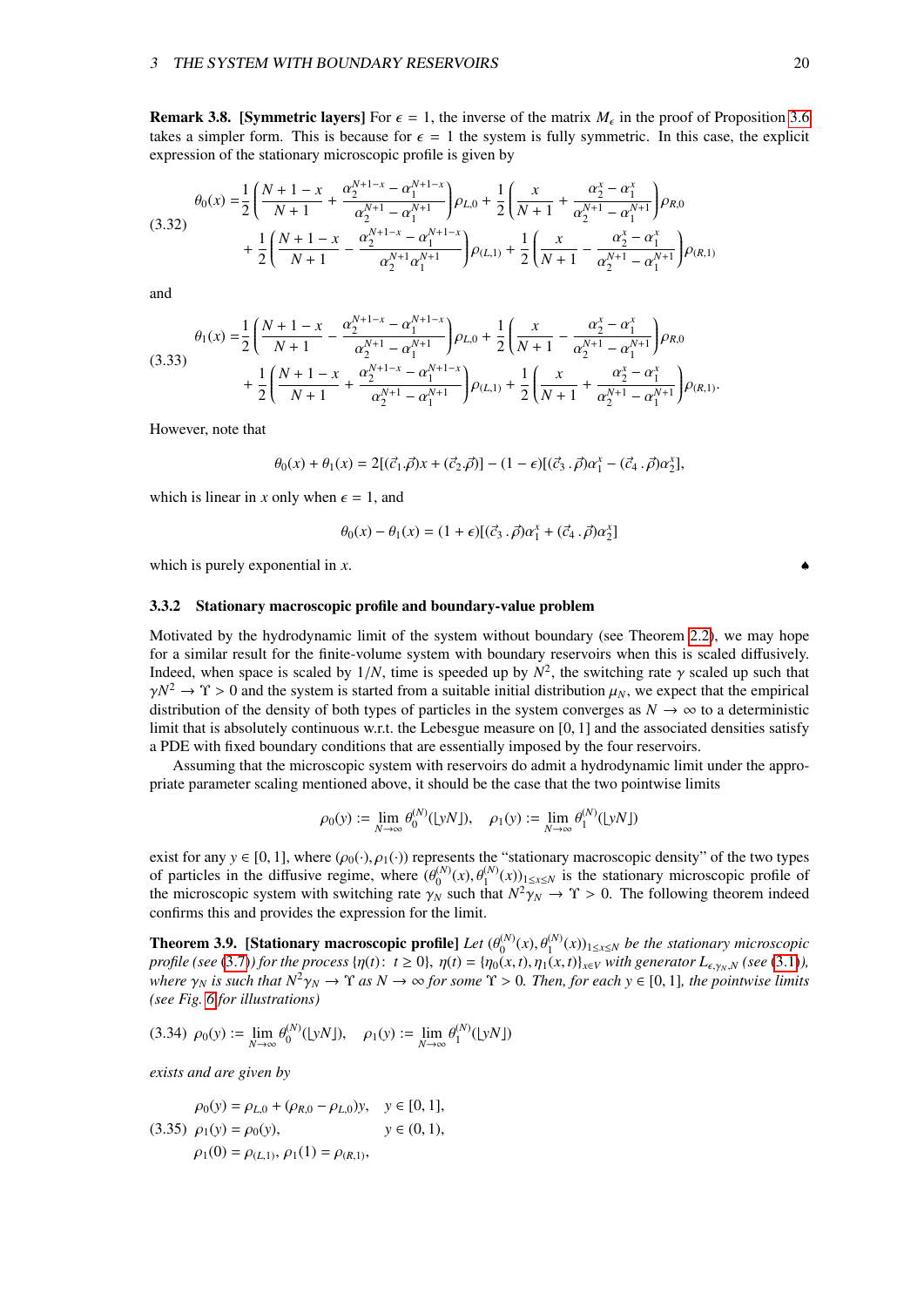#### 3 THE SYSTEM WITH BOUNDARY RESERVOIRS 21

*when*  $\epsilon = 0$ *,*  $\rho_{(L,1)} = \rho_{(L,0)}$  *and*  $\rho_{(R,1)} = \rho_{(R,0)}$ *, while* 

$$
(3.36)\quad \rho_0(y) = \frac{\epsilon}{1+\epsilon} \left[ \frac{\sinh[B_{\epsilon,\Upsilon}(1-y)]}{\sinh[B_{\epsilon,\Upsilon}]} (\rho_{(L,0)} - \rho_{(L,1)}) + \frac{\sinh[B_{\epsilon,\Upsilon} y]}{\sinh[B_{\epsilon,\Upsilon}]} (\rho_{(R,0)} - \rho_{(R,1)}) \right] + \frac{1}{1+\epsilon} [\rho_{(R,0)} y + \rho_{(L,0)} (1-y)] + \frac{\epsilon}{1+\epsilon} [\rho_{(R,1)} y + \rho_{(L,1)} (1-y)],
$$

<span id="page-21-1"></span>
$$
(3.37) \quad \rho_1(y) = \frac{1}{1+\epsilon} \left[ \frac{\sinh [B_{\epsilon,\Upsilon}(1-y)]}{\sinh [B_{\epsilon,\Upsilon}]} (\rho_{(L,1)} - \rho_{(L,0)}) + \frac{\sinh [B_{\epsilon,\Upsilon} y]}{\sinh [B_{\epsilon,\Upsilon}]} (\rho_{(R,1)} - \rho_{(R,0)}) \right] + \frac{1}{1+\epsilon} [\rho_{(R,0)} y + \rho_{(L,0)} (1-y)] + \frac{\epsilon}{1+\epsilon} [\rho_{(R,1)} y + \rho_{(L,1)} (1-y)],
$$

*when*  $\epsilon > 0$ *, where*  $\sinh(x) = \frac{1}{2}(e^x - e^{-x})$  *and*  $B_{\epsilon, \Upsilon} := \sqrt{\Upsilon(1 + \frac{1}{\epsilon})}$  $\frac{1}{\epsilon}$ ).

### *Proof.* [SN: To be added.] □

The following result tells us that for  $\epsilon > 0$  the stationary macroscopic profiles satisfy a stationary PDE with fixed boundary conditions and also admit a stochastic representation in terms of an absorbing switching Brownian motion.

#### <span id="page-21-0"></span>Theorem 3.10. [Stationary boundary value problem] *Consider the boundary value problem*

$$
(3.38)\begin{cases}0 = \Delta u_0 + \Upsilon(u_1 - u_0),\\0 = \epsilon \Delta u_1 + \Upsilon(u_0 - u_1),\end{cases}
$$

*with boundary conditions*

$$
(3.39) \begin{cases} u_0(0) = \rho_{L,0}, u_0(1) = \rho_{R,0}, \\ u_1(0) = \rho_{L,1}, u_1(1) = \rho_{R,1}. \end{cases}
$$

*Then the PDE admits a unique strong solution given by*

$$
(3.40) \ u_i(y) = \rho_i(y), \qquad y \in [0, 1],
$$

*where*  $(\rho_0(\cdot), \rho_1(\cdot))$  *are as defined in* [\(3.34\)](#page-20-1)*. Furthermore,*  $(\rho_0(\cdot), \rho_1(\cdot))$  *has the stochastic representation* 

$$
(3.41)\ \rho_i(y) = \mathbb{E}_{(y,i)}[\psi_{i_\tau}(X_\tau)],
$$

*where*  $\{i_t: t \geq 0\}$  *is the pure jump process on state space*  $I = \{0, 1\}$  *that switches at rate*  $\Upsilon$ *, the functions*  $\psi_0, \psi_1 \colon I \to \mathbb{R}_+$  *are defined as* 

$$
\psi_0 = \rho_{(L,0)} \mathbf{1}_{\{0\}} + \rho_{(R,0)} \mathbf{1}_{\{1\}}, \qquad \psi_1 = \rho_{(L,1)} \mathbf{1}_{\{0\}} + \rho_{(R,1)} \mathbf{1}_{\{1\}},
$$

 ${X_t: t \geq 0}$  *is the stochastic process* [0, 1] *that satisfies the SDE* 

$$
dX_t = \psi(i_t) dW_t
$$

*with*  $\{W_t: t \geq 0\}$  *a standard Brownian motion, the switching Brownian motion*  $(X_t, i_t: t \geq 0)$  *is killed at the*<br>*stopping time stopping time*

$$
\tau := \inf\{t \geq 0: X_t \in I\},\
$$

*and*  $\psi$ :  $I \rightarrow \{1, \epsilon\}$  *is given by*  $\psi := \mathbf{1}_{\{0\}} + \epsilon \mathbf{1}_{\{1\}}$ *.* 

### *Proof.* [SN: To be added.]

Note that, as a result of the above theorem, it follows that the four absorption probabilities of the switching absorbed Brownian motion  $(X_t, i_t)_{t \ge 0}$  starting from  $(y, i) \in [0, 1] \times I$  are indeed the respective coefficients of  $\alpha(x) \approx \alpha(x)$ ,  $\alpha(x)$  and  $\alpha(x)$  appearing in the expression of  $\alpha(y)$ coefficients of  $\rho_{(L,0)}, \rho_{(L,1)}, \rho_{(R,0)}$  and  $\rho_{(R,1)}$  appearing in the expression of  $\rho_i(y)$ .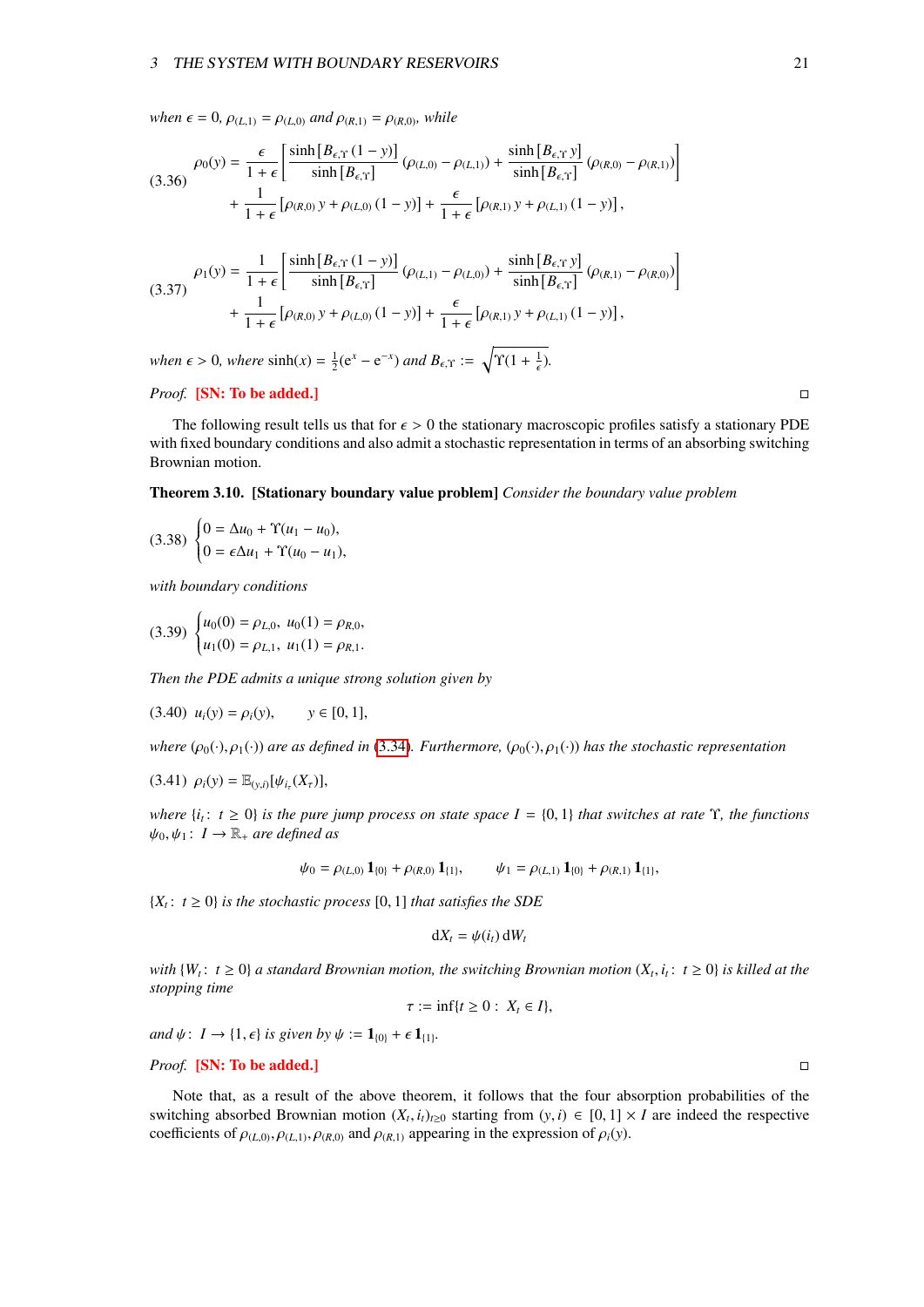<span id="page-22-0"></span>As a corollary of Theorem [3.10](#page-21-0) and the results in [\[31,](#page-33-9) Section 3], note that the time-dependent boundaryvalue problem

$$
(3.42)\ \begin{cases} \partial_t \rho_0 = \Delta \rho_0 + \Upsilon(\rho_1 - \rho_0), \\ \partial_t \rho_1 = \epsilon \Delta \rho_1 + \Upsilon(\rho_0 - \rho_1), \end{cases}
$$

with initial conditions

$$
(3.43)\ \begin{cases} \rho_0(x,0) = \bar{\rho}_0(x), \\ \rho_1(x,0) = \bar{\rho}_1(x), \end{cases}
$$

and boundary conditions

$$
(3.44) \begin{cases} \rho_0(0,t) = \rho_{L,0}, \ \rho_0(1,t) = \rho_{R,0}, \\ \rho_1(0,t) = \rho_{L,1}, \ \rho_1(1,t) = \rho_{R,1}, \end{cases}
$$

admits a unique solution given by

$$
(3.45)\ \begin{cases} \rho_0(x,t) = \rho_0^{hom}(x,t) + \rho_0^{stat}(x), \\ \rho_1(x,t) = \rho_1^{hom}(x,t) + \rho_1^{stat}(x), \end{cases}
$$

where

<span id="page-22-1"></span>
$$
(3.46)
$$

$$
\rho_0^{hom}(x,t) = e^{-\Upsilon t}h_0(x,t) + \frac{\Upsilon}{1-\epsilon}e^{-\Upsilon t}\int_{\epsilon t}^t ds \left(\left(\frac{s-\epsilon t}{t-\epsilon}\right)^{1/2}I_1(\eta(s))h_0(x,s) + I_0(\eta(s))h_1(x,s)\right),
$$

<span id="page-22-2"></span>(3.47)

$$
\rho_1^{hom}(x,t) = e^{-\Upsilon t} h_1(x,s) + \frac{\Upsilon}{1-\epsilon} e^{-\Upsilon t} \int_{\epsilon t}^t ds \left( \left( \frac{s-\epsilon t}{t-\epsilon} \right)^{-1/2} I_1(\eta(s)) h_1(x,s) + I_0(\eta(s)) h_0(x,s) \right),
$$

$$
(3.48) \ \eta(s) = \frac{2\Upsilon}{1-\epsilon}((t-s)(s-\epsilon t))^{1/2},
$$

 $h_0(x, t)$ ,  $h_1(x, t)$  are the solutions of

 $\overline{\phantom{a}}$ 

$$
(3.49) \begin{cases} \n\partial_t h_0 = \Delta h_0, \\ \n\partial_t h_1 = \Delta h_1, \\ \nh_0(x, 0) = \bar{\rho}_0(x) - \rho_0^{stat}(x), \\ \nh_1(x, 1) = \bar{\rho}_1(x) - \rho_1^{stat}(x), \\ \nh_0(0, t) = h_0(1, t) = h_1(0, t) = h_1(1, t) = 0, \n\end{cases}
$$

and  $\rho_0^{stat}(x)$ ,  $\rho_1^{stat}(x)$  are given in [\(3.37\)](#page-21-1).<br>We conclude this section by provinci

We conclude this section by proving that the solution of the time-dependent boundary-value problem in [\(3.42\)](#page-22-0) eventually converges to the stationary profile in [\(3.37\)](#page-21-1).

**Proposition 3.11.** [Convergence to stationary profile] Let  $\rho_0^{hom}(x, t)$  and  $\rho_1^{hom}(x, t)$  be given in [\(3.46\)](#page-22-1) and (3.46) and (3.47) respectively *i.e.* the solutions of the boundary value problem (3.42) with zero boundar [\(3.47\)](#page-22-2)*, respectively, i.e., the solutions of the boundary-value problem* [\(3.42\)](#page-22-0) *with zero boundary conditions* and initial conditions given by  $\rho_0^{hom}(x,0) = \bar{\rho}_0(x) - \rho_0^{stat}(x)$  and  $\rho_1^{hom}(x,0) = \bar{\rho}_1(x) - \rho_1^{stat}(x)$ . Then, for any  $k \in \mathbb{N}$  $k \in \mathbb{N}$ ,

$$
\lim_{t \to \infty} ||\rho_0^{hom}(x,t)||_{C^k(0,1)} + ||\rho_1^{hom}(x,t)||_{C^k(0,1)} = 0.
$$

*Proof.* We show that

$$
\lim_{t \to \infty} ||\rho_0^{hom}(x,t)||_{L^2(0,1)} + ||\rho_1^{hom}(x,t)||_{L^2(0,1)} = 0,
$$

after which the results will follows via Sobolev embedding theorems.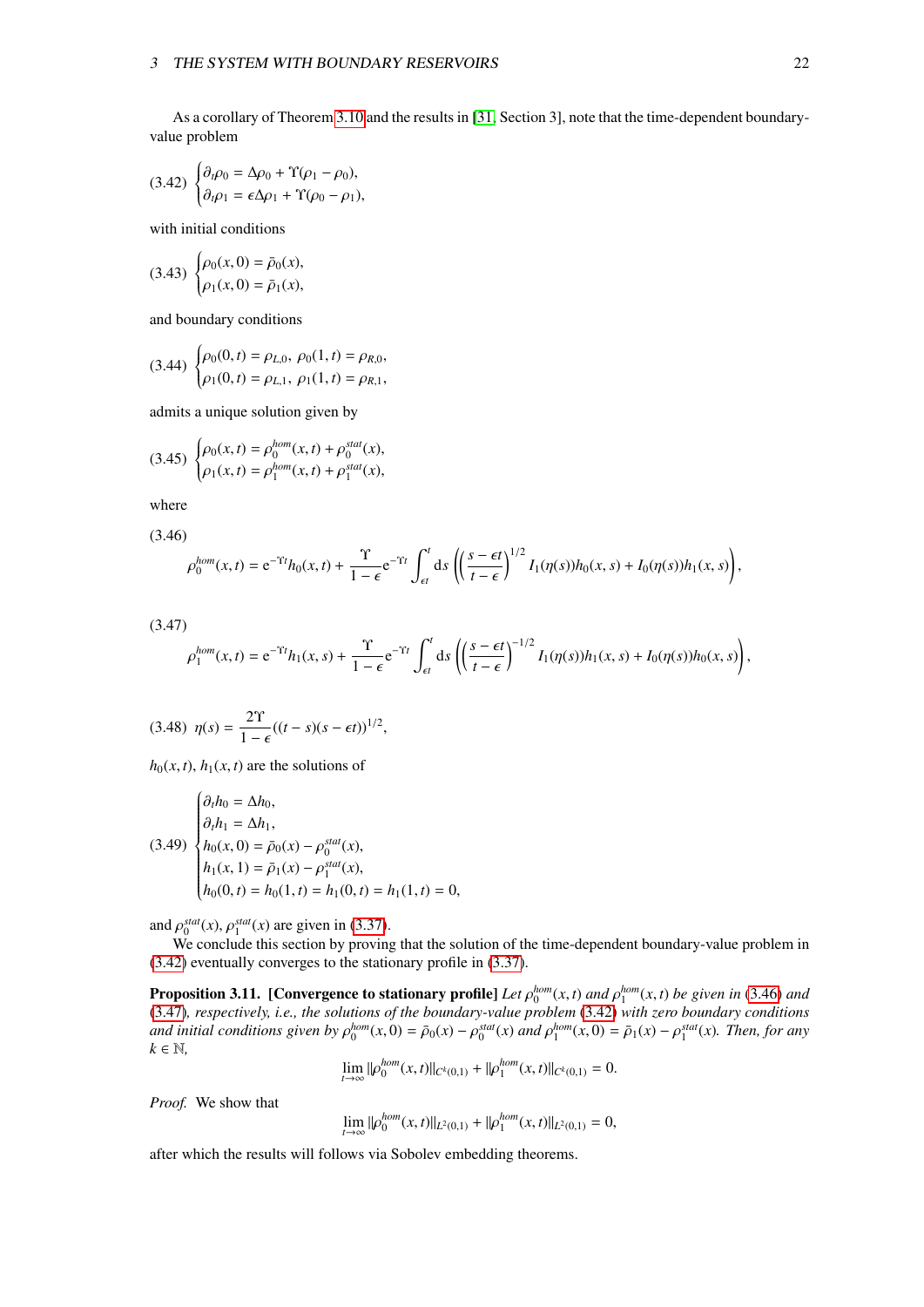#### 3 THE SYSTEM WITH BOUNDARY RESERVOIRS 23

Multiply the first equation of [\(3.42\)](#page-22-0) by  $\rho_0$  and the second equation by  $\rho_1$ . Integration by parts yields

$$
(3.50)\ \begin{cases} \partial_t \left( \int_0^1 \rho_0^2 \mathrm{d}x \right) = -\int_0^1 \mathrm{d}x \, |\partial_x \rho_0|^2 + \Upsilon \int_0^1 \mathrm{d}x \, (\rho_1 \rho_0 - \rho_0^2), \\ \partial_t \left( \int_0^1 \mathrm{d}x \, \rho_1^2(x, t) \right) = -\epsilon \int_0^1 \mathrm{d}x \, |\partial_x \rho_1|^2 + \Upsilon \int_0^1 \mathrm{d}x \, (\rho_0 \rho_1 - \rho_1^2). \end{cases}
$$

Summing the two equations above and defining  $E(t) := \int_0^1 \rho$  $\partial_0^2 + \rho_1^2 dx$ , we obtain

$$
(3.51)\ \partial_t E(t) = -\left(\int_0^1 dx \, |\partial_x \rho_0|^2 + \epsilon \int_0^1 dx \, |\partial_x \rho_1|^2\right) - \Upsilon \int_0^1 dx \, (\rho_0 - \rho_1)^2.
$$

The Poincaré inequality implies  $\int_0^1 dx |\partial_x \rho_0|^2 + \epsilon \int_0^1 dx |\partial_x \rho_1|^2 \ge C_p E(t)$ , in particular,  $\partial_t E(t) \le -\epsilon C_p E(t)$ , from which we obtain from which we obtain

$$
E(t) \le e^{-C_p t} E(0),
$$

and so the first part of the proof is concluded.

From [\[39,](#page-34-5) Theorem 2.1] it follows that

$$
A := \left[ \begin{array}{cc} \Delta - \Upsilon & \Upsilon \\ \Upsilon & \epsilon \Delta - \Upsilon \end{array} \right],
$$

with domain  $D(A) = H^2(0, 1) \cap H_0^1(0, 1)$ , generates a semigroup  $\{S_t: t \ge 0\}$ . If we set  $\vec{\rho}(t) = S_t(\vec{\rho} - \rho^{\text{hom}})$ , then by the semigroup property we have then by the semigroup property we have

$$
\vec{\rho}(t) = S_{t-1}(S_{1/k})^k(\vec{\rho} - \rho^{\vec{hom}}), \qquad t \ge 1,
$$

and hence  $A^k \vec{\rho}(t) = S_{t-1} (AS_{1/k})^k (\vec{\rho} - \rho^{\overline{hom}})$ . If we set  $\vec{p} := (AS_{1/k})^k (\vec{\rho} - \rho^{\overline{hom}})$ , then we obtain, by [\[39,](#page-34-5) Theorem 5.2(d)],

$$
||Ak \vec{\rho}(t)||_{L^2(0,1)} \leq ||S_{t-1} \vec{p}||_{L^2(0,1)},
$$

where  $\lim_{t\to\infty}$   $||S_{t-1}\vec{p}||_{L^2(0,1)}$  by the first part of the proof. The compact embedding

$$
D(A^k) \hookrightarrow H^{2k}(0,1) \hookrightarrow C^k(0,1), \qquad k \in \mathbb{N},
$$

concludes the proof.

#### <span id="page-23-0"></span>3.4 The stationary current

In this section we compute the average current in the non-equilibrium steady state that is induced by different densities at the boundaries. We consider the microscopic and macroscopic systems, respectively.

Microscopic system. We start by defining the notion of current. The microscopic currents are associated with the edges of the underlying two-layered graph. Since the particles move between the two layers at the same rate  $\gamma > 0$ , the current in the vertical direction is zero and therefore we only consider the current in the horizontal direction. In our setting, we denote by  $\mathcal{J}_{x,x+1}^0(t)$  and  $\mathcal{J}_{x,x+1}^1(t)$  the instantaneous current through<br>the horizontal edge  $(x, x+1)$ ,  $x \in V$  of the bottom layer, respectively, top layer at time t. We the horizontal edge  $(x, x + 1)$ ,  $x \in V$ , of the bottom layer, respectively, top layer at time *t*. We obviously have

$$
\mathcal{J}_{x,x+1}^0 = \eta_0(x,t) - \eta_0(x+1,t), \qquad \qquad \mathcal{J}_{x,x+1}^1 = \epsilon[\eta_1(x,t) - \eta_1(x+1,t)].
$$

We are interested in the stationary currents  $J^0_{x,x+1}(t)$ , respectively,  $J^1_{x,x+1}(t)$ , which are obtained as

$$
(3.52) \ J_{x,x+1}^0 = \mathbb{E}_{\text{stat}}[\eta_0(x) - \eta_0(x+1)], \qquad \qquad J_{x,x+1}^1 = \epsilon \mathbb{E}_{\text{stat}}[\eta_1(x) - \eta_1(x+1)],
$$

where E*stat* denotes expectation w.r.t. the unique invariant probability measure of the microscopic system  $\{\eta(t): t \geq 0\}$  with  $\eta(t) = \{\eta_0(x, t), \eta_1(x, t)\}_{x \in V}$ . In other words,  $J_{x, x+1}^0$  and  $J_{x, x+1}^1$  give the average flux of particles of type 0 and type 1 across the bond  $(x, x + 1)$  due to diffusion particles of type 0 and type 1 across the bond  $(x, x + 1)$  due to diffusion.

<span id="page-23-1"></span>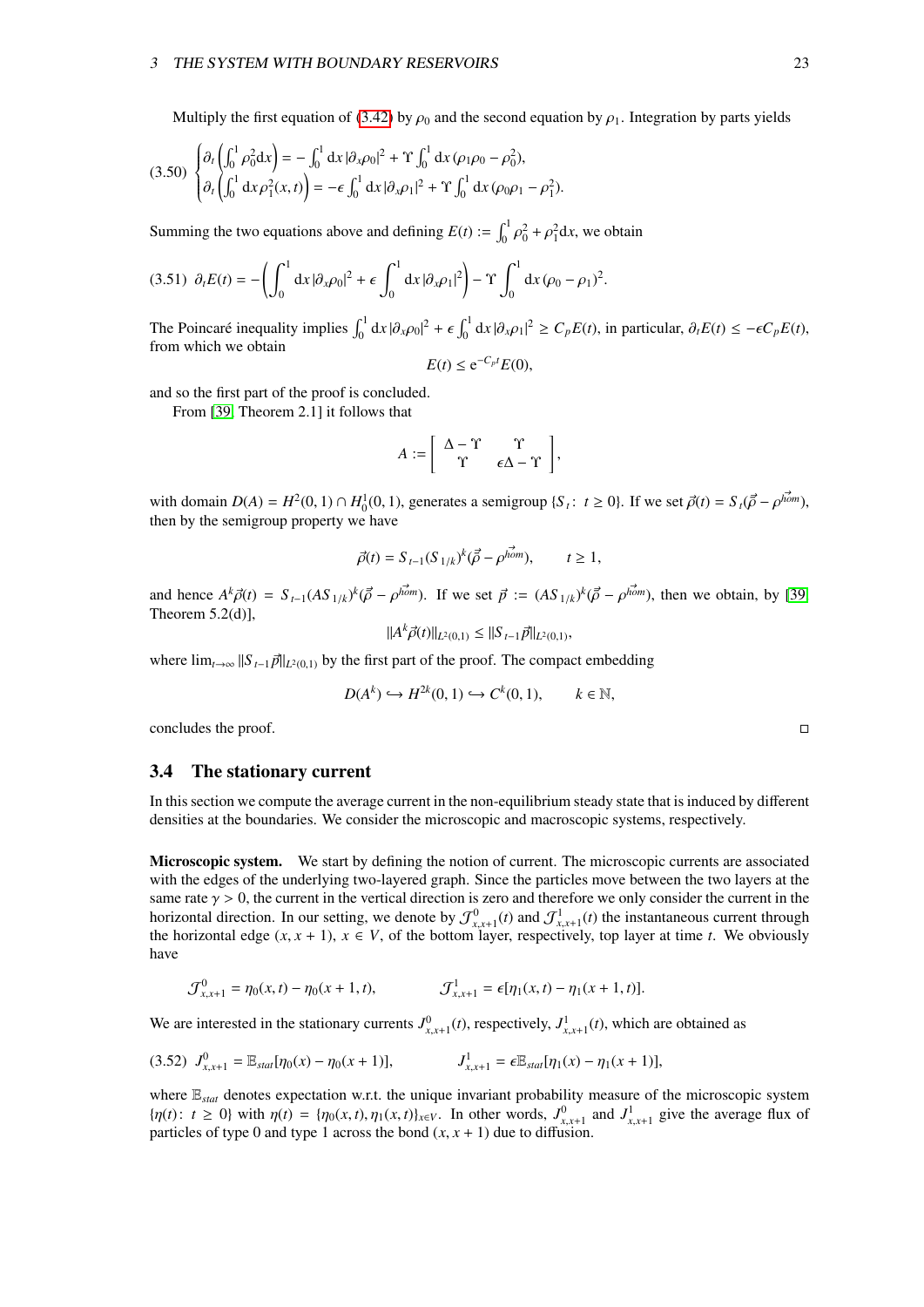Of course, the average number of particle at each site varies in time also as a consequence of the reaction term:

$$
\frac{d}{dt} \mathbb{E}[\eta_0(x,t)] = \mathbb{E}[\mathcal{J}_{x-1,x}^0(t) - \mathcal{J}_{x,x+1}^0(t)] + \mathbb{E}[\eta_1(x,t)] - \mathbb{E}[\eta_0(x,t)],
$$
  

$$
\frac{d}{dt} \mathbb{E}[\eta_1(x,t)] = \mathbb{E}[\mathcal{J}_{x-1,x}^1(t) - \mathcal{J}_{x,x+1}^1(t)] + \mathbb{E}[\eta_0(x,t)] - \mathbb{E}[\eta_1(x,t)].
$$

Summing these equations, we see that there is no contribution of the reaction part to the variation of the average number of particles at site *x*:

$$
\frac{d}{dt}\mathbb{E}[\eta_0(x,t)+\eta_1(x,t)]=\mathbb{E}[\mathcal{J}_{x-1,x}(t)-\mathcal{J}_{x,x+1}(t)].
$$

The sum

$$
(3.53) J_{x,x+1} = J_{x,x+1}^0 + J_{x,x+1}^1,
$$

with  $J_{x,x+1}^0$  and  $J_{x,x+1}^1$  defined in [\(3.52\)](#page-23-1), will be called the *stationary current* between sites at *x*, *x* + 1, *x* ∈ *V*, which is responsible for the variation of the total average number of particles at each which is responsible for the variation of the total average number of particles at each site, regardless of their which is responsible for the variation of the total average number of particles at each site, regardless of type.

Proposition 3.12. [Stationary microscopic current] *For x* ∈ {2, . . . , *<sup>N</sup>* <sup>−</sup>1} *the stationary currents defined in* [\(3.52\)](#page-23-1) *are given by*

$$
(3.54) \ J_{x,x+1}^0 = -\vec{c}_1 \cdot \vec{\rho} - \epsilon [(\vec{c}_3 \cdot \vec{\rho}) \alpha_1^x (\alpha_1 - 1) + (\vec{c}_4 \cdot \vec{\rho}) \alpha_2^x (\alpha_2 - 1)]
$$

*and*

$$
(3.55) \ J_{x,x+1}^1 = -\epsilon \vec{c}_1 \cdot \vec{\rho} + \epsilon [(\vec{c}_3 \cdot \vec{\rho}) \alpha_1^x (\alpha_1 - 1) + (\vec{c}_4 \cdot \vec{\rho}) \alpha_2^x (\alpha_2 - 1)],
$$

*where*  $\vec{c}_1$ ,  $\vec{c}_3$ ,  $\vec{c}_4$  *are the vectors defined in* [\(A.4\)](#page-30-3) *of Appendix [A,](#page-30-0) and*  $\alpha_1$ ,  $\alpha_2$  *are defined in* [\(3.29\)](#page-19-0). As a *consequence, the current*  $J_{x,x+1} = J^0_{x,x+1} + J^1_{x,x+1}$  *is independent of x and is given by* 

$$
(3.56) J_{x,x+1} = -(1+\epsilon) [C_1 (\rho_{R,0} - \rho_{L,0}) + \epsilon C_2 (\rho_{R,1} - \rho_{L,1})],
$$

*where*

$$
(3.57) \quad\n\begin{aligned}\nC_1 &= \frac{\left[\alpha_1(1-\epsilon)(\alpha_1^{N-1}-1) + \epsilon(\alpha_1^{N+1}-1)\right]}{\alpha_1(1-\epsilon)(\alpha_1^{N-1}-1)(N+1) + 2\epsilon(\alpha_1^{N+1}-1)(N+\epsilon)}, \\
C_2 &= \frac{(\alpha_1^{N+1}-1)}{\alpha_1(1-\epsilon)(\alpha_1^{N-1}-1)(N+1) + 2\epsilon(\alpha_1^{N+1}-1)(N+\epsilon)}.\n\end{aligned}
$$

*Proof.* From [\(3.52\)](#page-23-1) we have

$$
(3.58) \ J_{x,x+1}^0 = \theta_0(x) - \theta_0(x+1), \qquad J_{x,x+1}^1 = \epsilon[\theta_1(x) - \theta_1(x+1)],
$$

where  $\theta_0(\cdot), \theta_1(\cdot)$  are the average microscopic profiles. Recall from [\(3.11\)](#page-16-8) that  $\theta_0(x) = \vec{p}_x \cdot \vec{\rho}$  and  $\theta_1(x) =$  $\vec{q}_x \cdot \vec{\rho}$ , where  $\vec{p}_x, \vec{q}_x, \vec{\rho}$  are defined in [\(3.8\)](#page-16-3)–[\(3.10\)](#page-16-4). Using [\(3.23\)](#page-19-1) and [\(3.25\)](#page-19-2), we get

<span id="page-24-0"></span>
$$
J_{x,x+1} = (\vec{p}_x + \epsilon \vec{q}_x) \cdot \vec{\rho} - (\vec{p}_{x+1} + \epsilon \vec{q}_{x+1}) \cdot \vec{\rho} = -(\vec{\tau}_{x+1} - \vec{\tau}_x) \cdot \vec{\rho} = -\vec{A}_1 \cdot \vec{\rho},
$$

where  $\vec{A_1}$  is the first row of the matrix  $(1+\epsilon)M_{\epsilon}^{-1}$  with  $M_{\epsilon}$  defined in [\(3.28\)](#page-19-3). [SN: Complete the proof.] □

Macroscopic system. The microscopic current scale like  $1/N$ . The current of the macroscopic system can be obtained from the microscopic current by

$$
(3.59) \ J^{0}(y) = \lim_{N \to \infty} N J^{0}_{\lfloor yN \rfloor, \lfloor yN \rfloor + 1}, \qquad J^{1}(y) = \lim_{N \to \infty} N J^{1}_{\lfloor yN \rfloor, \lfloor yN \rfloor + 1}.
$$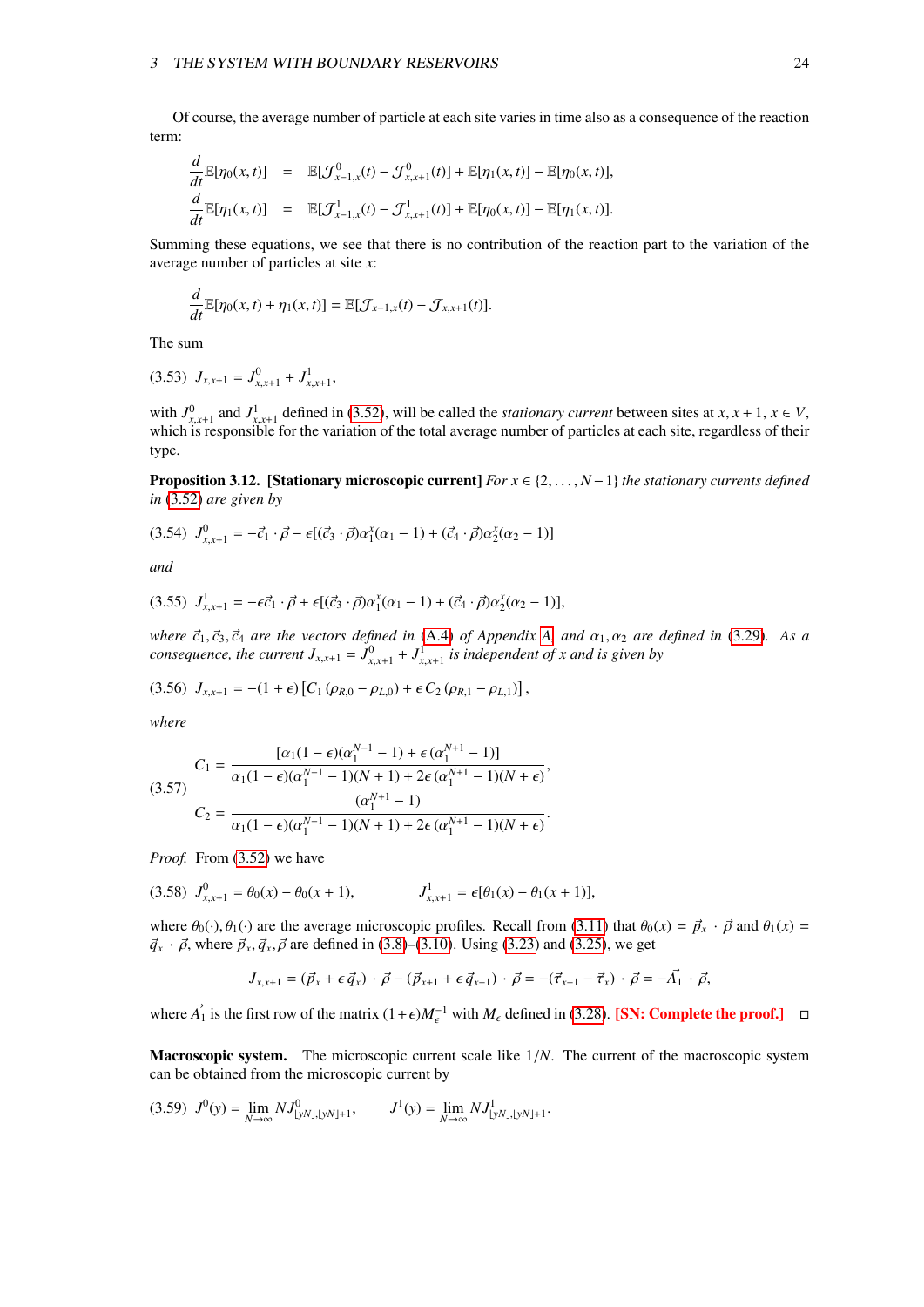$$
(3.60) \, J^0(y) = \dots
$$

*and*

 $(3.61)$   $J^1(y) = ...$ 

As a consequence, the current  $J(y) = J^0(y) + J^1(y)$  is constant and is given by

 $(3.62) \ J(y) = -[(\rho_{R,0} - \rho_{L,0}) + \epsilon (\rho_{R,1} - \rho_{L,1})].$ 

*Proof.* [SN: Complete the proof.] □

Remark 3.14. [Currents] Combining the expressions for the density profiles and the current, we see that

$$
J^{0}(y) = -\frac{d\rho_{0}}{dx}(y), \qquad J^{1}(y) = -\epsilon \frac{d\rho_{1}}{dx}(y).
$$

# <span id="page-25-0"></span>3.5 Discussion: Fick's law and uphill diffusion

In this section we discuss the behaviour of the boundary-driven system as the parameter  $\epsilon$  is varied. For simplicity we restrict our discussion to the macroscopic setting, although similar comments hold for the microscopic system as well.

In view of the previous results, we can rewrite the equations for the densities  $\rho_0(y, t)$ ,  $\rho_1(y, t)$  as

$$
\begin{cases}\n\partial_t \rho_0 = -\nabla J_0 + \Upsilon (\rho_1 - \rho_0), \\
\partial_t \rho_1 = -\nabla J_1 + \Upsilon (\rho_0 - \rho_1), \\
J_0 = -\nabla \rho_0, \\
J_1 = -\epsilon \nabla \rho_1,\n\end{cases}
$$

which are complemented with the boundary values

<span id="page-25-1"></span>
$$
\begin{cases} \rho_0(0,t) = \rho_{L,0}, \ \rho_0(1,t) = \rho_{R,0}, \\ \rho_1(0,t) = \rho_{L,1}, \ \rho_1(1,t) = \rho_{R,1}. \end{cases}
$$

We will be concerned with the total density  $\rho = \rho_0 + \rho_1$ , whose evolution equation does not contain the reaction part, and is given by

$$
(3.63)\begin{cases} \partial_t \rho = -\nabla J, \\ J = -\nabla(\rho_0 + \epsilon \rho_1), \end{cases}
$$

with boundary values

$$
(3.64) \begin{cases} \rho(0,t) = \rho_L = \rho_{L,0} + \rho_{R,0}, \\ \rho(1,t) = \rho_R = \rho_{R,0} + \rho_{R,1}. \end{cases}
$$

Non-validity of Fick's law. From [\(3.63\)](#page-25-1) we immediately see that Fick's law of mass transport are satisfied if and only if  $\epsilon = 1$ . When we allow diffusion and reaction of slow and fast particles, i.e.,  $0 \le \epsilon < 1$ , Fick's law breaks down, since the current associated to the total mass is not proportional to the gradient of the total mass. Rather, the current *J* is the sum of a contribution  $J^0$  due to the diffusion of fast particles of type 0 and a contribution  $J^1$  due to the diffusion of slow particles of type 1 (which is proportional to  $\epsilon$ ). Interestingly, the breaking of Fick's law opens up the possibility of several interesting phenomena the breaking of Fick's law opens up the possibility of several interesting phenomena.

<span id="page-25-2"></span>

♠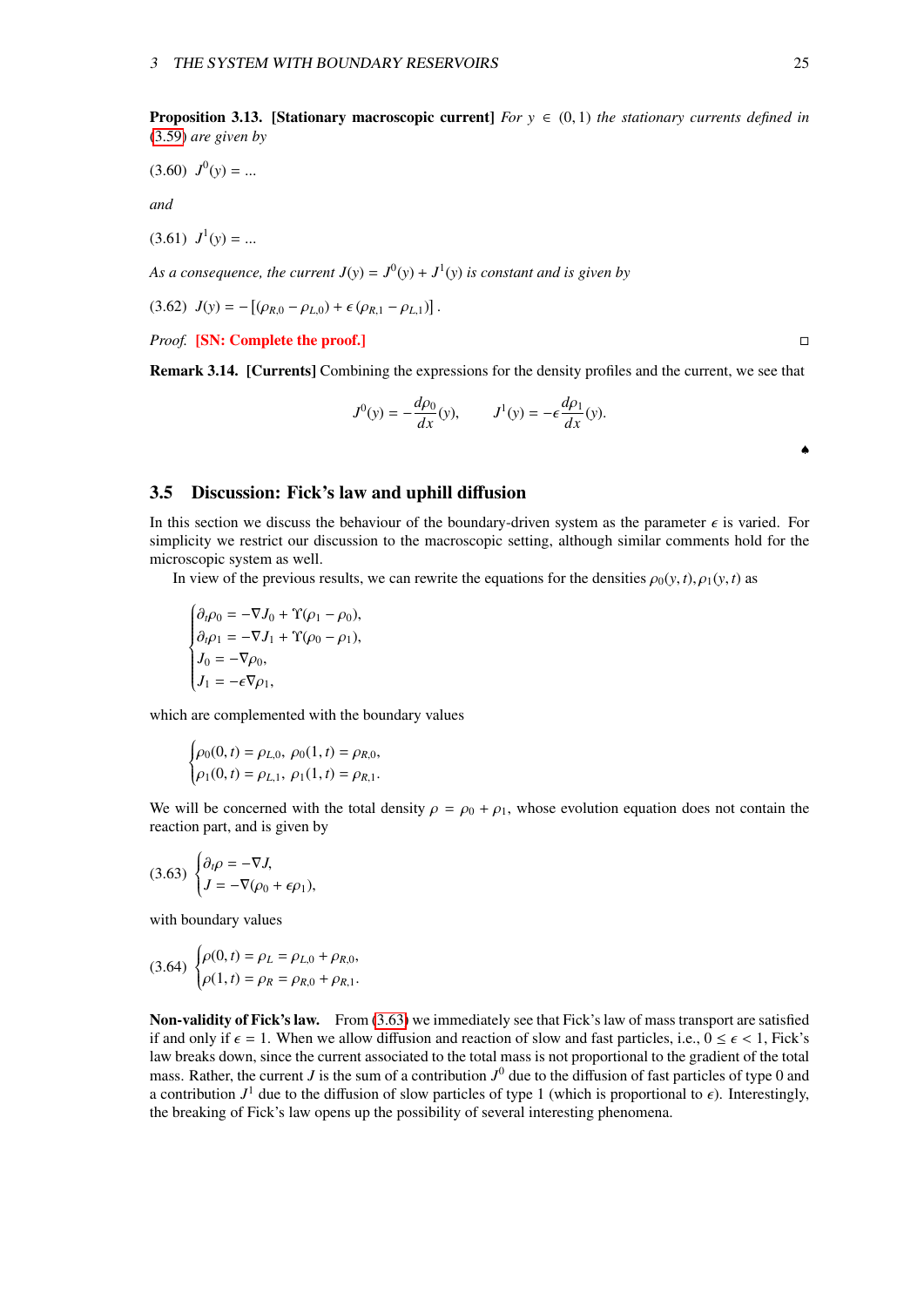Equal boundary densities with non-zero current. In a system with diffusion and reaction of slow and fast particles we may observe a *non-zero current when the total density has the same value at the two boundaries*. This is different from what is observed in standard diffusive systems driven by boundary reservoirs, where in order to have a stationary current it is necessary that the reservoirs have different chemical potentials, and therefore different densities at the boundaries.

Let us, for instance, consider the specific case when  $\rho_{L,0} = \rho_{R,1} = 2$  and  $\rho_{L,1} = \rho_{R,0} = 4$ , which indeed implies equal densities at the boundaries  $\rho_L = \rho_R = 6$ . The density profiles and currents are displayed in figure [6](#page-26-0) for two values of  $\epsilon$ , which shows the comparison between the Fick-regime  $\epsilon = 1$  (left panels) and the regime with very slow particles  $\epsilon = 0.001$  (right panels). On the one hand, in the Fick-regime the profile of both types of particles interpolates between the boundary values, with a slightly non-linear shape that has been quantified precisely in [SN: Insert equation.] Furthermore, in the same regime  $\epsilon = 1$ , the total density profile is flat and the total current *J* vanishes because  $J_1(y) = -J_2(y)$  for all  $y \in [0, 1]$ .

On the other hand, in the non-Fick regime  $\epsilon = 0.001$ , the computation in [SN: Insert equation.] yields a profile for the fast particles that (almost linearly) interpolates between the boundary values, whereas the profile for the slow particles is non-monotone: it has two bumps at the boundaries and in the bulk closely follows the other profile. As a consequence, the total density profile is not flat and has two bumps at the boundaries. Most strikingly, the total current is  $J = -2$ , since now the current of the bottom layer  $J_0$  is dominating, while the current of the bottom layer  $J_1$  is small (order  $\epsilon$ ).

<span id="page-26-0"></span>

Figure 6: Macroscopic density profile and associated current. Here  $\rho_{(L,0)} = 2$ ,  $\rho_{(L,1)} = 4$  and  $\rho_{(R,0)} =$  $4, \rho_{(R,1)} = 2, \Upsilon = 1$ . For the left panel  $\epsilon = 1$  and for the right panel  $\epsilon = 0.001$ .

**Unequal boundary densities with uphill diffusion.** By tuning the parameters  $\rho_{(L,0)}, \rho_{(L,1)}, \rho_{(R,0)}, \rho_{(R,1)}$ and  $\epsilon$ , we can push the system into a regime where the total current  $J < 0$  and the total densities are such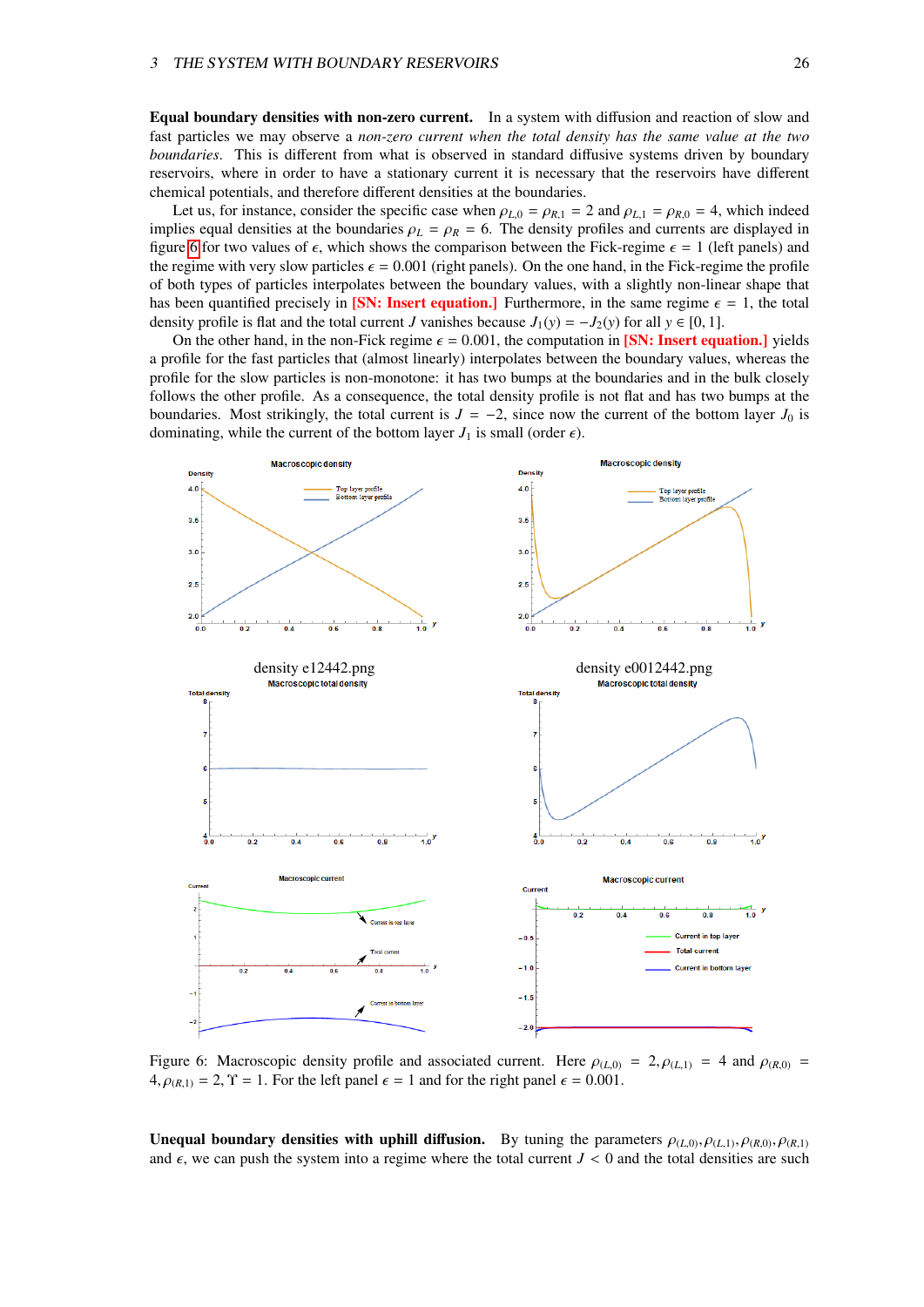that  $\rho_R < \rho_L$ , where  $\rho_R = \rho_{(R,0)} + \rho_{(R,1)}$  and  $\rho_L = \rho_{(L,0)} + \rho_{(L,1)}$ . In this regime, *the current goes uphill*, since the total density of particles at the right is lower than at the left, yet the average current is negative.

For an illustration, consider the case when  $\rho_{L,1} = 6$ ,  $\rho_{R,0} = 4$  and  $\rho_{L,0} = \rho_{R,1} = 2$ , which implies  $\rho_L = 8$ and  $\rho_R$  = 6 and thus  $\rho_R$  <  $\rho_L$ . The density profiles and currents are shown in figure [7](#page-27-0) for two values of  $\epsilon$ , in particular, a comparison between the Fick-regime  $\epsilon = 1$  (left panels) and the regime of with very slow particles  $\epsilon = 0.001$  (right panels). **[SF: Add more comments.]** 

<span id="page-27-0"></span>

Figure 7: Macroscopic density profile and associated current. Here  $\rho_{(L,0)} = 2$ ,  $\rho_{(L,1)} = 6$  and  $\rho_{(R,0)} =$  $4, \rho_{(R,1)} = 2, \Upsilon = 1$ . For the left panel  $\epsilon = 1$  and for the right panel  $\epsilon = 0.001$ .

The transition between downhill and uphill. We observe that in this example the change from downhill to uphill diffusion occurs at  $\epsilon = 1/2$ . The density profiles and currents are shown in figure [8](#page-28-0) for two additional values of  $\epsilon$ , one in the "mild" downhill regime  $J > 0$  for  $\epsilon = 0.75$  (left panels), the other in the "mild" uphill regime e  $J > 0$  for  $\epsilon = 0.25$  (right panels). **[SF: Add more comments.**]

#### Identification of the uphill regime.

**Definition 3.15.** [Uphill diffusion] *For parameters*  $\rho_{(L,0)}, \rho_{(L,1)}, \rho_{(R,0)}, \rho_{(R,1)}$  *and*  $0 \le \epsilon \le 1$  *we say the system has an uphill current in stationarity if the total current J and the di*ff*erence between the total density of particles in the right and the left side of the system given by*  $ρ<sub>R</sub> − ρ<sub>L</sub>$  *have the same sign, where it is understood that*  $\rho_R = \rho_{(R,0)} + \rho_{(R,1)}$  *and*  $\rho_L = \rho_{(L,0)} + \rho_{(L,1)}$ *.*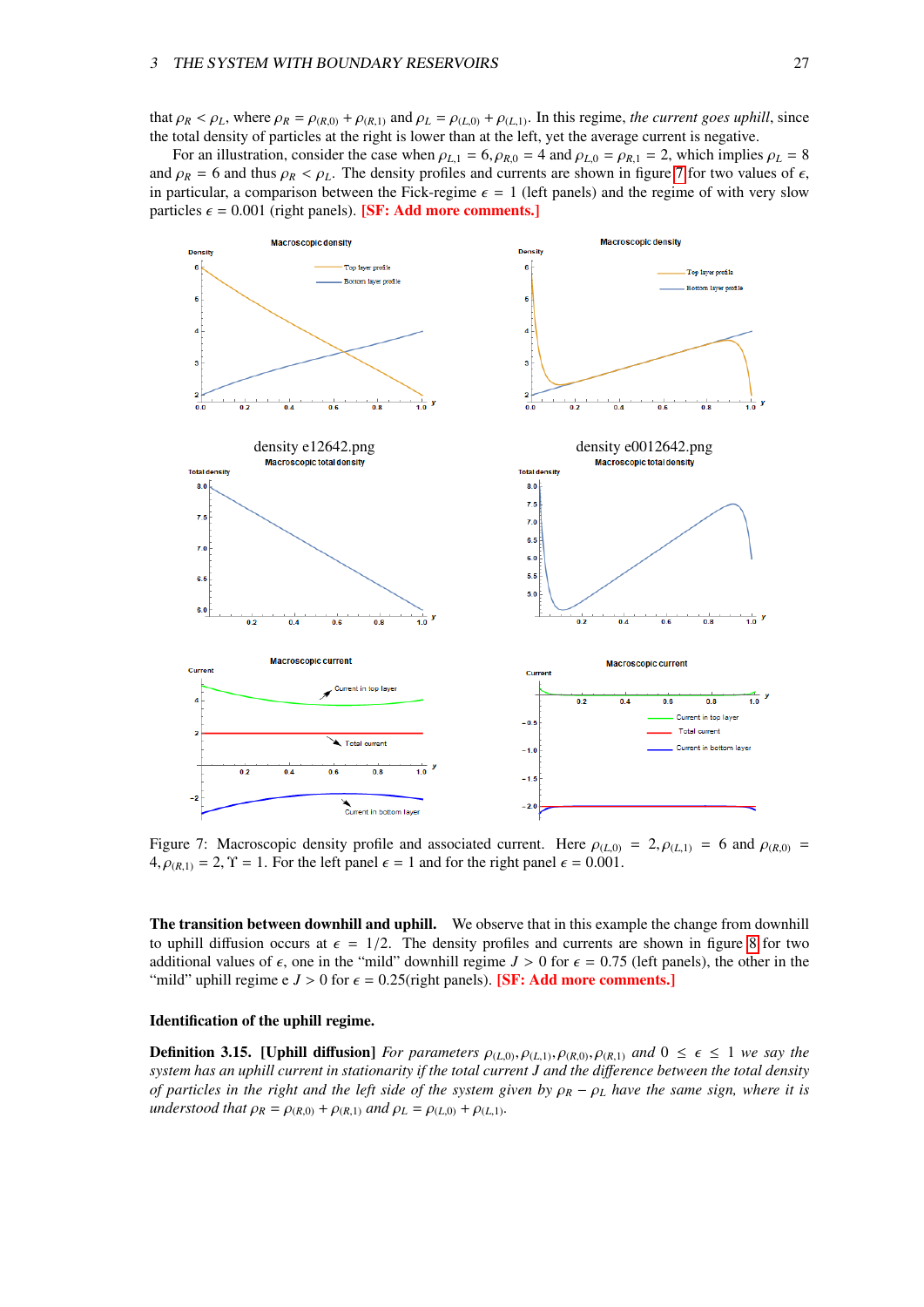<span id="page-28-0"></span>

Figure 8: Macroscopic density profile and associated current in "mild" downhill and uphill regime. Here  $\rho_{(L,0)} = 2, \rho_{(L,1)} = 6$  and  $\rho_{(R,0)} = 4, \rho_{(R,1)} = 2, \Upsilon = 1$ . For the left panel  $\epsilon = 0.75$  and for the right panel  $\epsilon = 0.25$ .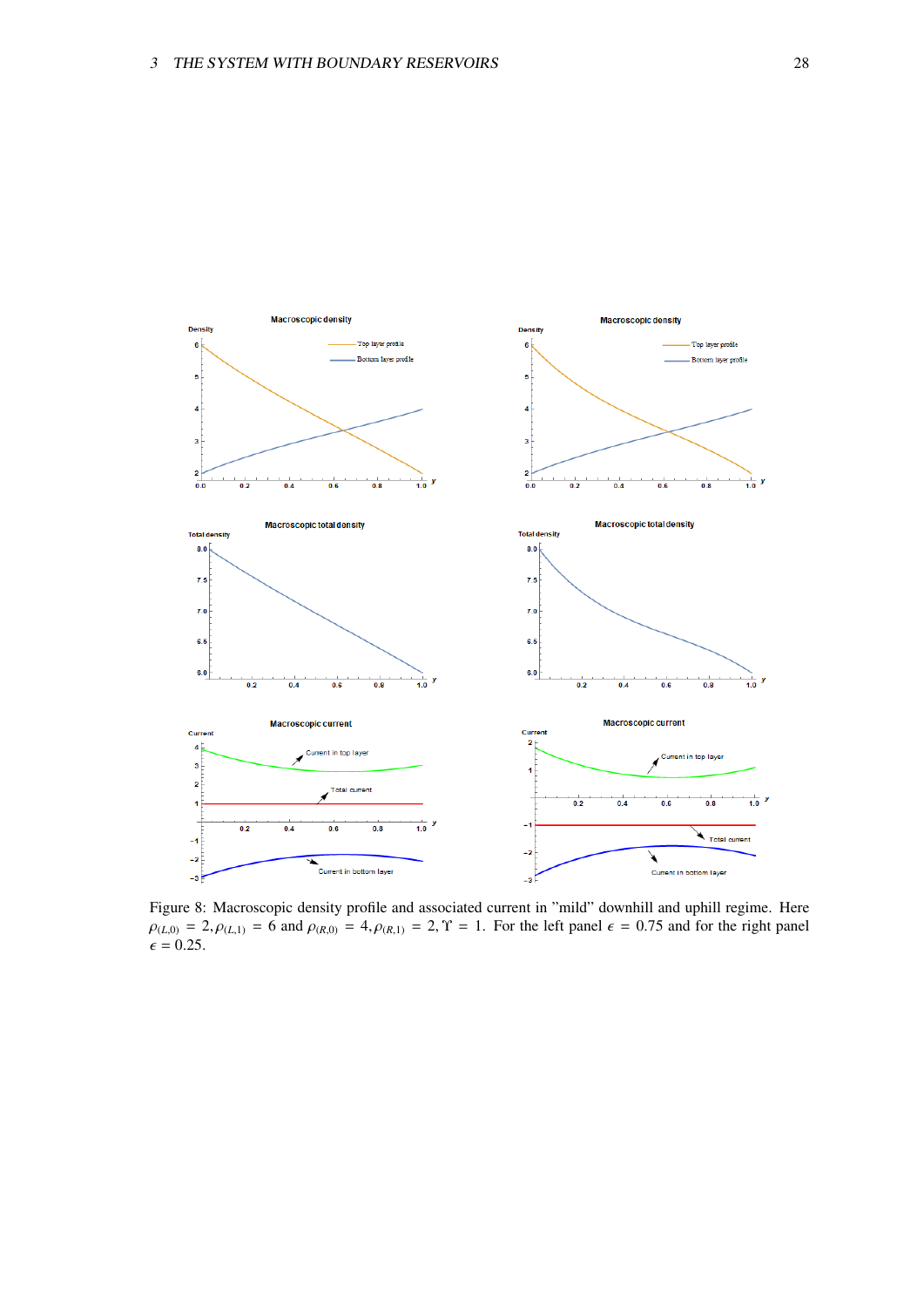**Proposition 3.16.** [Uphill regime] Let  $a_0 := \rho_{(R,0)} - \rho_{(L,0)}$  and  $a_1 := \rho_{(R,1)} - \rho_{(L,1)}$ *. Then the macroscopic system admits an uphill current in stationarity if and only if the parameters satisfy the constraint*

$$
(3.65) \ \ a_0^2 + (1+\epsilon) \, a_0 a_1 + \epsilon a_1^2 < 0.
$$

- *If, furthermore,*  $\epsilon \in [0, 1]$ *, then:* 
	- *(i) either*  $a_0 + a_1 > 0$  *with*  $a_0 < 0$ ,  $a_1 > 0$  *or*  $a_0 + a_1 < 0$  *with*  $a_0 > 0$ ,  $a_1 < 0$ ,
	- *(ii) or*  $\epsilon \in [0, -\frac{a_0}{a_1}].$

*Proof.* Note that, by [\(3.62\)](#page-25-2), there is an uphill current if and only if  $a_0 + a_1$  and  $a_0 + \epsilon a_1$  have opposite signs. In other words, it happens if and only if

$$
(a_0 + a_1)(a_0 + \epsilon a_1) = a_0^2 + (1 + \epsilon) a_0 a_1 + \epsilon a_1^2 < 0.
$$

The above constraint forces  $a_0a_1 < 0$ . Further simplification reduces the parameter regime to the following four cases:

- $a_0 + a_1 > 0$  with  $a_0 < 0$ ,  $a_1 > 0$  and  $\epsilon < -\frac{a_0}{a_1}$ ,
- $a_0 + a_1 < 0$  with  $a_0 > 0$ ,  $a_1 < 0$  and  $\epsilon < -\frac{a_0}{a_1}$ ,
- $a_0 + a_1 > 0$  with  $a_0 > 0$ ,  $a_1 < 0$  and  $\epsilon > -\frac{a_0}{a_1}$ ,
- $a_0 + a_1 < 0$  with  $a_0 < 0$ ,  $a_1 > 0$  and  $\epsilon > -\frac{a_0}{a_1}$ .

Thus, under the assumption  $\epsilon \in [0, 1]$ , only the first two of the above four cases survive.

# <span id="page-29-0"></span>3.6 The width of the boundary layer

We have seen that for  $\epsilon = 0$  the microscopic density profile of the fast particles  $\theta_0(x)$  linearly interpolates between  $\rho_{L,0}$  and  $\rho_{R,0}$ , whereas the density profile of the dormant particles satisfies  $\theta_1(x) = \theta_0(x)$  for all  $x \in \{2, \ldots, N-1\}$ . In the macroscopic setting this produces a macroscopic profile  $\rho_0(y) = \rho_{L0} + (\rho_{R0} - \rho_{L0})y$ while the bottom-layer profile develops two discontinuities at the boundaries

<span id="page-29-1"></span>
$$
\rho_1(y) = [\rho_{L,0} + (\rho_{R,0} - \rho_{L,0})y] \mathbf{1}_{(0,1)}(y) + \rho_{L,1} \mathbf{1}_{\{1\}}(y) + \rho_{R,1} \mathbf{1}_{\{0\}}(y).
$$

For small but positive  $\epsilon$  the curve is smooth and the discontinuity is turned into a boundary layer. In this section we investigate the width of the boundary layer as  $\epsilon \downarrow 0$ .

We define the width  $\bar{y}(\epsilon)$  of the boundary layer as the point where the top-layer density profile (and therefore also the total density profile) significantly differs from the bulk linear profile of the case  $\epsilon = 0$ . Since the bulk profile is essentially linear, this amount to requiring that, for some constant  $c > 0$ ,

$$
(3.66)\left|\frac{d^2}{dy^2}\rho_1(y)\right|=c,
$$

or equivalently, due to the relation  $J_1(y) := -\epsilon \partial_y \rho_1$ ,

$$
(3.67)\ \left|\frac{d}{dy}J_1(y)\right|=c\epsilon.
$$

Recalling the expression of  $\rho_1$  given in **[SF: Insert equation.]** we get the condition

$$
(3.68) \ \ c\epsilon = \Upsilon(\rho_{(L,0)} - \rho_{(L,1)}) \frac{\sinh\left[\sqrt{\Upsilon(1 + \frac{1}{\epsilon})(1 - y)}\right]}{\sinh\left[\sqrt{\Upsilon(1 + \frac{1}{\epsilon})}\right]}.
$$

Solving [\(3.68\)](#page-29-1), we get

$$
(3.69) \ \ \bar{y}(\epsilon) = 1 - \frac{1}{\sqrt{\Upsilon(1 + \frac{1}{\epsilon})}} \sinh^{-1} \left[ \frac{\epsilon \sinh\left[\sqrt{\Upsilon(1 + \frac{1}{\epsilon})}\right]}{\Upsilon|\rho_{(L,0)} - \rho_{(L,1)}|} \right]
$$

Hence  $\bar{y}(\epsilon) \asymp \sqrt{\epsilon} \log(1/\epsilon)$  as  $\epsilon \downarrow 0$ .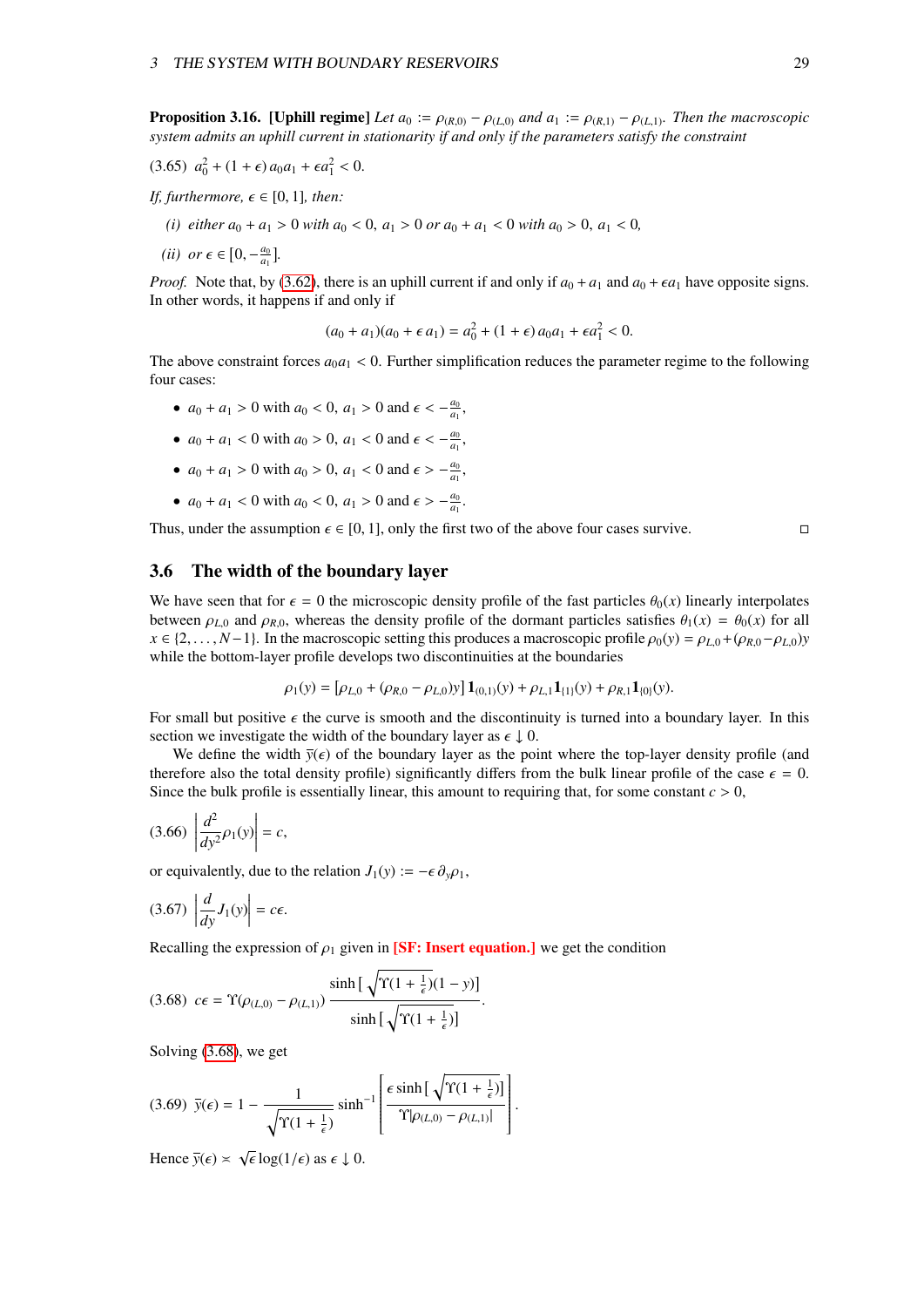# <span id="page-30-0"></span>A Inverse of the boundary-layer matrix

The inverse of the matrix  $M<sub>f</sub>$  defined in [\(3.28\)](#page-19-3) is given by ( $\alpha_1$  and  $\alpha_2$  are as in [\(3.29\)](#page-19-0))

(A.1) 
$$
M_{\epsilon}^{-1} := \frac{1}{Z} \begin{bmatrix} -m_{13} & -m_{14} & m_{13} & m_{14} \\ m_{21} & m_{22} & m_{23} & m_{24} \\ m_{31}(\alpha_2) & m_{32}(\alpha_2) & m_{33}(\alpha_2) & m_{34}(\alpha_2) \\ -m_{31}(\alpha_1) & -m_{32}(\alpha_1) & -m_{33}(\alpha_1) & -m_{34}(\alpha_1) \end{bmatrix}
$$
,

where

(A.2)  
\n
$$
Z := \alpha_1^{N+1} [\alpha_2(1-\epsilon)(\alpha_2^{N-1}+1) + 2\epsilon(\alpha_2^{N+1}+1)] [\alpha_2(1+N)(1-\epsilon)(\alpha_2^{N-1}-1) + 2\epsilon(N+\epsilon)(\alpha_2^{1+N}-1)],
$$
\n
$$
m_{13} := \alpha_1^{N+1} [\alpha_2(1-\epsilon)(\alpha_2^{N-1}+1) + 2\epsilon(\alpha_2^{N+1}+1)] [\alpha_2(1-\epsilon)(\alpha_2^{N-1}-1) + \epsilon(\alpha_2^{N+1}-1)],
$$
\n
$$
m_{14} := \epsilon \alpha_1^{N+1} [\alpha_2(1-\epsilon)(\alpha_2^{N-1}+1) + 2\epsilon(\alpha_2^{N+1}+1)] (\alpha_2^{N+1}-1),
$$
\n
$$
m_{21} := (1+N)(1-\epsilon)^2 (\alpha_2^{N-1} - \alpha_1^{N-1}) - \epsilon(1-\epsilon)^2 (\alpha_2 - \alpha_1)
$$
\n
$$
+ \epsilon^2 (1+2N+\epsilon)(\alpha_2^{N+1} - \alpha_1^{N+1}) + \epsilon(1-\epsilon)(2+3N+\epsilon)(\alpha_2^{N} - \alpha_1^{N}),
$$
\n
$$
m_{22} := \epsilon [(1-\epsilon)(1+N)(\alpha_2^{N} - \alpha_1^{N}) + \epsilon(1+2N+\epsilon)(\alpha_2^{N+1} - \alpha_1^{N+1})],
$$
\n
$$
m_{23} := \epsilon (1-\epsilon)[(N+\epsilon)(\alpha_2 - \alpha_1) - (1-\epsilon)(\alpha_2^{N} - \alpha_1^{N}) - \epsilon(\alpha_2^{N+1} - \alpha_1^{N+1})],
$$
\n
$$
m_{24} := -\epsilon(1-\epsilon)[(1+N)(\alpha_2 - \alpha_1) + \epsilon(\alpha_2^{N+1} - \alpha_1^{N+1}),
$$

and the polynomials  $m_{31}(z)$ ,  $m_{32}(z)$ ,  $m_{33}(z)$ ,  $m_{34}(z)$  are defined as

$$
m_{31}(z) := -(1 - \epsilon)^2 z - \epsilon (1 - \epsilon) + (1 - \epsilon)(N + \epsilon) z^N - \epsilon (1 - 2N - 3\epsilon) z^{N+1},
$$
  
\n
$$
m_{32}(z) := -(1 - \epsilon)(1 + N)z^N - \epsilon (1 - \epsilon) - \epsilon (1 + 2N + \epsilon) z^{N+1},
$$
  
\n
$$
m_{33}(z) := (1 - \epsilon)^2 z^N + \epsilon (1 - \epsilon) z^{N+1} - (1 - \epsilon)(N + \epsilon) z + \epsilon (1 - 2N - 3\epsilon),
$$
  
\n
$$
m_{34}(z) := (1 + N)(1 - \epsilon) x + \epsilon (1 - \epsilon) z^{N+1} + \epsilon (1 + 2N + \epsilon).
$$

We remark that most of the terms appearing in the inverse simplify because of [\(3.30\)](#page-19-4). We define the four vectors  $\vec{c}_1$ ,  $\vec{c}_2$ ,  $\vec{c}_3$ ,  $\vec{c}_4$  as the respective rows of  $M_{\epsilon}^{-1}$ , i.e.,

(A.4) 
$$
\vec{c}_1 := (M_{\epsilon}^{-1})^T \vec{e}_1, \quad \vec{c}_2 := (M_{\epsilon}^{-1})^T \vec{e}_2,
$$
  
\n $\vec{c}_3 := (M_{\epsilon}^{-1})^T \vec{e}_3, \quad \vec{c}_4 := (M_{\epsilon}^{-1})^T \vec{e}_4,$ 

where

<span id="page-30-3"></span>
$$
\vec{e}_1 := [ 1 \ 0 \ 0 \ 0 \ ]^T, \quad \vec{e}_2 := [ 0 \ 1 \ 0 \ 0 \ ]^T, \n\vec{e}_3 := [ 0 \ 0 \ 1 \ 0 \ ]^T, \quad \vec{e}_4 := [ 0 \ 0 \ 0 \ 1 \ ]^T.
$$

# <span id="page-30-1"></span>B Related models

In Appendices [B.1–](#page-30-2)[B.3](#page-31-1) we put forward three related models, which we believe to be of interest for future investigation.

### <span id="page-30-2"></span>B.1 Multi-layer switching interacting particle systems

The two-layer system introduced in Definition [1.1](#page-4-3) can be extended to a multi-layer system in the obvious manner. Fix  $M \in N$ , and consider jump rates  $D = \{D_i\}_{0 \le i \le M}$  for  $M + 1$  different types of particles. The configuration is  $\{\eta(x)\}_{x \in \mathbb{Z}}$  with  $\eta(x) = \{\eta_i(x)\}_{0 \le i \le M}$ , and the generator is

$$
(L_{D,\gamma}f)(\eta) = \sum_{i=0}^{M} D_i \sum_{|x-y|=1} \left\{ \eta_i(x) \left[ f((\eta_0, ..., \eta_{i-1}, \eta_i - \delta_x + \delta_y, \eta_{i+1}, ..., \eta_M)) - f(\eta) \right] + \eta_0(y) \left[ f((\eta_0 + \delta_x - \delta_y, \eta_1)) - f(\eta) \right] \right\}
$$
\n(B.1)  
+ 
$$
\sum_{|i-j|=1} \sum_{x \in \mathbb{Z}} \left\{ \gamma_{\{i,j\}} \eta_0(x) \left[ f((\eta_0 - \delta_x, \eta_1 + \delta_x)) - f(\eta) \right] + \eta_1(x) \left[ f((\eta_0 + \delta_x, \eta_1 - \delta_x)) - f(\eta) \right] \right\}.
$$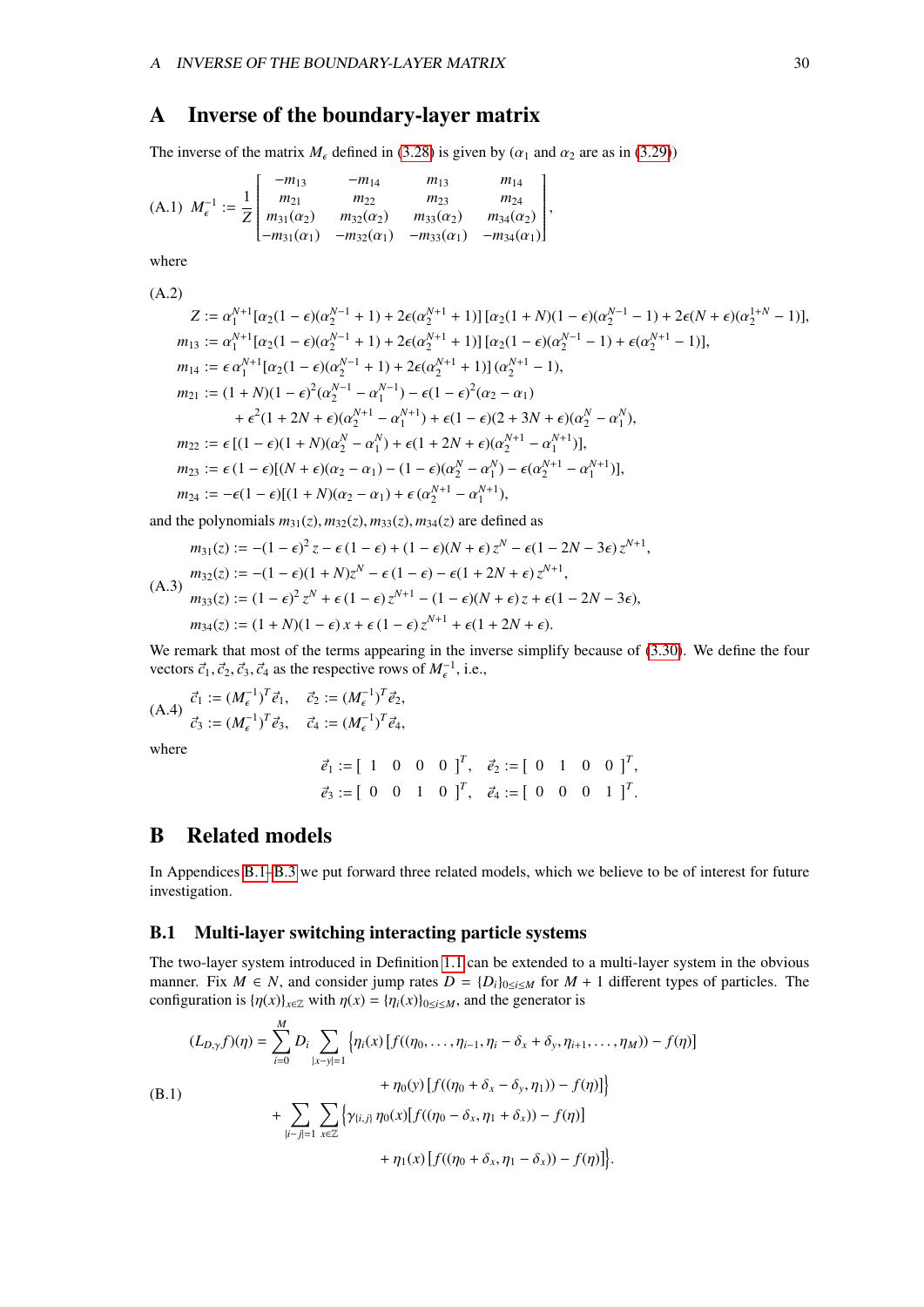Duality holds also for this model. The self-duality functions and the stationary measures are known as well (see [\[24\]](#page-33-19)). It is straightforward to extend all our results for the two-layer model to the multi-level model.

# <span id="page-31-0"></span>B.2 Interacting particle systems with infinitely many dormant layers

We consider a simple exclusion process on  $\mathbb Z$  with infinitely many dormant layers. On each layer at most one particle can go to sleep. We denote the configuration by  $\eta = {\eta(x)}_{x \in \mathbb{Z}}$ , where

$$
\eta(x) = \{\eta(x, i)\}_{i \in \mathbb{N}} \in I^{\mathbb{N}},
$$

with

 $\eta(x, 0)$  = number of active particles at site *x*,

 $\eta(x, n) =$  number of dormant particles on dormant layer*n* at site *x*,  $n \in \mathbb{N}$ .

For  $n \in \mathbb{N}$ , we let  $s_n$  be the rate at which an active particle becomes dormant on layer *n* or a dormant particle on layer *n* become active. Note that  $\eta(x, i) \in \{0, 1\}$  for  $i \in \{0\} \cup \mathbb{N}$ , and the generator is

$$
(Lf)(\eta) = \sum_{x \sim y} \omega_{\{x,y\}} \Big\{ \eta(x,0)(1 - \eta(y,0)) \left[ f(\eta^{x,y}) - f(\eta) \right] + \eta(y,0)(1 - \eta(x,0)) \left[ f(\eta^{y,x}) - f(\eta) \right] \Big\} + \sum_{x \in \mathbb{Z}} \sum_{n \in \mathbb{N}} s_n \Big\{ \eta(x,0)(1 - \eta(x,n)) \left[ f(\eta^{(x,0),(x,n)}) - f(\eta) \right] + \eta(x,n)(1 - \eta(x,0)) \left[ f(\eta^{(x,n),(x,0)}) - f(\eta) \right] \Big\},
$$

where

$$
\eta^{x,y}(z,i) = \begin{cases} \eta(z,i), & z \notin \{x,y\}, i \in \mathbb{N}, \\ \eta(x,0) - 1, & z = x, i = 0, \\ \eta(y,0) + 1, & z = y, i = 0, \end{cases}
$$

and

$$
\eta^{(x,0),(x,n)}(z,i) = \begin{cases} \eta(z,i), & z \notin \{x\}, i \in \mathbb{N}, \\ \eta(x,0)-1, & z=x, i=0, \\ \eta(x,n)+1, & z=x, i=n, \end{cases}
$$

and

$$
\eta^{(x,n),(x,0)}(z,i) = \begin{cases} \eta(z,i), & z \notin \{x\}, i \in \mathbb{N}, \\ \eta(x,0) + 1, & z = x, i = 0, \\ \eta(x,n) - 1, & z = x, i = n. \end{cases}
$$

### <span id="page-31-1"></span>B.3 Exclusion process with bossy dormant particles and discouragement

We next consider an exclusion process on  $Z$  where the dormant particles discourage active particles to jump on top of them. At any site there can be at most one active particle and at most one dormant particle. Let

> $\eta_0(x)$  = number of active particles at site *x*,  $\eta_1(x)$  = number of dormant particles at site *x*.

The configuration is  $\eta = {\eta(x)}_{x \in \mathbb{Z}}$  with  $\eta(x) = (\eta_0(x), \eta_1(x))$ . The total number of particles at site *x* is  $\eta_0(x) + \eta_1(x) \in \{0, 1, 2\}$ . The state space is  $X = I^{\mathbb{Z}} \times I^{\mathbb{Z}}$ . Given  $\epsilon \in (0, 1)$ , the *exclusion process with bossy* particles is the Markov process on X with generator *particles* is the Markov process on  $X$  with generator

$$
(L^{\epsilon}f)(\eta) = \sum_{x \sim y} \left\{ \eta_0(x)(1 - \eta_0(y))(1 - \nu \eta_1(y)) \left[ f(\eta_0 - \delta_x + \delta_y, \eta_1) - f(\eta) \right] \right. \\ \left. + \eta_0(y)(1 - \eta_0(x))(1 - \nu \eta_1(x)) \left[ f(\eta_0 + \delta_x - \delta_y, \eta_1) - f(\eta) \right] \right\} \\ + \sum_{x \in \mathbb{Z}} \left\{ \eta_0(x)(1 - \eta_1(x)) \left[ f(\eta_0 - \delta_x, \eta_1 + \delta_x) - f(\eta) \right] \right. \\ \left. + \eta_1(x)(1 - \eta_0(x)) \left[ f(\eta_0 + \delta_x, \eta_1 - \delta_x) - f(\eta) \right] \right\}.
$$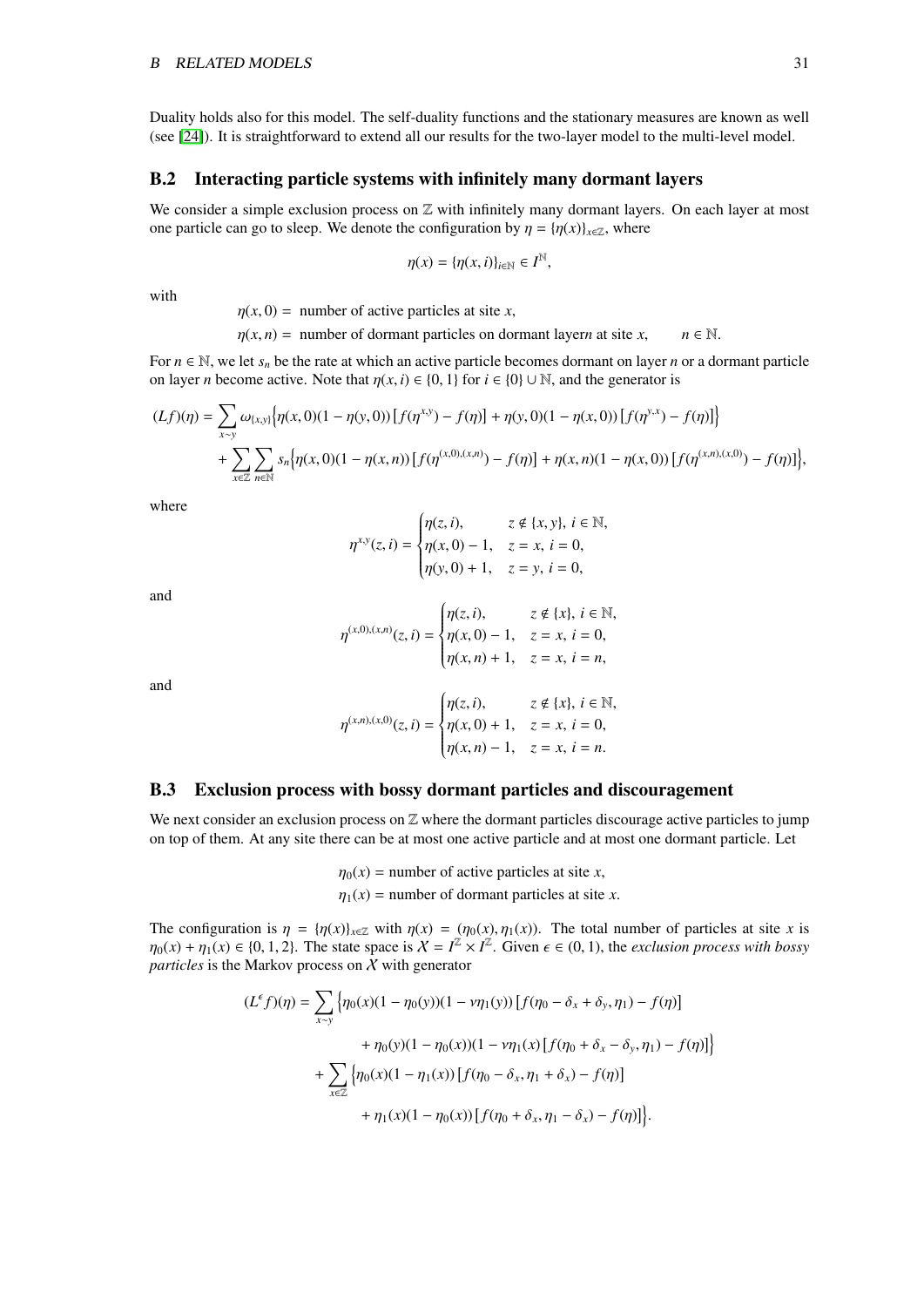We refer to the case  $v = 1$  as the exclusion process with bossy dormant particles and total discouragement. for which the generator is

$$
(L^{\epsilon}f)(\eta) = \sum_{x \sim y} \left\{ \eta_0(x)(1 - \eta_0(y))(1 - \eta_1(y)) \left[ f(\eta_0 - \delta_x + \delta_y, \eta_1) - f(\eta) \right] \right. \\ \left. + \eta_0(y)(1 - \eta_0(x))(1 - \eta_1(x)) \left[ f(\eta_0 + \delta_x - \delta_y, \eta_1) - f(\eta) \right] \right\} \\ \left. + \sum_{x \in \mathbb{Z}} \left\{ \eta_0(x)(1 - \eta_1(x)) \left[ f(\eta_0 - \delta_x, \eta_1 + \delta_x) - f(\eta) \right] \right. \\ \left. + \eta_1(x)(1 - \eta_0(x)) \left[ f(\eta_0 + \delta_x, \eta_1 - \delta_x) - f(\eta) \right] \right\} .
$$

For small  $\nu$  we may attempt the approach followed in [\[16\]](#page-33-7) to deal with a mixture of Glauber dynamics and Kawasaki dynamics, where the reaction term is a perturbation of the exclusion dynamics and an *approximative* duality is exploited. In our case, the perturbation has the form of an extra term in the rate of the exclusion dynamics. For the hydrodynamic limit, the parameter  $\nu$  must be scaled.

# References

- <span id="page-32-5"></span>[1] E.C. Aifantis, A new interpretation of diffusion in high-diffusivity paths – a continuum approach, Acta Metallurgica 27 (1979) 683–691.
- <span id="page-32-8"></span>[2] D. Andreucci, E.N. Cirillo, M. Colangeli, D. Gabrielli, Fokker-Planck diffusion law in inhomogeneous media, J. Stat. Phys. 174 (2019) 469–493.
- <span id="page-32-12"></span>[3] D.S. Bernstein, W. So, Some explicit formulas for the matrix exponential, IEEE Trans. Autom. Control Vol.38, 8 (1993) 1228–1232.
- [4] J. Blath, A. Gonzalez Casanova, N. Kurt, M. Wilke-Berenguer, The seed bank coalescent with simul- ´ taneous switching, Electron. J. Probab. 25 (2020) 1–21.
- <span id="page-32-7"></span>[5] J. Blath, N. Kurt, Population genetic models of dormancy, preprint available at [https://arxiv.](https://arxiv.org/abs/2012.00810) [org/abs/2012.00810](https://arxiv.org/abs/2012.00810).
- <span id="page-32-1"></span>[6] T. Bodineau, M. Lagouge, Large deviations of the empirical currents for a boundary-driven reaction diffusion model, Ann. Appl. Probab. 22 (2012) 2282–2319.
- <span id="page-32-2"></span>[7] C. Boldrighini, A. De Masi, A. Pellegrinotti, Nonequilibrium fluctuations in particle systems modelling reaction-diffusion equation, Stoch. Proc. Appl. 42 (1992) 1–30.
- <span id="page-32-0"></span>[8] G. Carinci, C. Giardina, C. Giberti, F. Redig, Duality for stochastic models of transport, J. Stat. Phys. ` 152 (2013) 657–697.
- <span id="page-32-11"></span>[9] M. Cavalcanti, V.D. Cavalcanti, L. Tebou, Stabilization of the wave equation with localized compensating frictional and Kelvin-Voigt dissipating mechanism, Elect. J. Diff. Equ. 83 (2017) 1–18.
- <span id="page-32-10"></span>[10] J.P. Chen, F. Sau, Higher order hydrodynamics and equilibrium fluctuations of interacting particle systems, preprint available at <https://arxiv.org/abs/2008.13403>.
- <span id="page-32-9"></span>[11] M. Colangeli, A. De Masi, E. Presutti, Microscopic models for uphill diffusion, J. Phys. A: Math. Theor. 50 (2017) 435002.
- [12] N. Crampe, K. Mallick, E. Ragoucy, M. Vanicat, Open two-species exclusion processes with integrable ´ boundaries, J. Phys. A 48 (2015) 175002.
- <span id="page-32-6"></span>[13] T. Demaerel, C. Maes, Active processes in one dimension, Phys. Rev. E 97 (2018) 032604.
- <span id="page-32-3"></span>[14] A. De Masi, P.A. Ferrari, J.L. Lebowitz, Rigorous derivation of reaction-diffusion equations with fluctuations, Phys. Rev. Lett. 55 (1985) 1947–1949.
- <span id="page-32-4"></span>[15] A. De Masi, P.A. Ferrari, J.L. Lebowitz, Reaction-diffusion equations for interacting particle systems, J. Stat. Phys. 44 (1986) 589–644.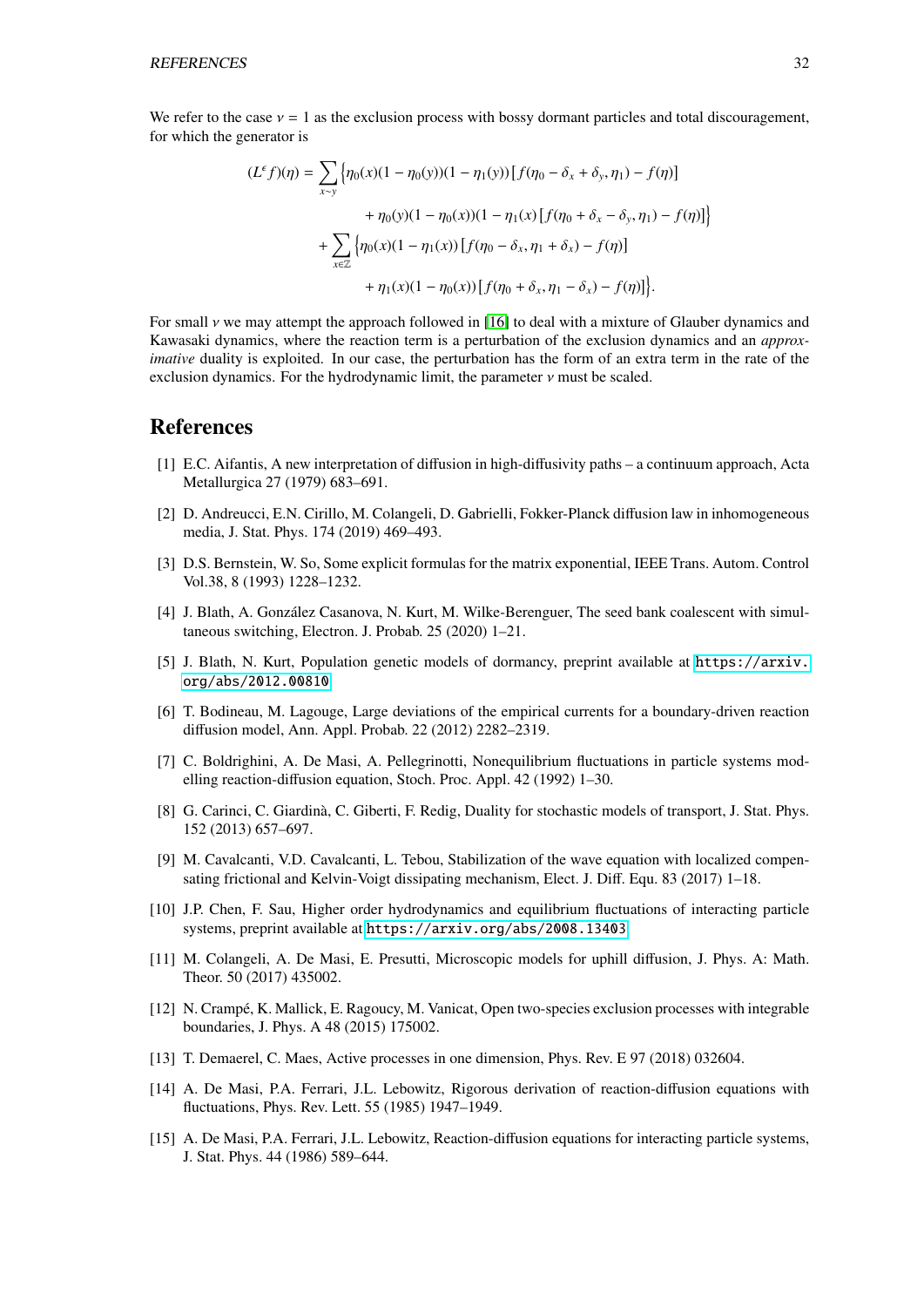- <span id="page-33-7"></span>[16] A. De Masi, E. Presutti, *Mathematical Methods for Hydrodynamic Limits*, Lecture Notes in Mathematics, 1501, Springer-Verlag, Berlin (1991).
- <span id="page-33-16"></span>[17] A. De Masi, A. Merola, E. Presutti, Reservoirs, Fick law and the Darken effect, preprint available at <https://arxiv.org/abs/2103.03909>.
- <span id="page-33-0"></span>[18] B. Derrida, J.L. Lebowitz, E.R. Speer, Large deviation of the density profile in the steady state of the open symmetric simple exclusion process, J. Stat. Phys. 107 (2002) 599–634.
- <span id="page-33-1"></span>[19] B. Derrida, M.R. Evans, V. Hakim, V. Pasquier, Exact solution of a 1d asymmetric exclusion model using a matrix formulation, J. Phys. A 26 (1993) 1493–1518.
- [20] A. Dhar, A. Kundu, S.N. Majumdar, S. Sabhapandit, G. Schehr, Run-and-tumble particle in onedimensional confining potential: Steady state, relaxation and first passage properties, Phys. Rev. E 99 (2019) 032132.
- <span id="page-33-4"></span>[21] P.A. Ferrari, J.B. Martin, Multiclass processes, dual points and M/M/1 queues, Markov Process. Related Fields 12 (2006) 273–299.
- <span id="page-33-5"></span>[22] P.A. Ferrari, J.B. Martin, Stationary distributions of multi-type totally asymmetric exclusion processes, Ann. Probab. 35 (2007) 807–832. [CHECK]
- <span id="page-33-17"></span>[23] S. Floreani, F. Redig, F. Sau, Hydrodynamics for the partial exclusion process in random environment, preprint available at <https://arxiv.org/abs/1911.12564>.
- <span id="page-33-19"></span>[24] S. Floreani, F. Redig, F. Sau, Orthogonal polynomial duality of boundary driven particle systems and non-equilibrium correlations, preprint available at <https://arxiv.org/abs/2007.08272>.
- <span id="page-33-12"></span>[25] E. Fodor, C. Marchetti, The statistical physics of active matter: From self-catalytic colloids to living ´ cells, Physica A: Stat. Mech. Appl. 504 (2018) 106–120.
- <span id="page-33-18"></span>[26] M. Friedlin, *Functional Integration and Partial Di*ff*erential Equations*, Annals of Mathematics Studies, 109, Princeton University Press (1985).
- <span id="page-33-2"></span>[27] C. Giardina, J. Kurchan, F. Redig, K. Vafayi, Duality and hidden symmetries in interacting particle ` systems, J. Stat. Phys. 135 (2009) 25–55.
- <span id="page-33-15"></span>[28] A. Greven, F. den Hollander, M. Oomen, Spatial populations with seed-bank: well-posedness, duality and equilibrium, preprint available at <https://arxiv.org/abs/2004.14137>.
- <span id="page-33-13"></span>[29] R. Großmann, F. Peruani, M. Bär, Diffusion properties of active particles with directional reversal, New J. Phys. 18 (2016) 043009.
- <span id="page-33-8"></span>[30] J.M. Hill, E.C. Aifantis, On the theory of diffusion in media with double diffusivity I. Basic mathematical results, Q. J. Mech. Appl. Math. Vol.33, 1 (1980) 1–21.
- <span id="page-33-9"></span>[31] J.M. Hill, E.C. Aifantis, On the theory of diffusion in media with double diffusivity II. Boundary-value problems, Q. J. Mech. Appl. Math. Vol.33, 1 (1980) 23–42.
- <span id="page-33-11"></span>[32] J.M. Hill, A discrete random walk model for diffusivity in media with double diffusivity, J. Austral. Math. Soc. 22, (1980) 58–74.
- <span id="page-33-10"></span>[33] J.M. Hill, On the Solution of Reaction—Diffusion Equations, IMA Journal of Applied Mathematics 27, (1981) 177–194.
- <span id="page-33-3"></span>[34] C. Kipnis, C. Marchioro, E. Presutti, Heat flow in an exactly solvable model, J. Stat. Phys. 27 (1982) 65–74.
- <span id="page-33-14"></span>[35] A. Krámli, N. Simányi, D. Szász, Random walks with internal degrees of freedom. Probab. Th. Rel. Fields 72, (1986) 603–617.
- <span id="page-33-6"></span>[36] J. Kuan, Probability distributions of multi-species q-TAZRP and ASEP as double cosets of parabolic subgroups, Ann. Henri Poincaré 20 (2019) 1149–1173.